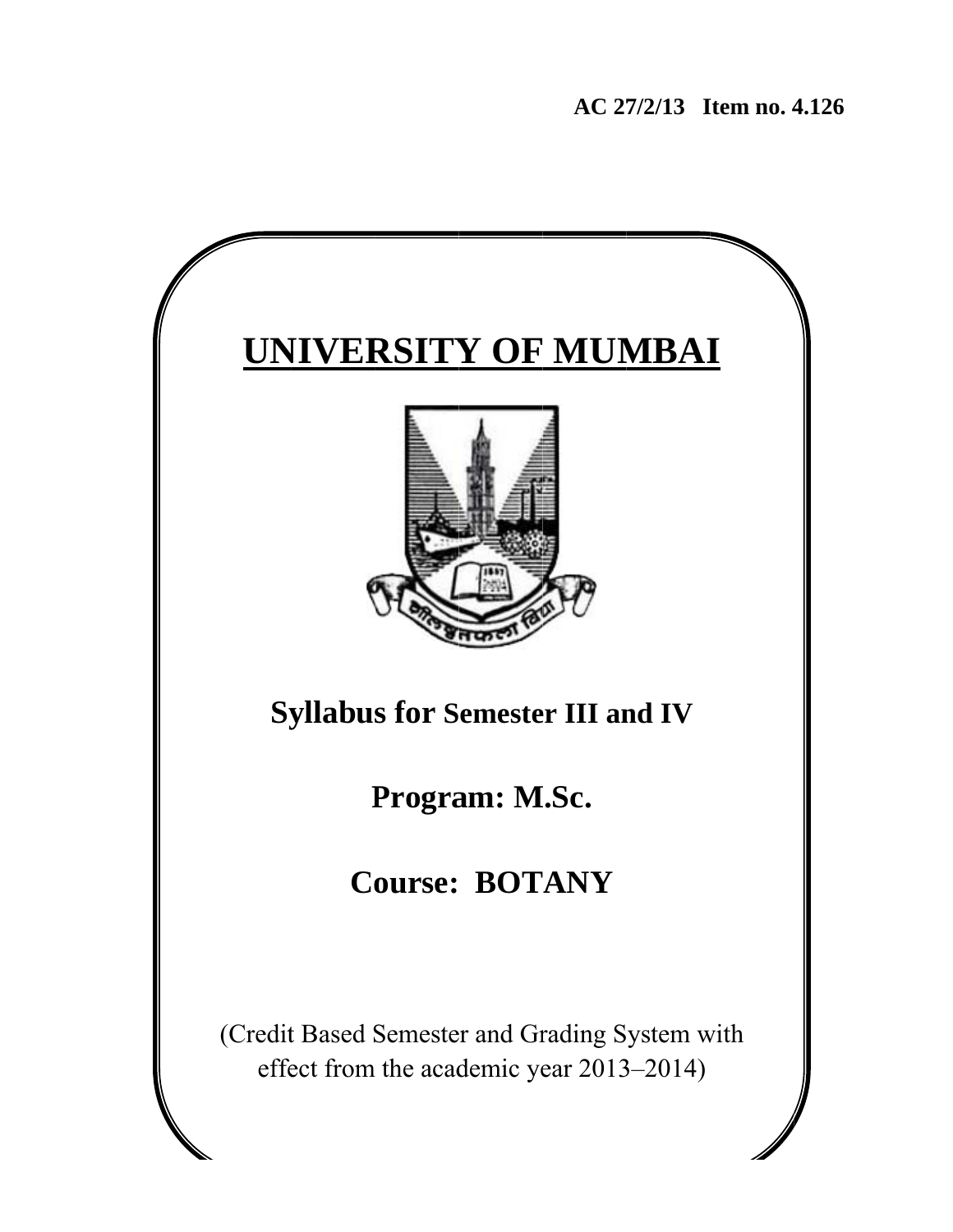#### **M.Sc Botany Semester III**

**Outline of the Course:** PSBO301 and PSBO302 are common papers for all specialisations

**PSBO301:** Techniques and Instrumentation

**PSBO302:** Cell and Molecular Biology

#### **PSBO303 and PSBO304 are Optional Papers in any one of the following specialisations.**

- 1. Mycology and Plant Pathology (MPP)
- 2. Plant Physiology and Biochemistry (PPB)
- 3. Angiosperms and Phytochemistry (ANP)
- 4. Molecular Biology, Cytogenetics and Biotechnology (MCB)
- 5. Environmental Botany (EB)

### **Semester III**

| <b>Theory</b> | <b>PSBO301 :</b>                           | <b>4Credits</b>  |                   |
|---------------|--------------------------------------------|------------------|-------------------|
|               | <b>PSBO302 :</b>                           | <b>4Credits</b>  |                   |
|               | <b>PSBO303</b> :                           | <b>4Credits</b>  |                   |
|               | <b>PSBO304</b> :                           | <b>4Credits</b>  |                   |
|               | <b>Practicals</b> (based on all 4 courses) | PSBOP301, :      | <b>16 Credits</b> |
|               |                                            | <b>PSBOP302,</b> |                   |
|               |                                            | <b>PSBOP303,</b> |                   |
|               |                                            | PSBOP304,        |                   |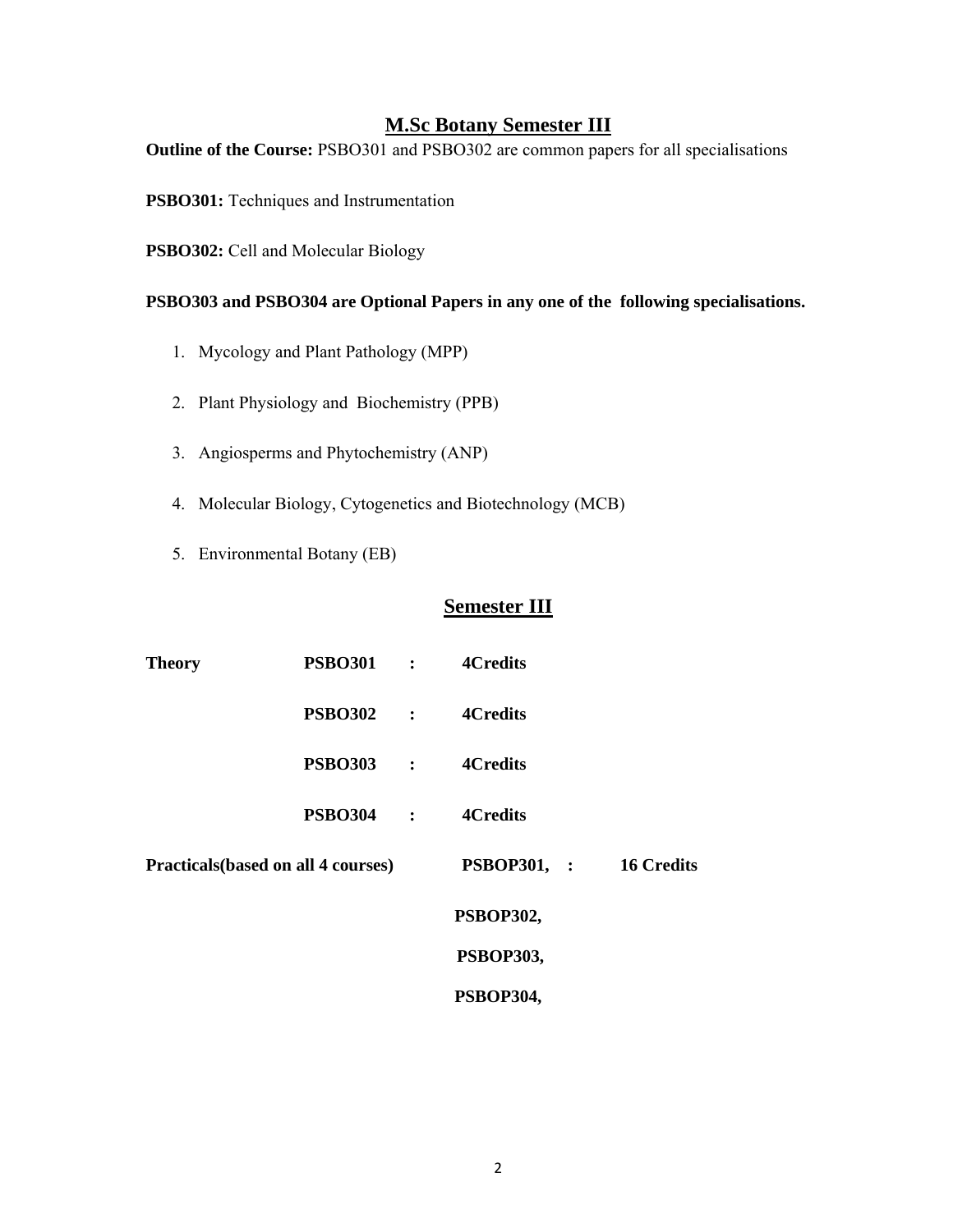## **SEMESTER III**

| <b>Common Papers</b> |  |
|----------------------|--|
|----------------------|--|

| <b>Course Code</b> | <b>UNIT</b> | <b>TOPIC HEADINGS</b>                     |   | <b>Credits</b> $\  L / \text{Week} \ $ |  |  |  |
|--------------------|-------------|-------------------------------------------|---|----------------------------------------|--|--|--|
|                    |             | <b>Title of the Paper: TECHNIQUES AND</b> |   |                                        |  |  |  |
|                    |             | <b>INSTRUMENTATION</b>                    |   |                                        |  |  |  |
|                    |             | <b>Biostatistics</b>                      |   |                                        |  |  |  |
| <b>PSBO301</b>     | $\mathbf H$ | <b>Bioinformatics</b>                     | 4 |                                        |  |  |  |
|                    | III         | pH and buffers and                        |   |                                        |  |  |  |
|                    |             | Electrophoresis                           |   |                                        |  |  |  |
|                    | IV          | <b>Colorimeter, UV-visible</b>            |   |                                        |  |  |  |
|                    |             | spectrophotometer                         |   |                                        |  |  |  |

|                |    | <b>Title of the Paper: Molecular Biology</b> |  |  |  |  |  |
|----------------|----|----------------------------------------------|--|--|--|--|--|
|                |    | <b>DNA</b> replication                       |  |  |  |  |  |
| <b>PSBO302</b> |    | <b>Transcription</b>                         |  |  |  |  |  |
|                | Ш  | <b>RNA</b> processing                        |  |  |  |  |  |
|                | IV | <b>Translation</b>                           |  |  |  |  |  |

| <b>PSBOP301</b> | $\perp$ Techniques and Instrument tation |  |
|-----------------|------------------------------------------|--|
|                 | <b>PSBOP302</b> Molecular Biology        |  |

## **Specialization : Molecular Biology, Cytogenetics & Plant Biotechnology (MBC)**

|            |              | Title of the Paper: Plant Biotechnology |  |  |  |  |
|------------|--------------|-----------------------------------------|--|--|--|--|
|            |              | <b>Plant Tissue Culture</b>             |  |  |  |  |
| PSBOMCB303 | $\mathbf{H}$ | <b>Plant Tissue Culture</b>             |  |  |  |  |
|            | ш            | <b>Plant Tissue Culture</b>             |  |  |  |  |
|            | IV           | <b>Plant Tissue Culture</b>             |  |  |  |  |

|            | Title of the Paper: Molecular Biology and Cytogenetics |                          |   |  |  |
|------------|--------------------------------------------------------|--------------------------|---|--|--|
|            |                                                        | Cytology                 |   |  |  |
| PSBOMCB304 |                                                        | <b>Cancer Biology</b>    | 4 |  |  |
|            | Ш                                                      | <b>Immune System</b>     |   |  |  |
|            |                                                        | <b>Genetic Disorders</b> |   |  |  |

|  | <b>PSBOMCBP303</b> | J Plant Biotechnology |  |  |
|--|--------------------|-----------------------|--|--|
|--|--------------------|-----------------------|--|--|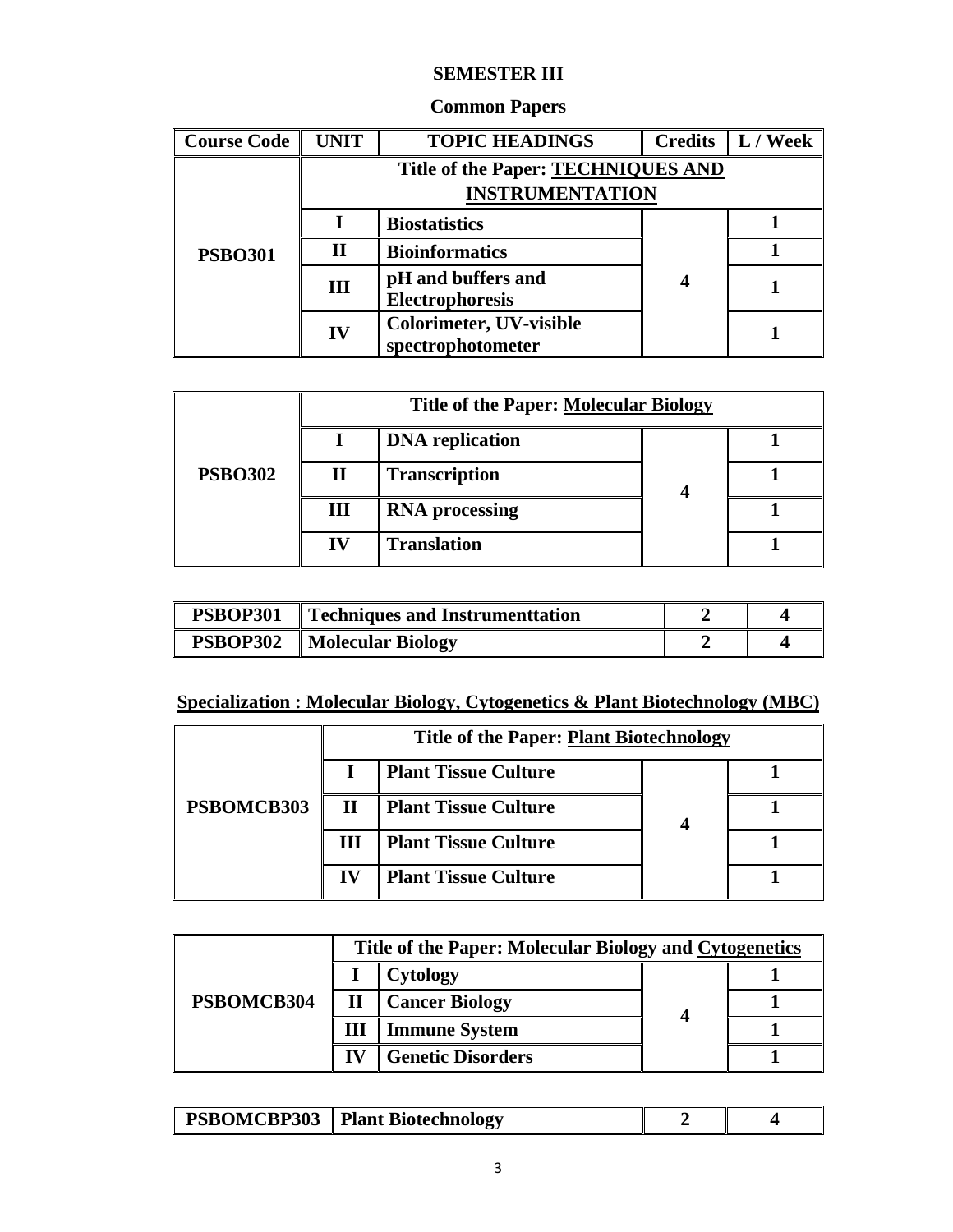| PSBOMCBP304<br>bvtogenetics |  |
|-----------------------------|--|

|            | Title of the Paper: Plant Biochemistry and Phytochemistry |                               |  |  |  |
|------------|-----------------------------------------------------------|-------------------------------|--|--|--|
|            |                                                           | <b>Enzymes</b>                |  |  |  |
| PSBOPPB303 | $\mathbf H$                                               | <b>Vitamins and Coenzymes</b> |  |  |  |
|            | Ш                                                         | <b>Plant Proteins</b>         |  |  |  |
|            | $\bf{IV}$                                                 | <b>Nucleotide Metabolism</b>  |  |  |  |

# **Specialization : Plant Physiology and Biochemistry (PPB)**

|            | <b>Title of the Paper: Plant Physiology</b> |                                    |                  |  |  |
|------------|---------------------------------------------|------------------------------------|------------------|--|--|
|            |                                             | <b>Water relations of plants</b>   |                  |  |  |
| PSBOPPB304 | Н                                           | <b>Post-harvest technology</b>     |                  |  |  |
|            | Ш                                           | <b>Stress Physiology: Drought</b>  | $\boldsymbol{4}$ |  |  |
|            | IV                                          | <b>Stress Physiology: Salinity</b> |                  |  |  |

| PSBOPPBP303 | <b>Plant Biochemistry and</b><br><b>Phytochemistry</b> |  |
|-------------|--------------------------------------------------------|--|
|             | <b>PSBOPPBP304</b>   Plant Physiology                  |  |

### **Specialization : Mycology and Plant Pathology (MPP)**

|            | <b>Title of the Paper: General Mycology</b> |                                       |  |  |  |
|------------|---------------------------------------------|---------------------------------------|--|--|--|
|            |                                             | <b>History of Mycology</b>            |  |  |  |
| PSBOMPP303 | П                                           | <b>Taxonomy and Life Histories</b>    |  |  |  |
|            | Ш                                           | <b>Fungal Physiology</b>              |  |  |  |
|            | IV                                          | <b>Fungal Cytology &amp; Genetics</b> |  |  |  |

|            | Title of the Paper: Applied Mycology & Plant Pathology |                                                       |   |  |  |
|------------|--------------------------------------------------------|-------------------------------------------------------|---|--|--|
| PSBOMPP304 |                                                        | <b>Pathogenesis and Crop</b><br><b>Protection</b>     | 4 |  |  |
|            | $\mathbf H$                                            | <b>Seed Pathology &amp; Seed</b><br><b>Mycoflora</b>  |   |  |  |
|            | Ш                                                      | <b>Culture Studies and Food</b><br><b>Borne Fungi</b> |   |  |  |
|            | IV                                                     | <b>Industrial Mycology</b>                            |   |  |  |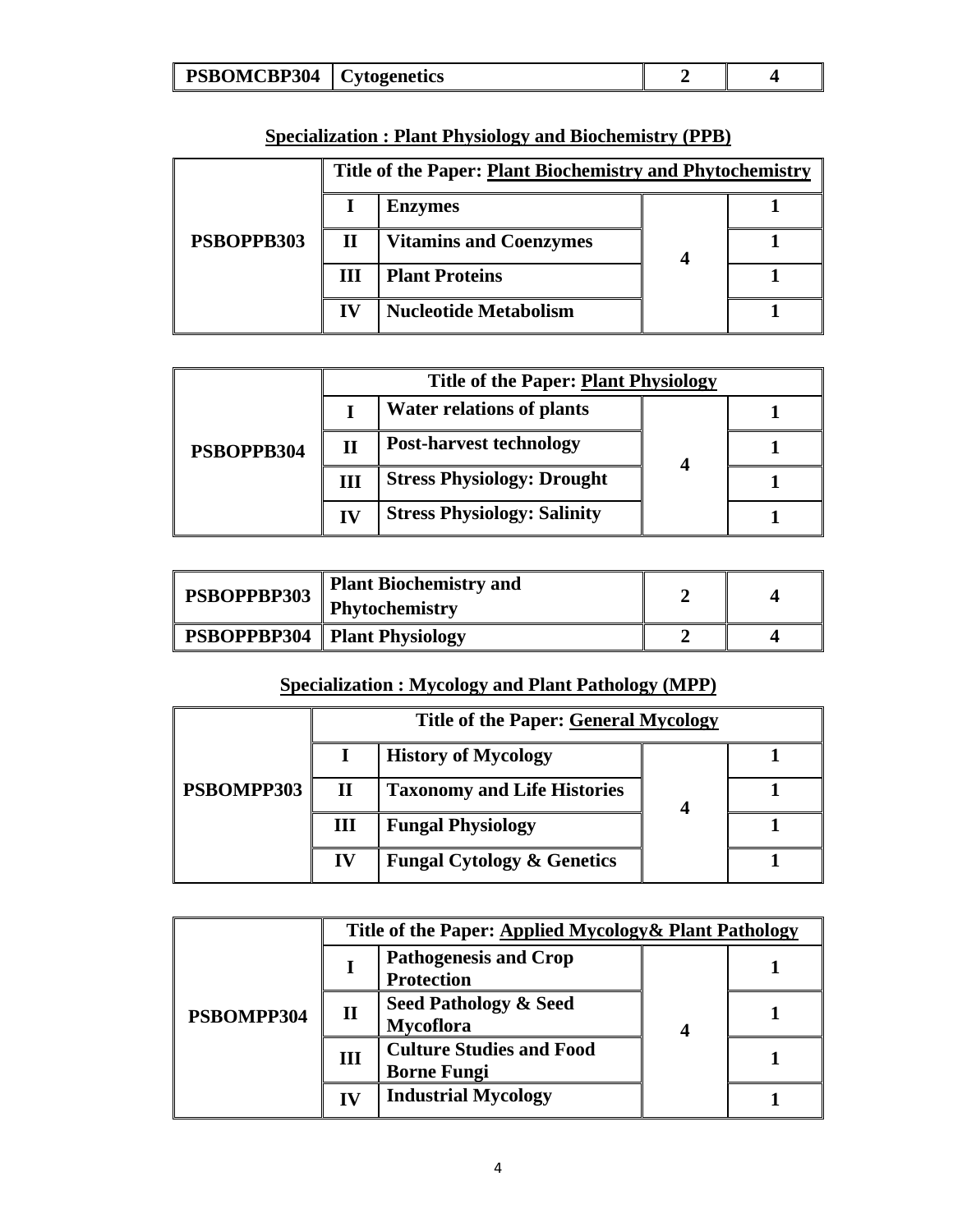| <b>PSBOMPPP303</b> General Mycology              |  |
|--------------------------------------------------|--|
| PSBOMPPP304   Applied Mycology & Plant Pathology |  |

|            |           | <b>History of Plant Taxonomy</b>                                               |  |  |
|------------|-----------|--------------------------------------------------------------------------------|--|--|
| PSBOANP303 | П         | <b>Progress &amp; Advancement in</b><br><b>Angiosperm Taxonomy in</b><br>India |  |  |
|            | Ш         | <b>Tools of Angiosperm</b><br><b>Taxonomy</b>                                  |  |  |
|            | $\bf{IV}$ | <b>Plant Identification Strategies</b>                                         |  |  |

|            |    | Title of the Paper: Angiosperms II                 |   |  |  |
|------------|----|----------------------------------------------------|---|--|--|
|            |    | <b>Approaches to Angiosperm</b><br><b>Taxonomy</b> |   |  |  |
| PSBOANP304 | П  | Anatomy                                            | 4 |  |  |
|            | Ш  | <b>Embryology and Palynology</b>                   |   |  |  |
|            | IV | <b>Methods in Evaluating Crude</b><br><b>Drugs</b> |   |  |  |

| PSBOANPP303 | Angiosperms -1   |  |
|-------------|------------------|--|
| PSBOANPP304 | Angiosperms - II |  |

# **Specialization : Environmental Botany (EB)**

|           | <b>Title of the Paper: Ecology</b> |                                 |  |  |  |  |
|-----------|------------------------------------|---------------------------------|--|--|--|--|
|           |                                    | <b>Basic Ecological Concept</b> |  |  |  |  |
| PSBOEB303 |                                    | <b>Ecosystem</b>                |  |  |  |  |
|           | Ш                                  | <b>Biogeochemical Cycles</b>    |  |  |  |  |
|           | IV                                 | <b>Natural Resources</b>        |  |  |  |  |

|           | Title of the Paper: Recent Trends & Applied Environmental<br><b>Botany</b> |                                                          |   |  |
|-----------|----------------------------------------------------------------------------|----------------------------------------------------------|---|--|
|           |                                                                            | <b>Conservation Ecology I</b>                            |   |  |
| PSBOEB304 | П                                                                          | <b>Conservation Ecology II</b>                           |   |  |
|           | Ш                                                                          | <b>Biodiversity Studies</b>                              | 4 |  |
|           | IV                                                                         | <b>Renewable and Non-</b><br>renewable Sources of Energy |   |  |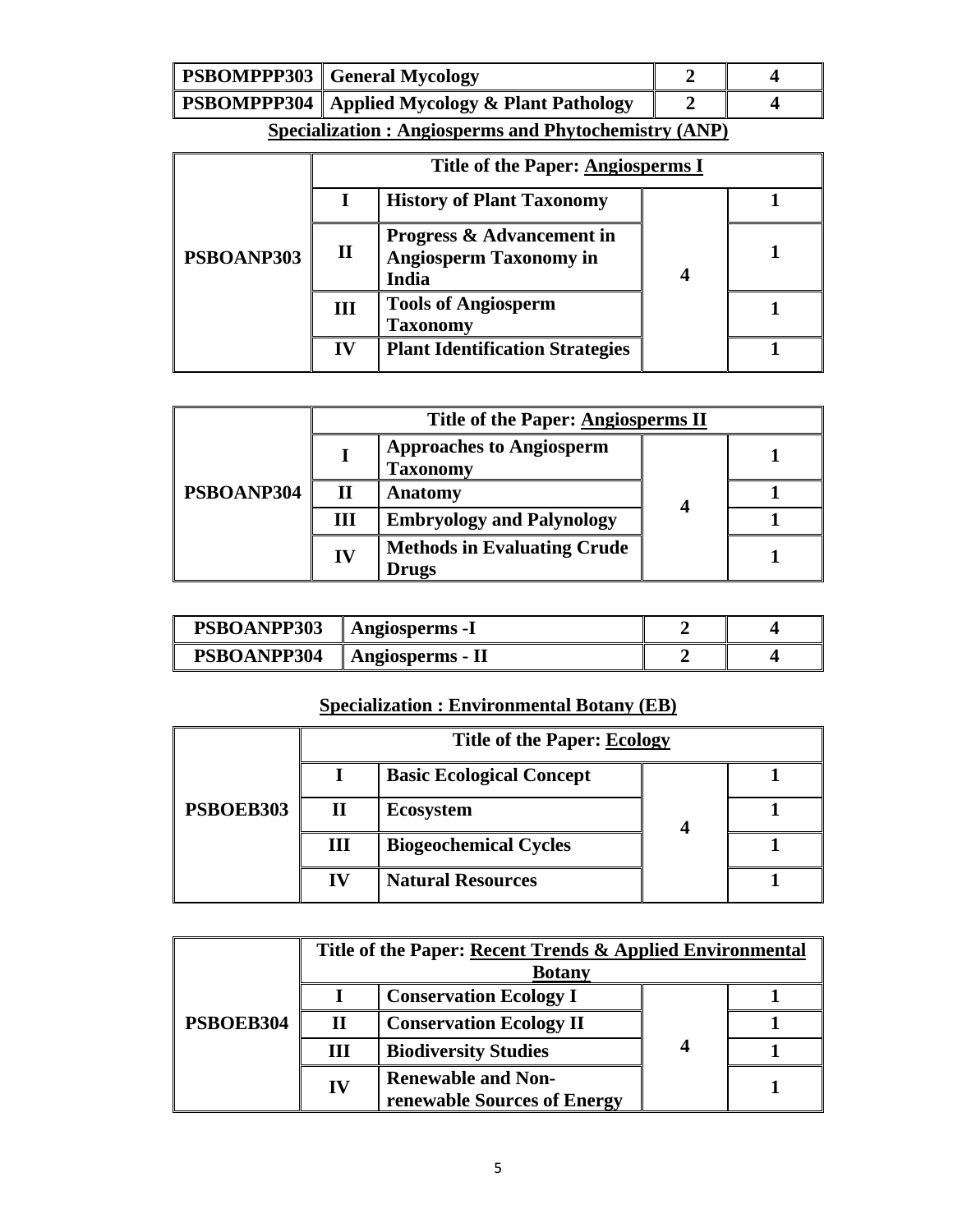| PSBOEBP303 | <b>Ecology and Environmental Botany</b> |  |  |
|------------|-----------------------------------------|--|--|
| PSBOEBP304 | <b>Recent Trends &amp; Applied</b>      |  |  |
|            | <b>Environmental Botany</b>             |  |  |

# **SEMESTER IV**

### **Common Papers**

| <b>Course Code</b> | <b>UNIT</b> | <b>TOPIC HEADINGS</b>                                        |  | <b>Credits</b> $\  L /$ Week |
|--------------------|-------------|--------------------------------------------------------------|--|------------------------------|
|                    |             | Title of the Paper: TECHNIQUES AND<br><b>INSTRUMENTATION</b> |  |                              |
| <b>PSBO401</b>     |             | <b>Microscopy</b>                                            |  |                              |
|                    | П           | <b>Centrifugation</b>                                        |  |                              |
|                    | Ш           | Chromatography                                               |  |                              |
|                    | IV          | <b>Tracer Technique</b>                                      |  |                              |

|                | <b>Title of the Paper: Molecular Biology</b> |                        |  |  |  |
|----------------|----------------------------------------------|------------------------|--|--|--|
|                |                                              | <b>Gene Regulation</b> |  |  |  |
| <b>PSBO402</b> | П                                            | <b>Gene Regulation</b> |  |  |  |
|                | III                                          | <b>Gene Regulation</b> |  |  |  |
|                | IV                                           | <b>Gene Regulation</b> |  |  |  |

| <b>PSBOP301</b> Project |                                      |  |
|-------------------------|--------------------------------------|--|
|                         | <b>PSBOP302</b>    Molecular Biology |  |

### **Specialization : Molecular Biology, Cytogenetics & Biotechnology (MCB)**

|                |     | <b>Title of the Paper: Plant Biotechnology</b> |   |  |
|----------------|-----|------------------------------------------------|---|--|
| PSBOMCB4<br>03 |     | <b>Environmental Biotechnology</b>             |   |  |
|                | Н   | IPR                                            | 4 |  |
|                | III | <b>Nanotechnology</b>                          |   |  |
|                | IV  | <b>Food Biotechnology</b>                      |   |  |

|            |    | Title of the Paper: Molecular Biology and Cytogenetics |  |  |  |  |
|------------|----|--------------------------------------------------------|--|--|--|--|
| PSBOMCB404 |    | <b>Plant Breeding</b>                                  |  |  |  |  |
|            | Н  | <b>Plant Breeding</b>                                  |  |  |  |  |
|            | Ш  | <b>Genetic Engineering</b>                             |  |  |  |  |
|            | ГV | <b>Molecular Markers</b>                               |  |  |  |  |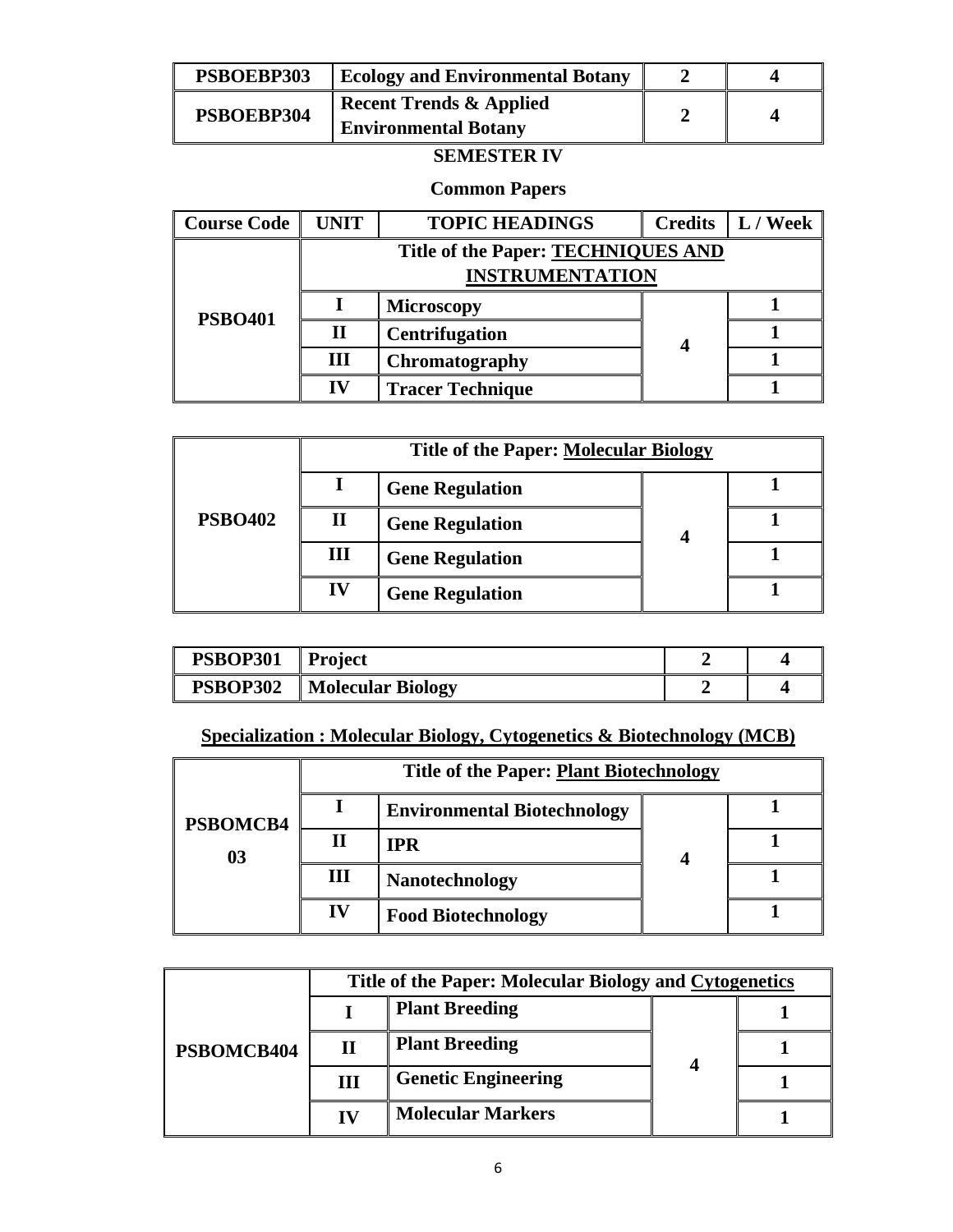| <b>PSBOMCBP403</b>   Plant Biotechnology              |  |
|-------------------------------------------------------|--|
| <b>PSBOMCBP404</b>   Molecular Biology & Cytogenetics |  |

## **Specialization : Plant Physiology and Biochemistry (PPB)**

|            |    | Title of the Paper: Biochemistry and Phytochemistry |  |
|------------|----|-----------------------------------------------------|--|
| PSBOPPB403 |    | <b>Biochemical Regulation</b>                       |  |
|            | П  | <b>Secondary Metabolism</b>                         |  |
|            | Ш  | <b>Cytosolic Carbon Metabolism</b>                  |  |
|            | IV | <b>Mitochondrial Metabolism</b>                     |  |

|            |    | <b>Title of the Paper: Plant Physiology</b> |  |  |  |  |
|------------|----|---------------------------------------------|--|--|--|--|
| PSBOPPB404 |    | <b>PGRs</b>                                 |  |  |  |  |
|            | П  | Phytoremediation                            |  |  |  |  |
|            |    | <b>Phytochrome</b> and                      |  |  |  |  |
|            | Ш  | Photomorphogenesis                          |  |  |  |  |
|            | IV | <b>Senescence</b>                           |  |  |  |  |

| <b>PSBOPBPP403</b> Biochemistry and Phytochemistry |  |
|----------------------------------------------------|--|
| <b>PSBOPPBP404</b> Plant Physiology                |  |

### **Specialization : Mycology and Plant Pathology (MPP)**

|            |              | <b>Title of the Paper: General Mycology</b>              |  |  |  |
|------------|--------------|----------------------------------------------------------|--|--|--|
|            |              | <b>History of Mycology</b>                               |  |  |  |
| PSBOMPP403 | $\mathbf{I}$ | <b>Taxonomy and Life Histories</b>                       |  |  |  |
|            | Ш            | <b>Fungal Physiology</b>                                 |  |  |  |
|            | IV           | <b>Fungal Cytology, Genetics &amp;</b><br><b>Ecology</b> |  |  |  |

| PSBOMPP404 |   | Title of the Paper: Applied Mycology & Plant Pathology |  |  |  |  |
|------------|---|--------------------------------------------------------|--|--|--|--|
|            |   | <b>Pathogenesis and Crop Protection</b>                |  |  |  |  |
|            | П | Seed Pathology & Seed Mycoflora                        |  |  |  |  |
|            | Ш | <b>Culture Studies &amp; Food Borne</b><br>Fungi       |  |  |  |  |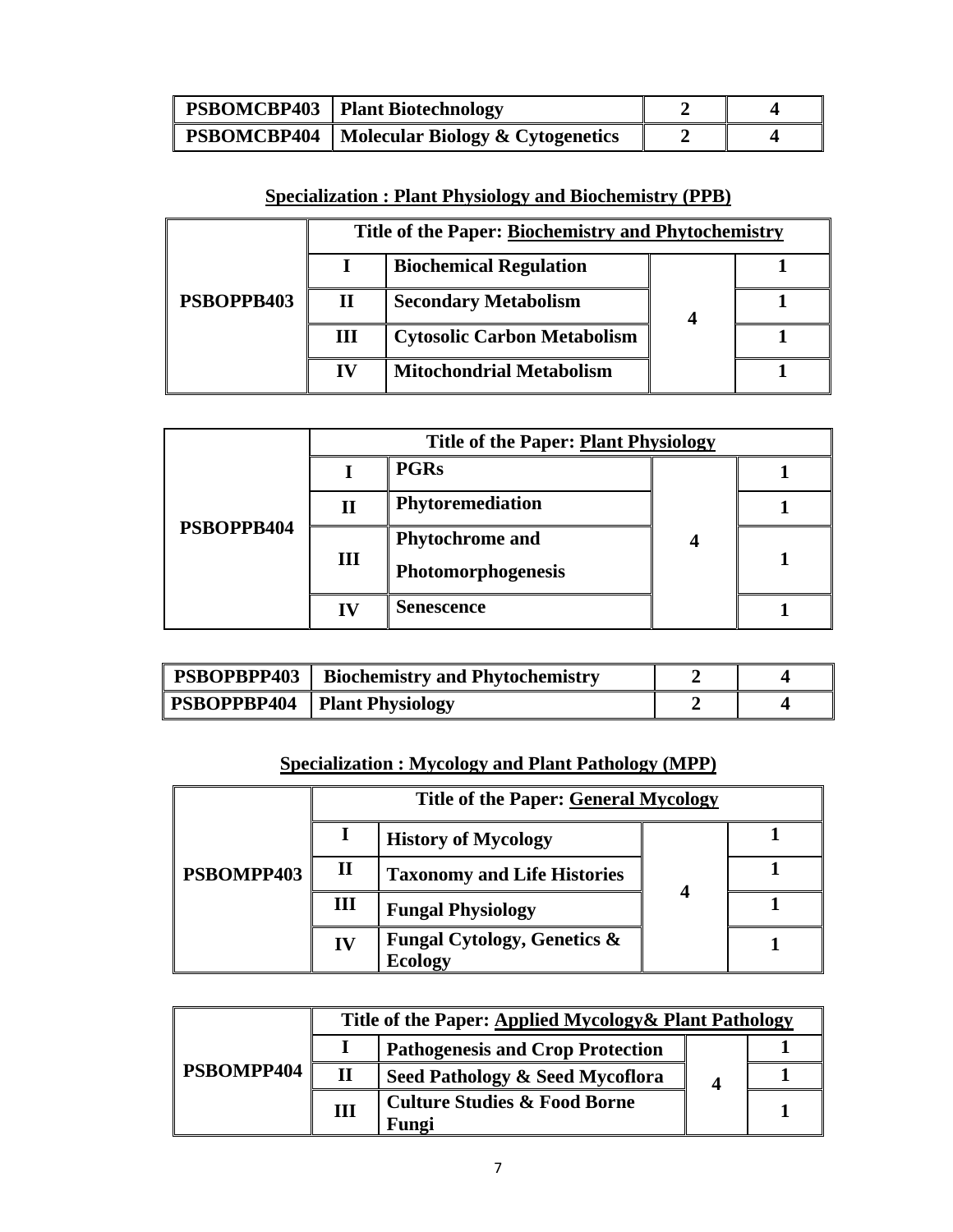| -- -<br>/cology<br>Industrial |
|-------------------------------|
|-------------------------------|

| <b>PSBOMPPP403</b> General Mycology                     |  |
|---------------------------------------------------------|--|
| <b>PSBOMPPP404</b>   Applied Mycology & Plant Pathology |  |

# **Specialization : Angiosperms (ANP)**

|            | <b>Title of the Paper: Angiosperms I</b> |                                                                                |   |  |  |
|------------|------------------------------------------|--------------------------------------------------------------------------------|---|--|--|
| PSBOANP403 |                                          | <b>History of Plant Taxonomy</b>                                               |   |  |  |
|            | П                                        | <b>Progress &amp; Advancement in</b><br><b>Angiosperm Taxonomy in</b><br>India | 4 |  |  |
|            | Ш                                        | <b>Tools of Angiosperm</b><br><b>Taxonomy</b>                                  |   |  |  |
|            | IV                                       | <b>Plant Identification Strategies</b>                                         |   |  |  |

|            |    | Title of the Paper: Molecular Biology and Cytogenetics |   |  |
|------------|----|--------------------------------------------------------|---|--|
| PSBOANP404 |    | <b>Approaches to Angiosperm</b><br>Taxonomy            |   |  |
|            | П  | Anatomy                                                | 4 |  |
|            | Ш  | <b>Embryology and Palynology</b>                       |   |  |
|            | IV | <b>Methods in Evaluating Crude</b><br>Drugs            |   |  |

| <b>PSBOANP P403</b> | Angiosperms -1   |  |
|---------------------|------------------|--|
| <b>PSBOANP P404</b> | Angiosperms - II |  |

# **Specialization : Environmental Botany (EB)**

|           |    | <b>Title of the Paper: Ecology</b>         |  |  |
|-----------|----|--------------------------------------------|--|--|
| PSBOEB403 |    | <b>Pollution</b>                           |  |  |
|           |    | <b>Climate Change</b>                      |  |  |
|           | Ш  | <b>Plant Population Dynamics</b>           |  |  |
|           | IV | <b>Coastal Zone Management of</b><br>[ndia |  |  |

| Title of the Paper: Recent Trends & Applied Environmental |   |                                    |   |  |
|-----------------------------------------------------------|---|------------------------------------|---|--|
| PSBOEB404                                                 |   | <b>Botany</b>                      |   |  |
|                                                           |   | <b>Restoration of Ecosystem I</b>  |   |  |
|                                                           | П | <b>Restoration of Ecosystem II</b> |   |  |
|                                                           | Ш | <b>Restoration of Land</b>         | 4 |  |
|                                                           |   | <b>Water shed Management</b>       |   |  |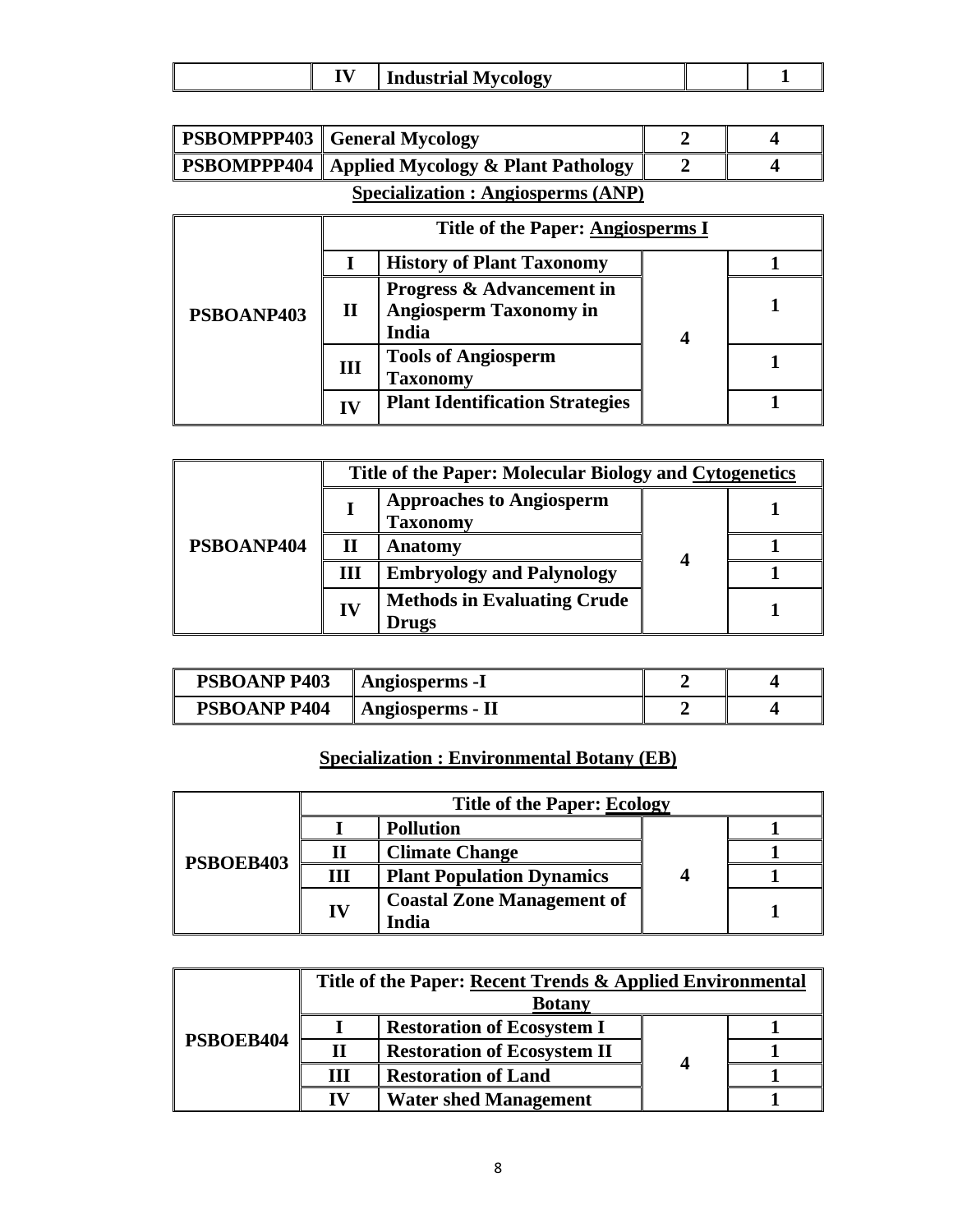| PSBOEBP403 | <b>Ecology</b>                     |  |
|------------|------------------------------------|--|
| PSBOEBP404 | <b>Recent Trends &amp; Applied</b> |  |
|            | <b>Environmental Botany</b>        |  |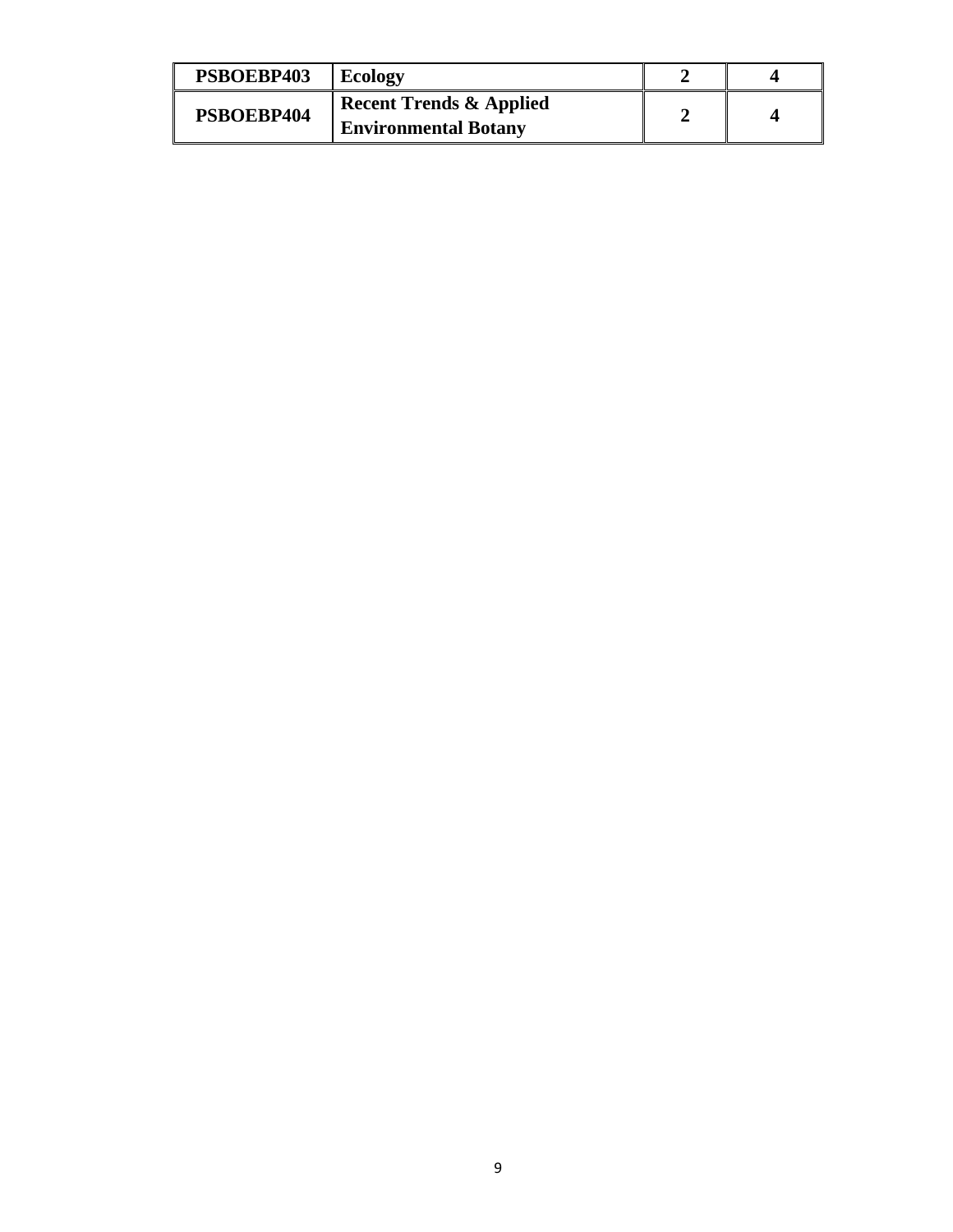### **Detailed Syllabus SEMESTER III General Papers**

| Course                 | Title                                                                        | <b>Credits</b> |
|------------------------|------------------------------------------------------------------------------|----------------|
| Code<br><b>PSBO301</b> |                                                                              |                |
|                        | <b>Techniques and Instrumentation</b>                                        | 4              |
| UnitI: Biostatistics   |                                                                              |                |
|                        | 1. Chi square test, contingency table.                                       |                |
|                        | 2. Hypothesis testing: Theory of errors – Type I and Type II errors, Null    |                |
|                        | Hypothesis, P values-one $v/s$ two tail P values, <i>t</i> -test (paired and |                |
|                        | unpaired), z-test, Test of significance.                                     |                |
|                        | 3. Introduction to ANOVA, One-way ANOVA.                                     | 1              |
|                        | 4. Correlation and Regression: Calculation of Coefficient and correlation,   |                |
|                        | linear regression.                                                           |                |
|                        | Unit II: Bioinformatics                                                      |                |
|                        | 1. Organization of biological data, databases (raw and processed), Queering  |                |
|                        | in data bases.                                                               | $\mathbf{1}$   |
|                        | 2. Gene finding, motif finding and multiple sequence alignment.              |                |
|                        | 3. Protein sequence analysis (theory and algorithms).                        |                |
|                        | 4. Exploration of databases, retrieval of desired data, BLAST etc.           |                |
|                        | Unit III: pH and Buffers and Electrophoresis                                 |                |
|                        | 1. pH and buffer solutions, acids and bases, hydrogen ion concentration,     |                |
|                        | dissociation of acids and bases, measurement of pH, titration curves.        | 1              |
|                        | Buffer solutions and pH life.                                                |                |
|                        | 2. Electrophoresis                                                           |                |
|                        | Unit IV: Spectrophotometry                                                   |                |
|                        | 1. Colorimeter, UV-visible spectrophotometer.                                | 1              |

| Course<br>Code | <b>Topic</b>                                                                                   | <b>Credits:</b> |
|----------------|------------------------------------------------------------------------------------------------|-----------------|
| <b>PSBO302</b> | <b>Molecular Biology</b>                                                                       |                 |
|                | Unit I: DNA Replication<br>Molecular details of DNA replication in prokaryotes and eukaryotes. |                 |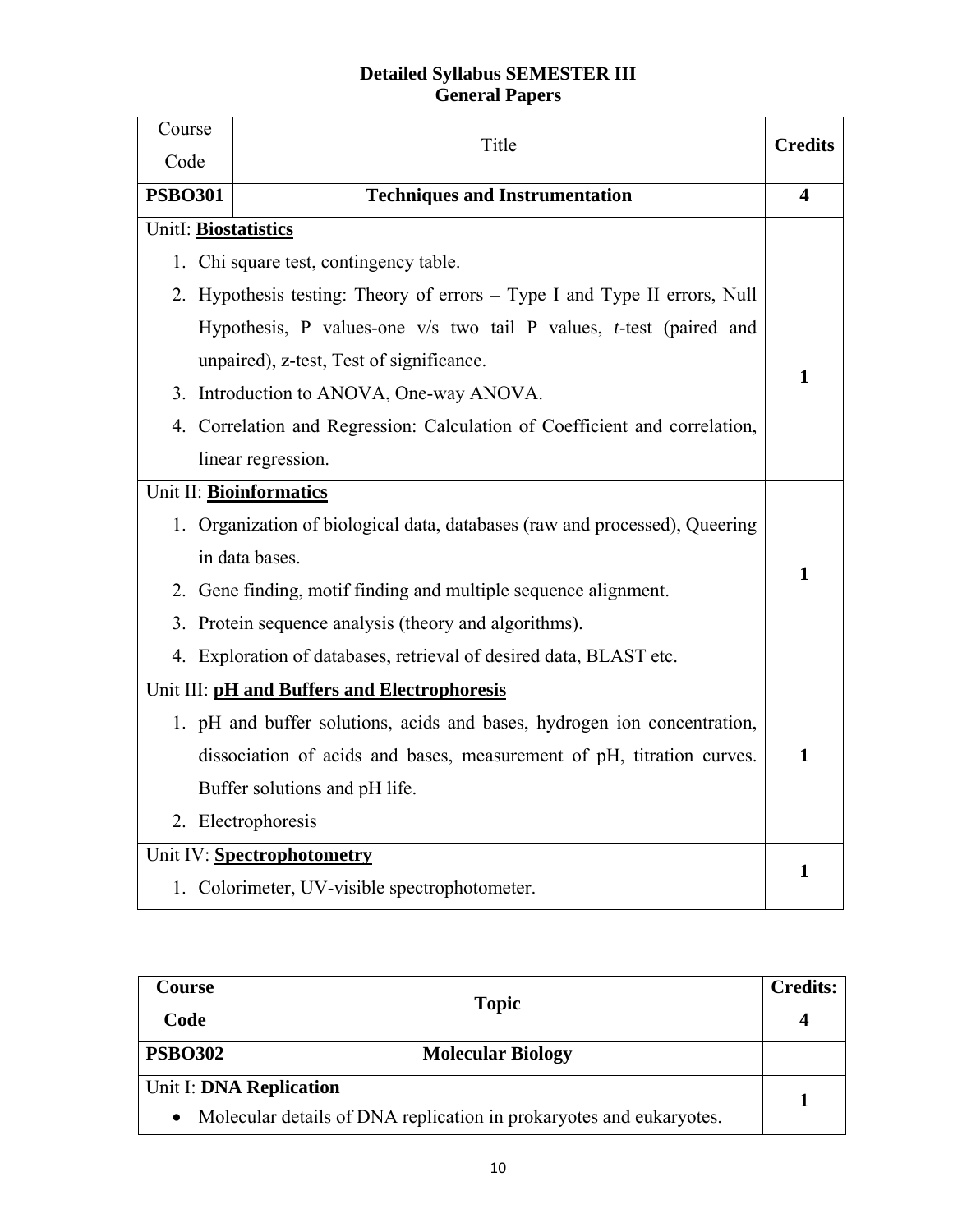| Assembly of raw DNA into nucleosomes.<br>$\bullet$                            |   |
|-------------------------------------------------------------------------------|---|
| DNA recombination, holliday model for recombination.<br>$\bullet$             |   |
| UnitII: Transcription                                                         |   |
| 1. Transcription, RNA synthesis, classes of RNA and the genes that code       |   |
| for them.                                                                     |   |
| 2. Transcription of protein coding genes, prokaryotes and eukaryotes,         |   |
| mRNA molecule.                                                                |   |
| 3. Transcription of other genes, ribosomal RNA, and ribosomes, tRNA.          |   |
|                                                                               | 1 |
| Unit III:RNA processing                                                       |   |
| Capping, polyadenylation, splicing, introns and exons.                        |   |
| Unit IV: Translation                                                          |   |
| 1. Protein structure, nature of genetic code, translation of genetic message. |   |
|                                                                               |   |

## **Practical**

| <b>PSBOP301</b>                                           | <b>Instrumentation and Techniques</b>                           | $\overline{2}$ | 4 |
|-----------------------------------------------------------|-----------------------------------------------------------------|----------------|---|
| <b>Biostatistics:</b>                                     |                                                                 |                |   |
|                                                           | Hypothesis testing, Normal deviate test.                        |                |   |
|                                                           | Test of significance of means, paired and unpaired t test.      |                |   |
|                                                           | Application of analysis of variance (ANOVA)                     |                |   |
| <b>Bioinformatics:</b>                                    |                                                                 |                |   |
|                                                           | Multiple alignments – phylogenetic tree.                        |                |   |
| <b>BLAST</b>                                              |                                                                 |                |   |
| Motif finding                                             |                                                                 |                |   |
| pH and buffers:                                           |                                                                 |                |   |
| Determination of pKa                                      |                                                                 |                |   |
|                                                           |                                                                 |                |   |
| <b>PSBO302</b>                                            | <b>Molecular Biology</b>                                        | $\overline{2}$ | 4 |
| $\bullet$                                                 | Aseptic techniques, safe handling of microorganisms,            |                |   |
|                                                           | establishing pure cultures, streak plate method, Maintenance of |                |   |
|                                                           | cultures - Paraffin embedding, Lyophilisation.                  |                |   |
| Preparation of culture medium, stock solutions and growth |                                                                 |                |   |
|                                                           | curve, determination of viable cells, determination of cell     |                |   |
| number.                                                   |                                                                 |                |   |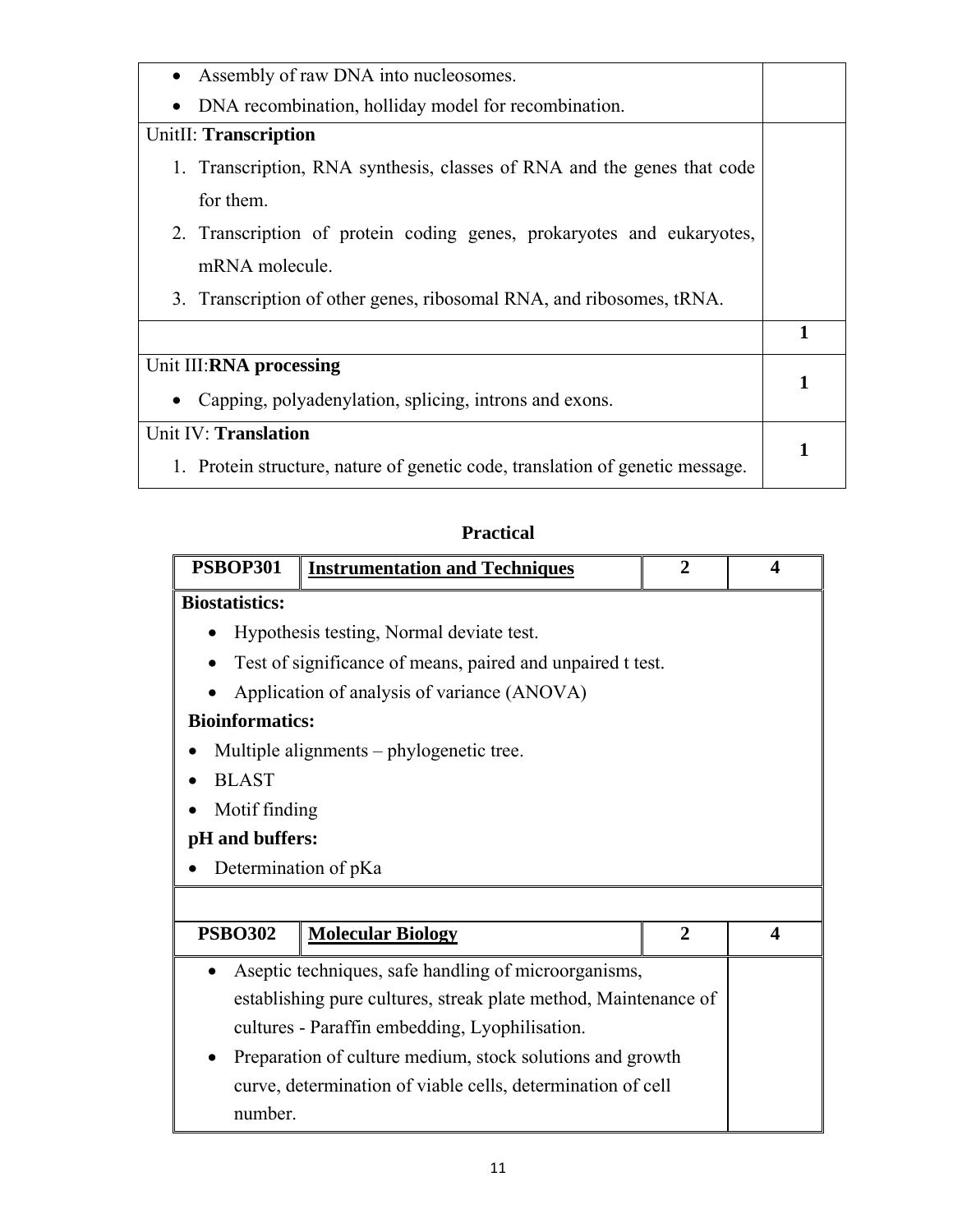- Separation of seed proteins using PAGE.
- Viscosity studies of proteins: standard BSA and varying concentrations of urea.

## **Special Papers**

## **Specialisation: Molecular Biology, Cytogenetics and Biotechnology(MCB)**

| <b>Course Code</b>             | <b>Credits:</b><br><b>Topic</b>                                            |              |
|--------------------------------|----------------------------------------------------------------------------|--------------|
|                                |                                                                            | 4            |
| PSBOMCB303                     | <b>Plant Biotechnology</b>                                                 |              |
| Unit I: Plant Tissue Culture   |                                                                            |              |
|                                | Plant improvement through somaclonal variations, anther culture.           |              |
|                                | Plant cell cultures as chemical factories: Cell suspension, enhancement of | $\mathbf{1}$ |
|                                | product formation using biotic and abiotic eliciters, immobilization,      |              |
|                                | permeabilization and product recovery.                                     |              |
| UnitII: Plant Tissue Culture   |                                                                            |              |
|                                | Biotransformation using cell cultures for e.g. Vanillin production from    | 1            |
|                                | Capsicum cell cultures.                                                    |              |
| Unit III: Plant Tissue Culture |                                                                            |              |
|                                | In vitro storage of germplasm, cryopreservation.                           | 1            |
|                                | Studies on Agrobacterium mediated transformed root cultures.               |              |
| Unit IV: Plant Tissue Culture  |                                                                            |              |
|                                | The quest for commercial production from plant cell scaling up of cell     |              |
|                                | cultures, important factors for bioreactor design, pneumatically agitated  | 1            |
|                                | bioreactors, comparison of bioreactors, operating mode, batch, fed-batch,  |              |
|                                | semicontinuous, two stage operation, continuous cultivation, example:      |              |
|                                | Shikonin production by <i>Lithospemumerythrorhizon</i> cell cultures.      |              |

| <b>Course Code</b><br><b>Topic</b> |                                                                      | <b>Credits:</b> |
|------------------------------------|----------------------------------------------------------------------|-----------------|
| PSBOMCB304                         | <b>Molecular Biology and Cytogenetics</b>                            |                 |
| Unit I: Cytology                   |                                                                      |                 |
| $\bullet$                          | . Cell membrane and permeability: Molecular models of cell membrane, |                 |
|                                    | cell permeability. Differentiation of cell membrane, intercellular   |                 |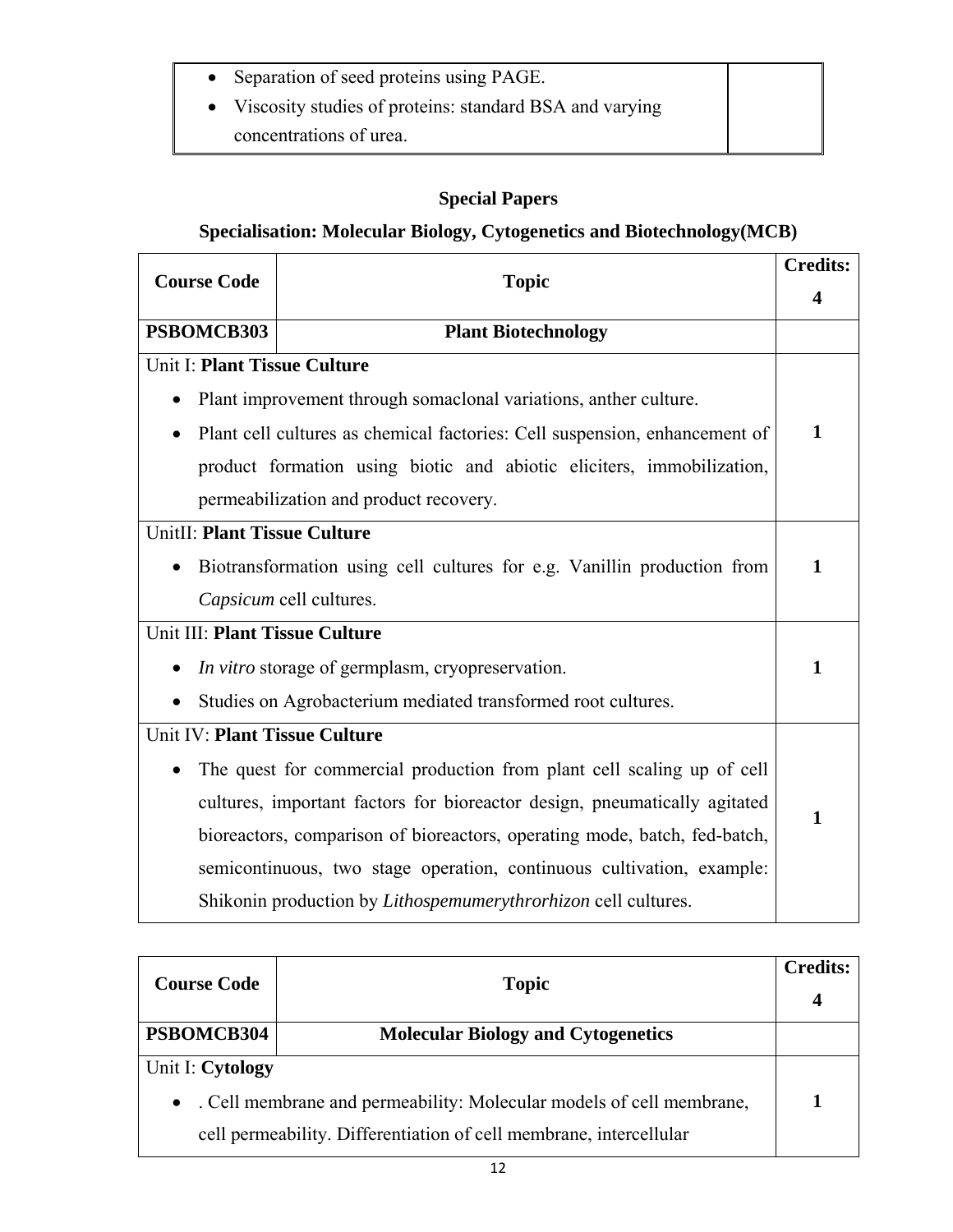| communications and gap junctions. Cell coat and cell recognition, cell       |   |
|------------------------------------------------------------------------------|---|
| surface.                                                                     |   |
| Ultrasructure of mitochondrion and chloroplast.                              |   |
| <b>UnitII: Cancer Biology</b>                                                |   |
| Cancer cells: Characteristics, division, spread, treatment. Course of cancer |   |
| cell formation,                                                              |   |
| Carcinogens: radiations, chemicals, oncogenic virus.                         |   |
| Cancer and mutations, reproductive properties of transformed animal cell     |   |
| in culture, oncogenes, protoncogenes and their conversion. Oncogenes and     |   |
| growth factors.                                                              |   |
| Unit III: Immune System                                                      |   |
| Phylogeny of immune system, innate and acquired immunity, nature and         |   |
| biology of antigens, major histocompatibility complex cells of immune        | 1 |
| system, regulation of immune responses. Production of antibodies by plant    |   |
| cells and organs.                                                            |   |
| <b>Unit IV: Genetic Disorders</b>                                            |   |
| Genetic disorders, genetic counseling and gene therapy: Biochemical          | 1 |
| disorders, sex linked disorders, cardiovascular disorders.                   |   |

## **PRACTICAL**

| PSBOMCBP303                                                                                | <b>Plant Biotechnology</b>                                                 | 2              |   |
|--------------------------------------------------------------------------------------------|----------------------------------------------------------------------------|----------------|---|
| Various sterilization techniques, preparation of stock solutions, preparation<br>$\bullet$ |                                                                            |                |   |
| of MS medium.                                                                              |                                                                            |                |   |
| $\bullet$                                                                                  | Seed sterilization, callus induction and regeneration, hardening and field |                |   |
|                                                                                            | transfer of any suitable material.                                         |                |   |
|                                                                                            | Encapsulation of axillary buds.                                            |                |   |
| $\bullet$                                                                                  | Establishment of callus of any suitable material and estimation of biomass |                |   |
|                                                                                            | accumulation and any one measurable product as a function of time.         |                |   |
|                                                                                            | Visit to industry/research lab to see various types of fermenters          |                |   |
|                                                                                            |                                                                            |                |   |
| PSBOMCBP304                                                                                | <b>Molecular Biology &amp; Cytogenetics</b>                                | $\overline{2}$ | 4 |
|                                                                                            | Effect of PDB on cytological changes in the cells (Onion root              |                |   |
|                                                                                            | tips), preparation of permanent slides.                                    |                |   |
|                                                                                            | Study of meiosis in using suitable flower buds                             |                |   |
| Study of mitotic index.                                                                    |                                                                            |                |   |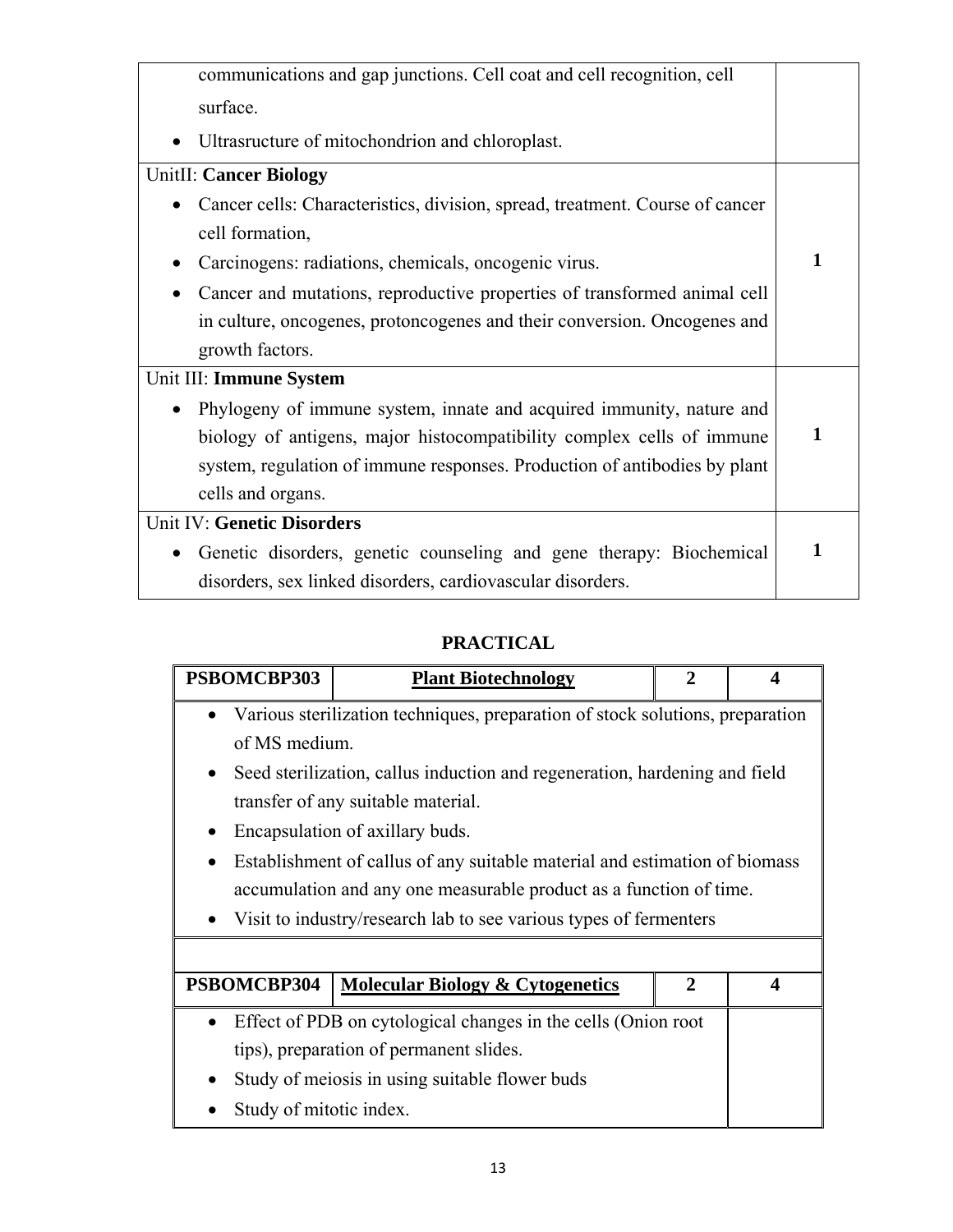- Culturing of *Drosophila* and study of genetic traits.
- Blood group testing.
- Identification of genetic diseases by chemical tests.
- Karyotypes of genetic disorders.

# **Specialization: Plant Physiology and Biochemistry (PPB)**

| <b>Course Code</b>              |                                                                         |   |
|---------------------------------|-------------------------------------------------------------------------|---|
|                                 | <b>Topic</b>                                                            | 4 |
| PSBOPPB303                      | <b>Biochemistry</b>                                                     |   |
| Unit I: Enzymes                 |                                                                         |   |
|                                 | . Enzyme isolation and purification, measurement of enzyme activity,    | 1 |
|                                 | specific activity, turnover number, isozymes, industrial application of |   |
| enzymes.                        |                                                                         |   |
|                                 | <b>UnitII: Vitamins and Coenzymes</b>                                   |   |
|                                 | Structure, occurrence of all water soluble and fat soluble vitamins and | 1 |
|                                 | coenzyme activity.                                                      |   |
| <b>Unit III: Plant Proteins</b> |                                                                         |   |
|                                 | Lectins and storage proteins in plants, transamination, oxidative       | 1 |
|                                 | deamination and urea cycle.                                             |   |
|                                 | Unit IV: Nucleotide Metabolism                                          |   |
|                                 | Purine and pyrimidine biosynthesis and regulation                       | 1 |

| <b>Course Code</b><br><b>Topic</b>                               |                                                                             | <b>Credits:</b> |
|------------------------------------------------------------------|-----------------------------------------------------------------------------|-----------------|
|                                                                  |                                                                             |                 |
| PSBOPPB304                                                       | <b>Plant Physiology</b>                                                     |                 |
|                                                                  | Unit I: Water Relations of Plants                                           |                 |
| $\bullet$                                                        | The concept of chemical potential and water potential, transpiration,       | 1               |
| antitranspirants, modern methods of improving crop productivity. |                                                                             |                 |
| <b>UnitII: Post Harvest Technology</b>                           |                                                                             |                 |
| $\bullet$                                                        | Physiological changes during ripening, fruit preservation, role of ethylene | 1               |
|                                                                  | in post-harvest technology.                                                 |                 |
| Unit III: Stress Physiology: Drought                             |                                                                             |                 |
|                                                                  | Types of drought, morphological and cellular adaptations, mechanism of      |                 |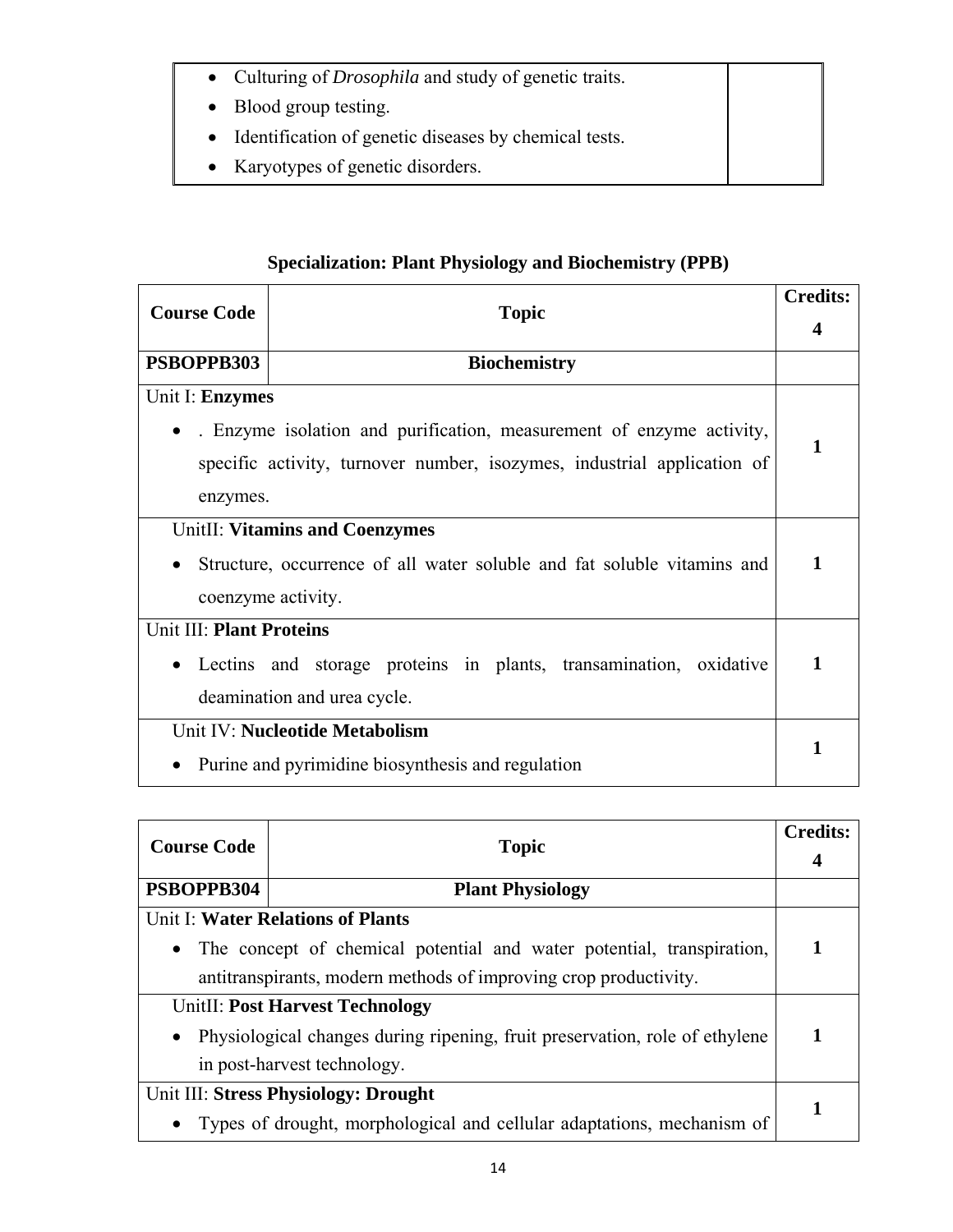| drought tolerance, drought tolerant crops, role of betaines, proline and    |  |  |
|-----------------------------------------------------------------------------|--|--|
| other metabolities in stress resistance.                                    |  |  |
| Unit IV: Stress Physiology: Salinity                                        |  |  |
| Salt Salt accumulation and exclusion (salt avoidance<br>and<br>$\bullet$    |  |  |
| tolerance/resistance) in halophytes and halobacteria. Chloride and sulphate |  |  |
| halophytes, salt tolerant, effect of salt on metabolic processes, proton    |  |  |
| pumps, $Na+$ and $K+ATPases$ and regulation of iron transport.              |  |  |

# **PRACTICAL**

| PSBOPPBP303              | <b>Plant Physiology &amp; Biochemistry -I</b>                  | $\mathbf{2}$ | $\boldsymbol{\Lambda}$ |
|--------------------------|----------------------------------------------------------------|--------------|------------------------|
| $\bullet$                | Electrophoretic separation of proteins (Native/SDS).           |              |                        |
| Estimation of vitamin C. |                                                                |              |                        |
|                          | Isolation and estimation of DNA.                               |              |                        |
|                          | Estimation of RNA by Orcinol method.                           |              |                        |
|                          | Study of NiR activity in vivo                                  |              |                        |
|                          |                                                                |              |                        |
| PSBOPPBP304              | <b>Plant Physiology &amp; Biochemistry -II</b>                 | $\mathbf{2}$ | 4                      |
| $\bullet$                | Activity of ATPases in green plant material.                   |              |                        |
|                          | Morphological character key in identification of type of       |              |                        |
| halophyte.               |                                                                |              |                        |
|                          | Proline content estimation in garden and salt stressed plants. |              |                        |
|                          | Extraction and estimation of pectin and sugars from fruits.    |              |                        |

# **Specialization: Specialization: Mycology and Plant Pathology (MPP)**

| <b>Course Code</b> | <b>Topic</b>                                                                |  |
|--------------------|-----------------------------------------------------------------------------|--|
| PSBOMPP303         | <b>General Mycology</b>                                                     |  |
|                    | Unit I: History of Mycology and Plant Pathology in India & Soil Mycology    |  |
| $\bullet$          | History of Mycology and Plant Pathology in India and contribution of        |  |
|                    | Mycologists and Plant Pathologists: i) C J. Alexopoulos ii) E. A. Bessey    |  |
|                    | iii) K. S. Bilgrami iv) E. A. Butler v) K. S. Thind vi) M. N. Kamat vii) R. |  |
| N. Tandon          |                                                                             |  |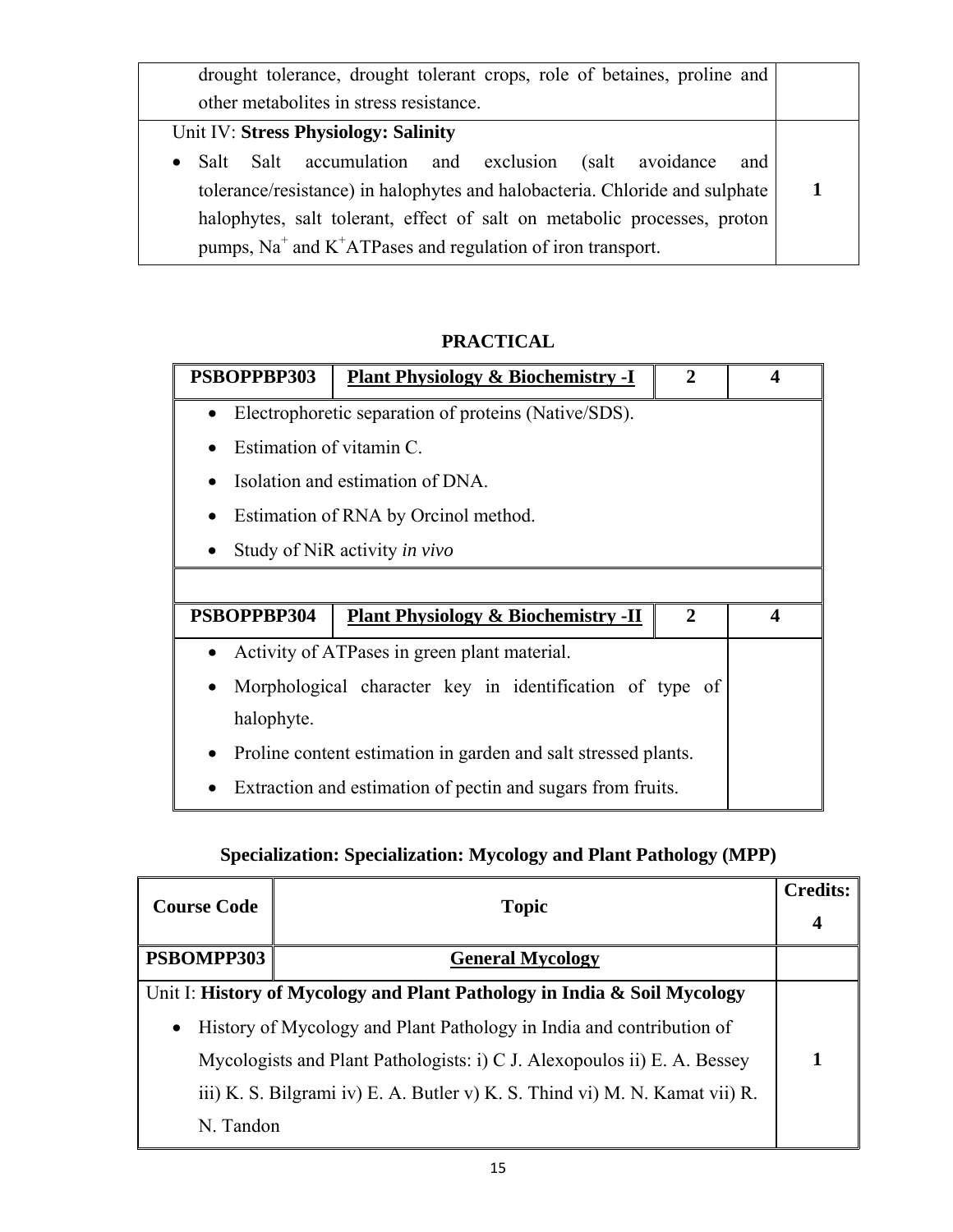| Soil Mycology:i) Various techniques to determine the fungal population        |              |
|-------------------------------------------------------------------------------|--------------|
| in soil. ii) Various interactions amongst the soil fungi and other            |              |
| organisms.                                                                    |              |
| UnitII: Fungal Taxonomy & Life history and Systematic position of fungi       |              |
| <b>Fungal Taxonomy:</b> A comparative account of various systems of           |              |
| classification of fungi proposed by Bessey and Ainsworth.                     |              |
| Life history and Systematic position of the following fungi:                  | $\mathbf{1}$ |
| Myxomycetes: Physarumpolycephalum<br>$\circ$                                  |              |
| Ascomycetes: Clavicepspurpurea<br>$\circ$                                     |              |
| Unit III: Fungal Physiology                                                   |              |
| Nutrition in fungi with reference to: i) Carbon ii) Sulphur<br>iii) Potassium |              |
| iv) Magnesium v) Nicotinic acid vi) Riboflavin                                | 1            |
| Fungal Metabolites: Acetate and Nitrogenous metabolites                       |              |
| Unit IV: Fungal Cytology, Genetics and Ecology                                |              |
| <b>Fungal Cytology:</b> Microscopic structure, Chemical composition and       |              |
| functional attributes of fungus cell walls                                    |              |
| <b>Fungal Ecology:</b>                                                        |              |
| Environmental factors influencing fungal growth: i) Humidity ii)<br>$\circ$   | $\mathbf{1}$ |
| Temperature                                                                   |              |
| Fungal Diversity: Anamorphic fungi- i) Nematophagous fungi ii)<br>$\circ$     |              |
| Aquatic hyphomycetous fungi iii) Aero-aquatic fungi                           |              |

| <b>Course Code</b>                              | <b>Topic</b>                                                                  |   |
|-------------------------------------------------|-------------------------------------------------------------------------------|---|
|                                                 |                                                                               | 4 |
| PSBOMPP304                                      | <b>Applied Mycology and Plant Pathology</b>                                   |   |
|                                                 | Unit I: Pathogenesis and Crop Pathogeny                                       |   |
| $\bullet$                                       | <b>Pathogenesis:</b> i)Penetration and entry by plant pathogens<br>ii) Pre-   |   |
| penetration iii) Entry through natural openings |                                                                               | 1 |
| $\bullet$                                       | <b>Crop Pathology:</b> Study of the following diseases; i) Wart of potato ii) |   |
|                                                 | Downy mildew of grapes iii) Bunt of rice iv) Citrus canker                    |   |
|                                                 | UnitII: Seed Mycoflora & Seed Pathology                                       |   |
| $\bullet$                                       | <b>Seed Mycoflora:</b> Fungi on seeds-A) Field Fungi B) Storage Fungi $-i$ )  |   |
|                                                 | Characteristics of major storage fungi ii) Effect of storage fungi iii)       |   |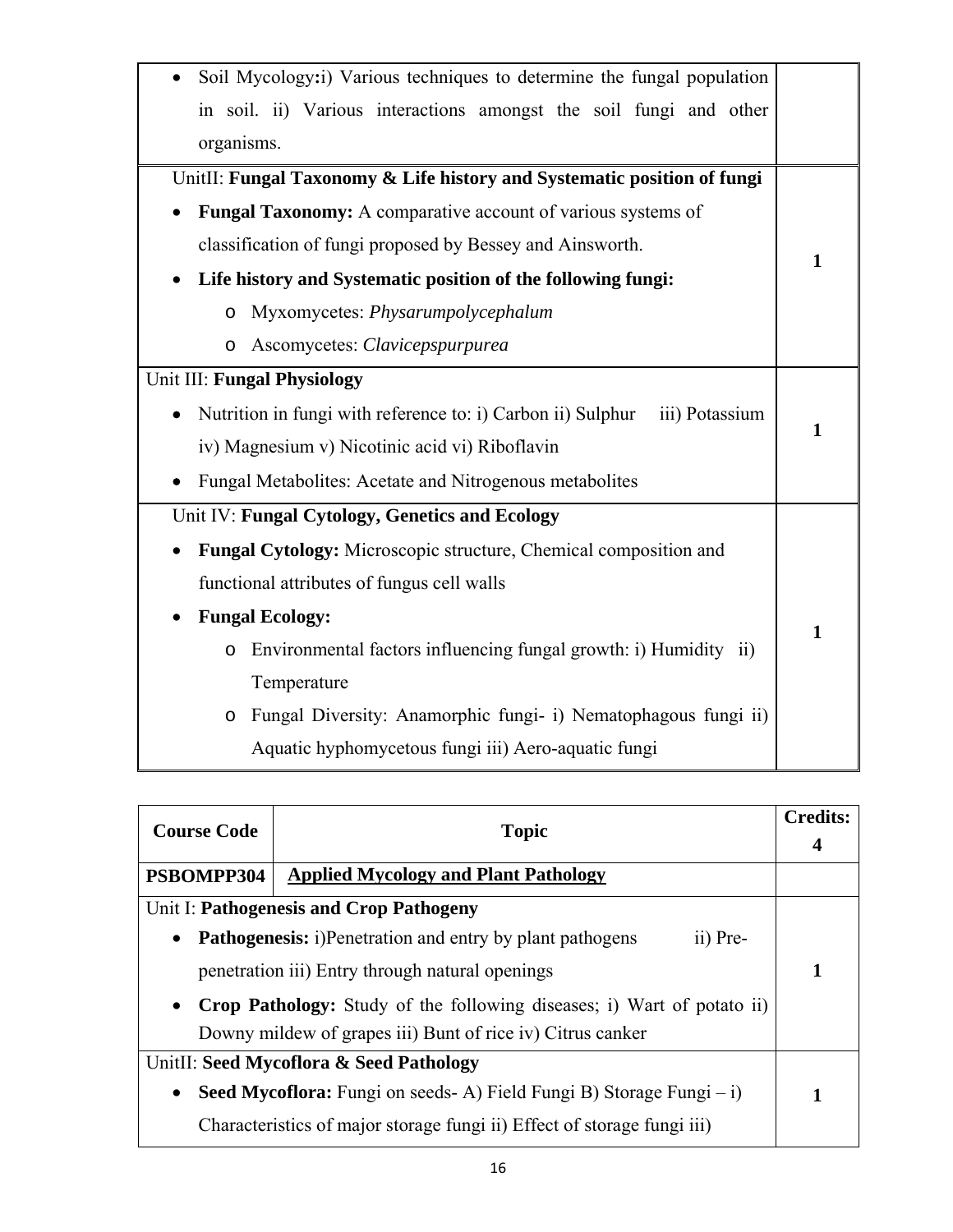| Control of storage fungi                                                                 |   |
|------------------------------------------------------------------------------------------|---|
| Seed Pathology: Pathological Effects of Seed borne diseases-<br>i) Seed<br>$\bullet$     |   |
| abortion ii) Shrunken seeds $\&$ Reduced seed size iii) Seed rot iii)                    |   |
| Sclerotisation&Stromatisation iv) Seed discolouration<br>v) Reduced                      |   |
| or complete loss of germinability                                                        |   |
| Unit III: Cultural Studies and Food borne Fungi                                          |   |
| <b>Cultural Studies in Fungi:</b> Culture Media and their types based on i)<br>$\bullet$ |   |
| Empirical use ii) Physical states iii) Chemical composition                              |   |
| Food borne fungi:                                                                        | 1 |
| Common contaminants of $-$ i) Fresh food<br>ii) Processed food<br>$\circ$                |   |
| iii) Stored food                                                                         |   |
| Use of chemical preservatives to protect the food against<br>$\circ$                     |   |
| contamination                                                                            |   |
| Unit IV: Industrial Mycology                                                             |   |
| Industrial application of fungal enzymes $-$ i) Protease ii) Cellulase iii)              |   |
| Invertase                                                                                | 1 |
| Uses of immobilization technique in fermentation by fungi                                |   |

# **PRACTICAL**

| PSBOMPPP303         | <b>General Mycology</b>                                                                             | $\mathbf{2}$ | $\boldsymbol{\Lambda}$ |
|---------------------|-----------------------------------------------------------------------------------------------------|--------------|------------------------|
|                     | Isolation of soil fungi by Warcup method                                                            |              |                        |
|                     | Study of the following fungal types with reference to their systematic                              |              |                        |
|                     | position, thallus and reproductive structures:                                                      |              |                        |
| Physarum<br>$\circ$ |                                                                                                     |              |                        |
| Arcyria<br>$\circ$  |                                                                                                     |              |                        |
| Taphrina<br>$\circ$ |                                                                                                     |              |                        |
| $\circ$             | Chaetomium                                                                                          |              |                        |
| $\circ$             | Phyllachora                                                                                         |              |                        |
|                     | Measurement of fungal growth by linear determination                                                |              |                        |
|                     | Study of effect of incubation temperatures on fungal growth (15 <sup>°</sup> C, 30 <sup>°</sup> C & |              |                        |
| $60^0C$             |                                                                                                     |              |                        |
|                     | Isolation of nematophagus fungi from garden soil/agriculture soil                                   |              |                        |
|                     |                                                                                                     |              |                        |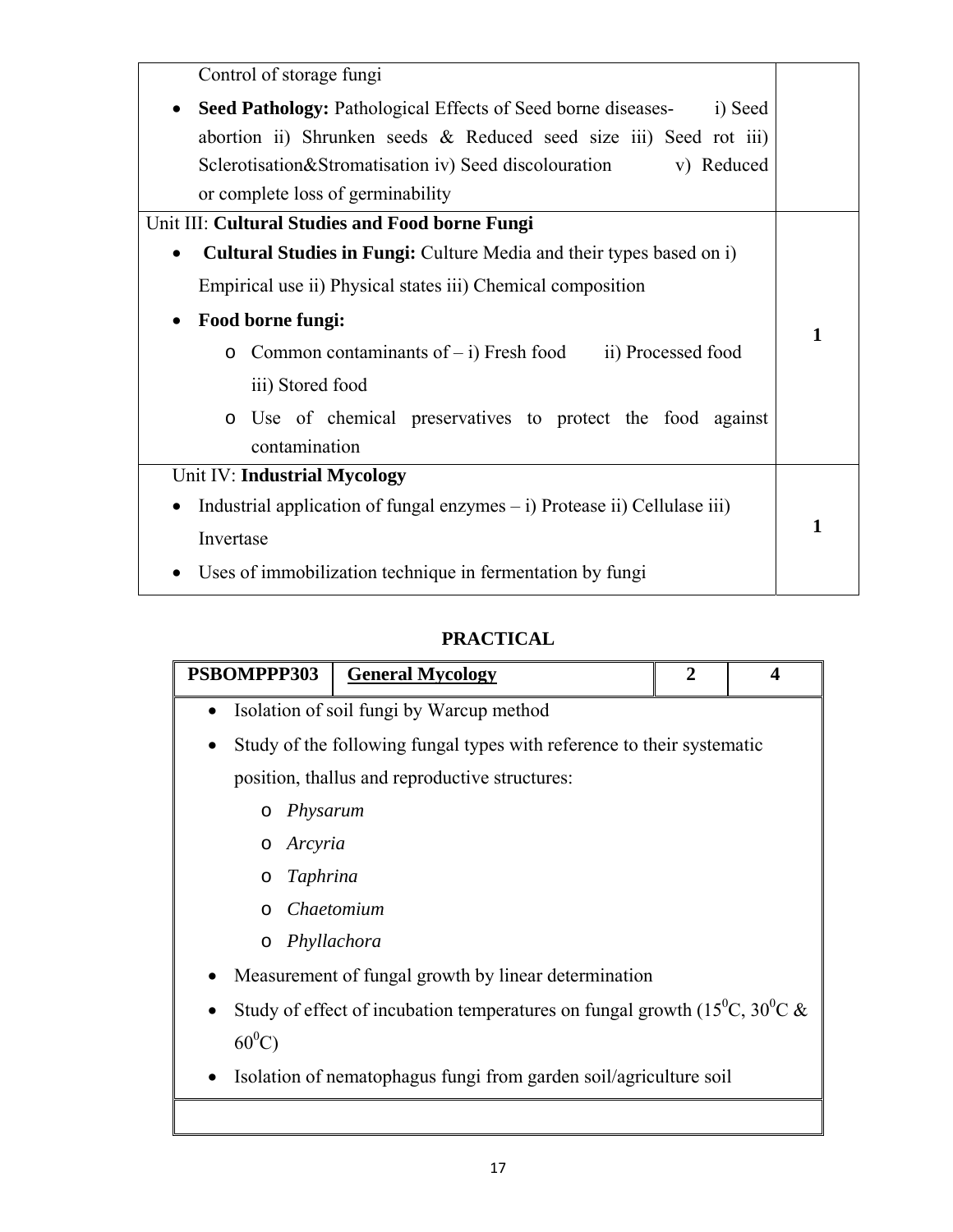| PSBOMPPP304 | <b>Applied Mycology and Plant</b><br>Pathology               | 2 |  |
|-------------|--------------------------------------------------------------|---|--|
| $\bullet$   | Isolation of fungal pathogens from infected leaves           |   |  |
| $\bullet$   | Study of the following diseases: i) Wart of potato ii) Downy |   |  |
|             | mildew of grapes iii) Bunt of rice iv) Citrus canker         |   |  |
| $\bullet$   | Isolation of seed borne fungi by 2-4 D method                |   |  |
| $\bullet$   | Minimum inhibition concentration of salt on fungal growth    |   |  |
| $\bullet$   | Quantitative estimation of cellulose by DNSA method          |   |  |

| <b>Course Code</b>                               | <b>Topic</b>                                                            | <b>Credits:</b><br>4 |
|--------------------------------------------------|-------------------------------------------------------------------------|----------------------|
| PSBOANP303                                       | Angiosperms & Phjytochemistry -I                                        |                      |
| Unit I: Evolution                                |                                                                         |                      |
| $\bullet$                                        | The effects of evolutionary theory on systematic, monographic, and      |                      |
|                                                  | floristic development                                                   |                      |
| $\Omega$                                         | Primitive versus advanced                                               | 1                    |
| $\circ$                                          | Homology and Analogy                                                    |                      |
| $\circ$                                          | Parallelism and Convergence.                                            |                      |
| UnitII: Cladistics                               |                                                                         |                      |
|                                                  | Use of cladistic in classification                                      |                      |
|                                                  | Phylogenetic classification systems-Takhtajan, Cronquist, APGI, II, III |                      |
| Understanding phylogeny, constructing phylogeny, |                                                                         | 1                    |
|                                                  | Monophyly, Paraphyly and polyphyly                                      |                      |
|                                                  | Patterns of variation and phylogenetic trees, Building Trees-Rooting    |                      |

# **Specialization: Angiosperm and Phytochemistry (ANP)**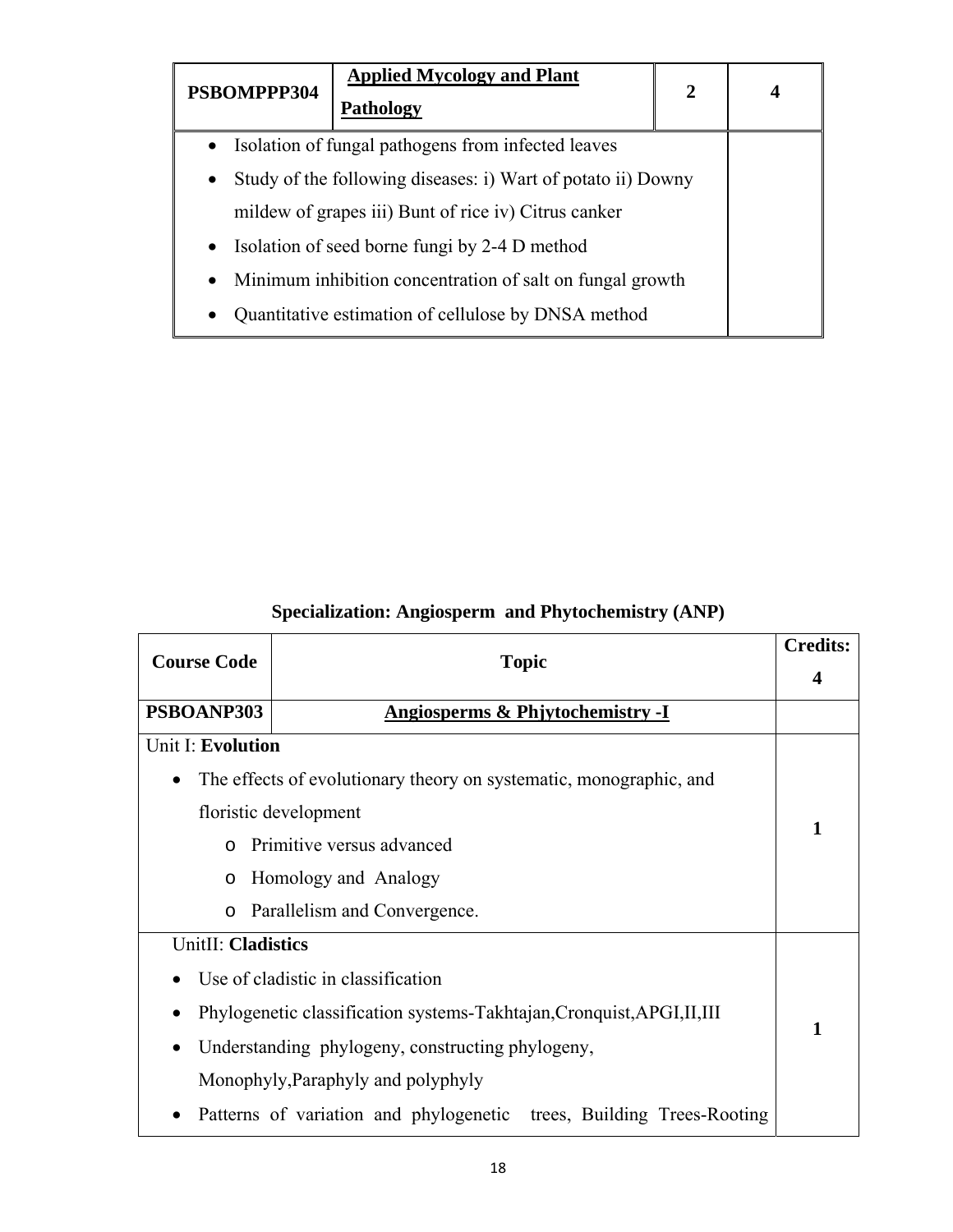| technique, Distance methods, Maximum likely hood methods, Boot-               |   |
|-------------------------------------------------------------------------------|---|
| strapping using trees. Phyllocode                                             |   |
| Unit III: Nomenclature                                                        |   |
| International code of Botanical Nomenclature 1830-Paris Code to 2011-         |   |
| Melbourne code                                                                |   |
| Major adaptations considered in these International Botanical Congress        | 1 |
| Important Rules of ICBN, Typification, Type concept and Types of type,        |   |
| Homonym, Tautonym, Taxonomic<br>Basionym,<br>and<br>nomenclature              |   |
| synonyms                                                                      |   |
| Unit IV: Keys and GB                                                          |   |
| <b>Types of keys</b>                                                          |   |
| single access and multi access keys, preparation of keys for Taxon<br>$\circ$ |   |
| based on exomorphic characters                                                |   |
| <b>Green -belt planning</b>                                                   |   |
| Concept and recommendations<br>O                                              | 1 |
| Utility of GBP<br>$\circ$                                                     |   |
| List of plants, ornamental, Flowering, shady<br>$\circ$                       |   |
| Imporance of Green Belt in the current environmental conditions in<br>$\circ$ |   |
| India                                                                         |   |

| <b>Course Code</b>                                                   | <b>Topic</b>                                                            | <b>Credits:</b> |
|----------------------------------------------------------------------|-------------------------------------------------------------------------|-----------------|
| PSBOPPB304                                                           | Angiosperms & Phytochemistry -II                                        |                 |
| Unit I: Families                                                     |                                                                         |                 |
| $\bullet$                                                            | Approaches to Angiosperm Taxonomy                                       |                 |
|                                                                      | Study the following families with reference to its systematic position, |                 |
| distribution, salient features, flioral formula, floral diagram,     |                                                                         |                 |
| morphological peculiarities and enlist economic important plants and |                                                                         |                 |
| their uses.                                                          |                                                                         |                 |
|                                                                      | Nympheaceae , Onagraceae, Vitaceae, Nyctaginaceae, , Balsaminaceae,     |                 |
|                                                                      | and commelinaceae.                                                      |                 |
| $\bullet$                                                            | A detailed study of the present status, affinities, phylogeny and       |                 |
|                                                                      | interrelationships of the above families.                               |                 |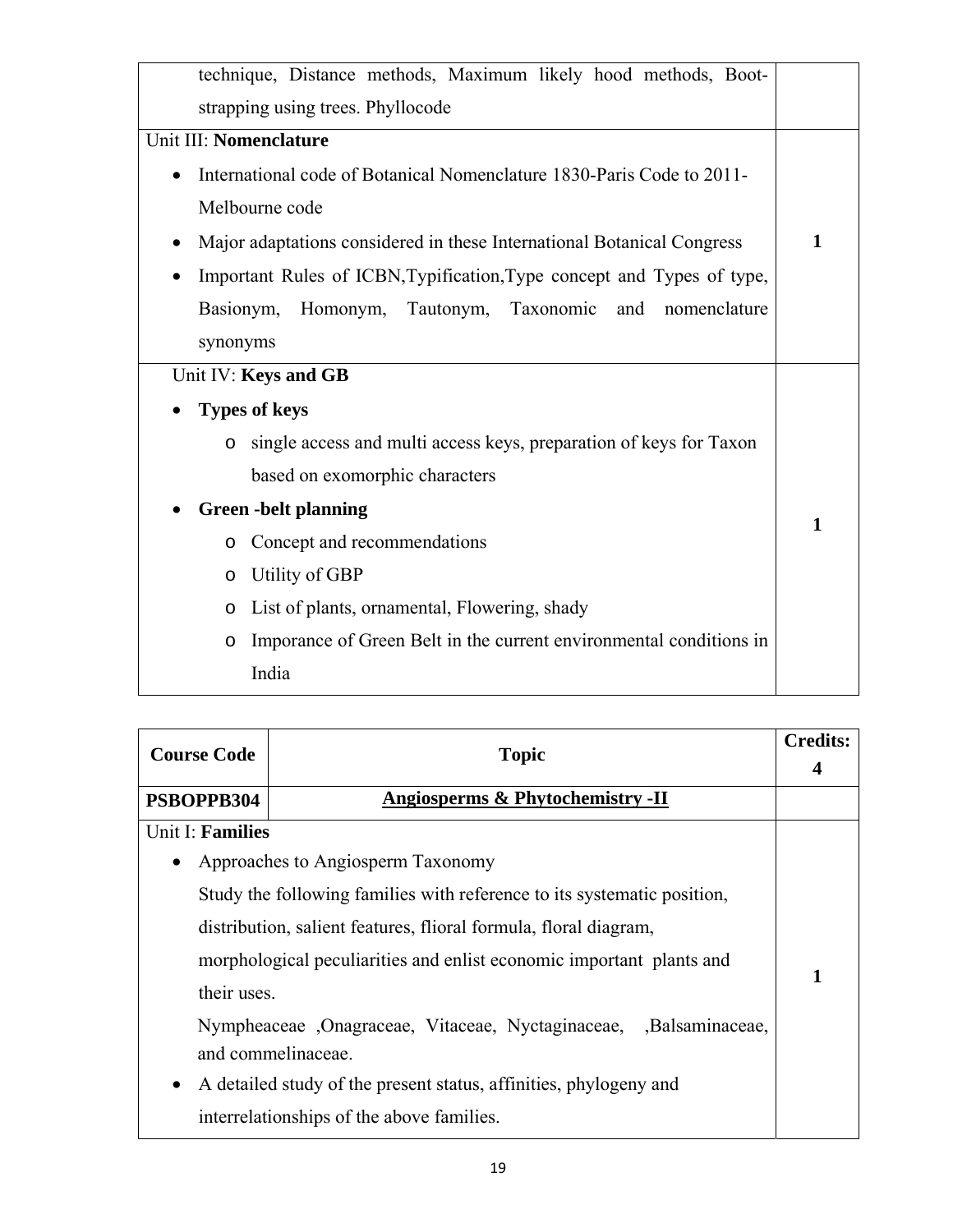| UnitII: Anatomy                                                          |   |
|--------------------------------------------------------------------------|---|
| Study of cambium with reference to its origin, position, structure,      |   |
| distribution, behaviour and its importance in vascular plants.           |   |
| Study of Leaf architecture Patterns in dicotyledonous plants and its     | 1 |
| significance.                                                            |   |
| A study on basic features on Node-petiole and Nodal anatomy.             |   |
| Unit III: Embryology and Palynology                                      |   |
| Types, Technique, factors affecting somatic embryogenesis and importance |   |
| of embryogenesis.                                                        |   |
| Embryology in relation to taxonomy.                                      | 1 |
| In vivo growth of pollen, pollent recognition and pollen rejection in    |   |
| angiosperms.                                                             |   |
|                                                                          |   |
| Unit IV: Crude Drugs                                                     |   |
| <b>Fumitories and Masticatories</b>                                      |   |
| Mild stimulants - Tea, Coffee and cocoa<br>$\bullet$                     |   |
| Methods in evaluation of crude drugs:                                    |   |
| Organoleptic<br>a.                                                       |   |
| b. Microscopic:                                                          |   |
| leafconstanants: palisade ratio and vein islet number.<br>$\mathbf{i}$ . |   |
| ii. trichomes and Trichome density                                       |   |
| iii. stomata: structure and types.                                       | 1 |
| iv. cell inclusions                                                      |   |
| v. sclereids                                                             |   |
| vi. Wood elements: structure and organization                            |   |
| c. Physico-chemical:                                                     |   |
| i. Ash content                                                           |   |
| <b>Extactive values</b><br>$\ddot{\mathbf{i}}$                           |   |
| Qualitative chemical analysis<br>$\overline{111}$ .                      |   |
| Quantitative chemical analysis                                           |   |

### **PRACTICAL**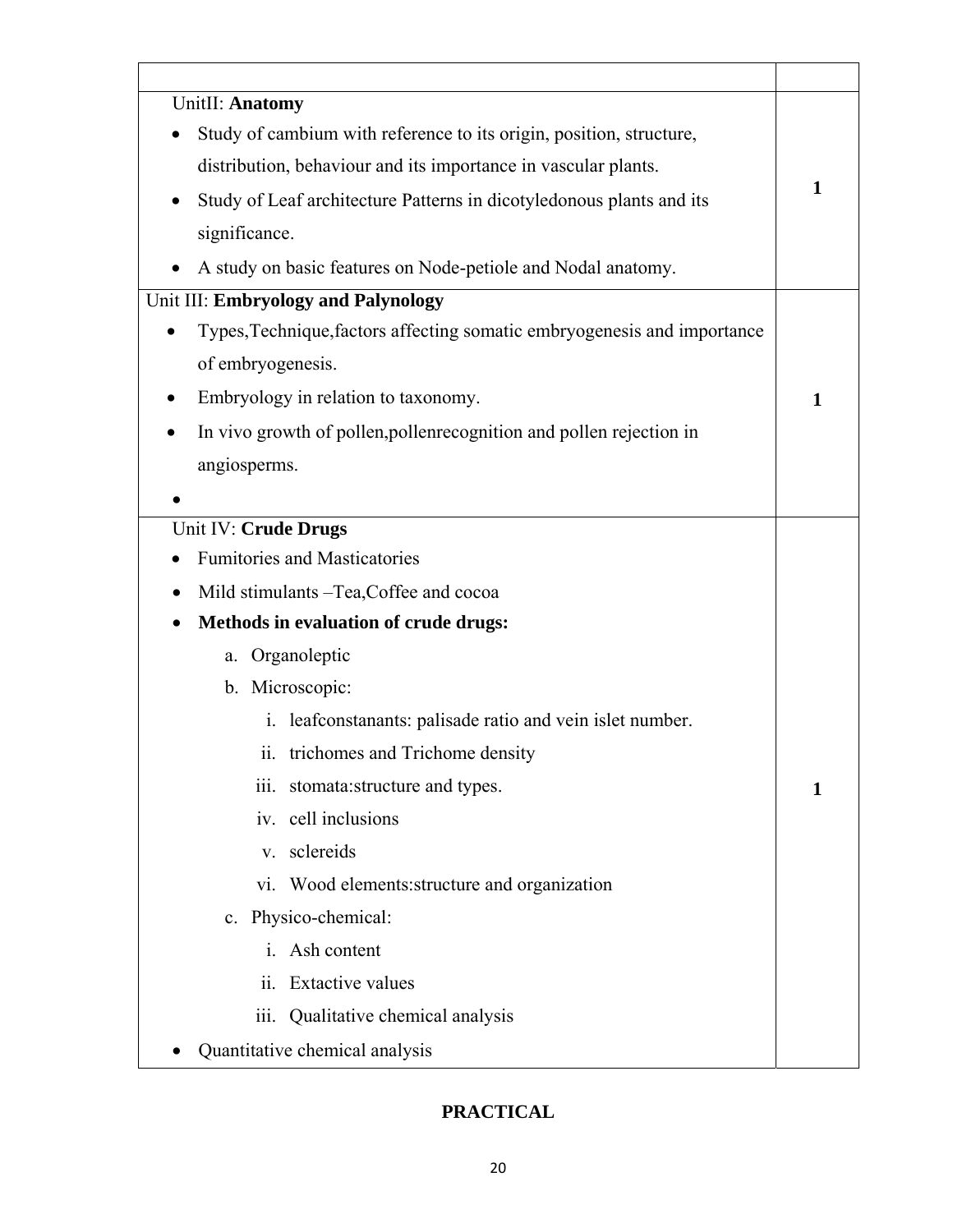| PSBOMCBP303                                                                  |                                                              | <b>Angiosperms &amp; Phjytochemistry -I</b>                 | 2 | 4 |  |
|------------------------------------------------------------------------------|--------------------------------------------------------------|-------------------------------------------------------------|---|---|--|
| 1. Study of exomorphic characters: study of stem, root, leaf, inflorescence, |                                                              |                                                             |   |   |  |
|                                                                              | flower, fruit and seed of any five plants.                   |                                                             |   |   |  |
| 2. Study of endomorphic characters.                                          |                                                              |                                                             |   |   |  |
|                                                                              |                                                              | a. Study of anatomical characters of Taxonomic importance:  |   |   |  |
| $\mathbf{i}$ .                                                               |                                                              | Epidermal characters: Study of following epidermal          |   |   |  |
|                                                                              |                                                              | characters with respect to families Graminae and Cruciferae |   |   |  |
|                                                                              |                                                              | 1. Epidermal cells                                          |   |   |  |
|                                                                              | a.                                                           | Cell size and shape                                         |   |   |  |
|                                                                              |                                                              | b. Cell wall materials and thickness of wall                |   |   |  |
|                                                                              |                                                              | c. Cell wall surface and extra cellular deposits.           |   |   |  |
|                                                                              |                                                              | d. Cell inclusions                                          |   |   |  |
|                                                                              |                                                              | 2. Study of stomata:                                        |   |   |  |
|                                                                              |                                                              | a. Types of stomata                                         |   |   |  |
|                                                                              |                                                              | b. Size and shape of guard cells and other cells in         |   |   |  |
|                                                                              |                                                              | association.                                                |   |   |  |
|                                                                              |                                                              | 3. Epidermal outgrowths: Study of trichomes in crotons.     |   |   |  |
| b. Study of cell inclusions:                                                 |                                                              |                                                             |   |   |  |
| i. Reserve food material: Use of differences in starch grain                 |                                                              |                                                             |   |   |  |
|                                                                              |                                                              | types in detection of varieties in Diffenbachiaseguine.     |   |   |  |
| 11.                                                                          | Secretory products: Analysis of Nectar from any five plants. |                                                             |   |   |  |
|                                                                              |                                                              | iii. Other metabolic end products:                          |   |   |  |
|                                                                              |                                                              | 1. Latex cells in Apocynaceae, Euphorbiaceae.               |   |   |  |
|                                                                              | 2. Resin cystolith in Begoniaceae                            |                                                             |   |   |  |
| 3. Raphides in Onagraceae                                                    |                                                              |                                                             |   |   |  |
| c. Study of Vascular bundles:                                                |                                                              |                                                             |   |   |  |
| Cortical vascular bundles in Casuarinaceae<br>$\mathbf{1}$                   |                                                              |                                                             |   |   |  |
| Medullary vascular bundles in Nyctaginaceae<br>11.                           |                                                              |                                                             |   |   |  |
|                                                                              |                                                              |                                                             |   |   |  |
| PSBOANPP304                                                                  |                                                              | <b>Angiosperms &amp; Phytochemistry -II</b>                 | 2 | 4 |  |
| Study of Angiosperm families mentioned for theory with                       |                                                              |                                                             |   |   |  |
|                                                                              |                                                              | reference to morphological peculiarities and economic       |   |   |  |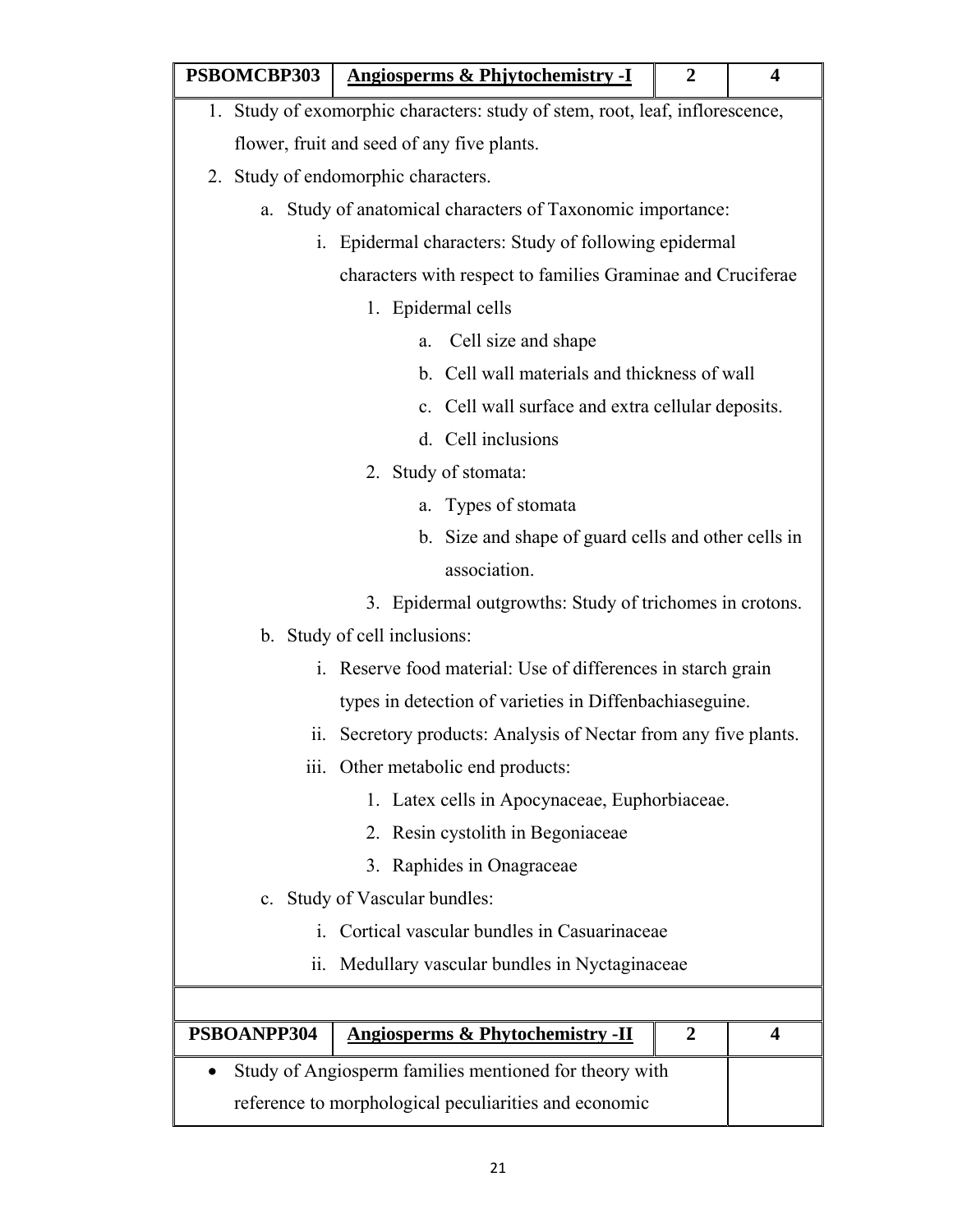importance of its members with the help of locally available plants.

- Study of floral diagrams with respect to the families prescribed.
- Study of Cambium primary, secondary and cork cambia.
- Study of leaf architecture. Prepare permanent leaflet of Tamarind leaf architecture (submission).
- Study of Node petiole anatomy.
- Study of *in vivo* growth of pollen grains.
- Embryo mounting –dicot and monocot and polyembryony
- Study of trichomes, types of stomata, palisade as microscopic evaluation of crude drugs.
- Study Fumitories and Masticatories.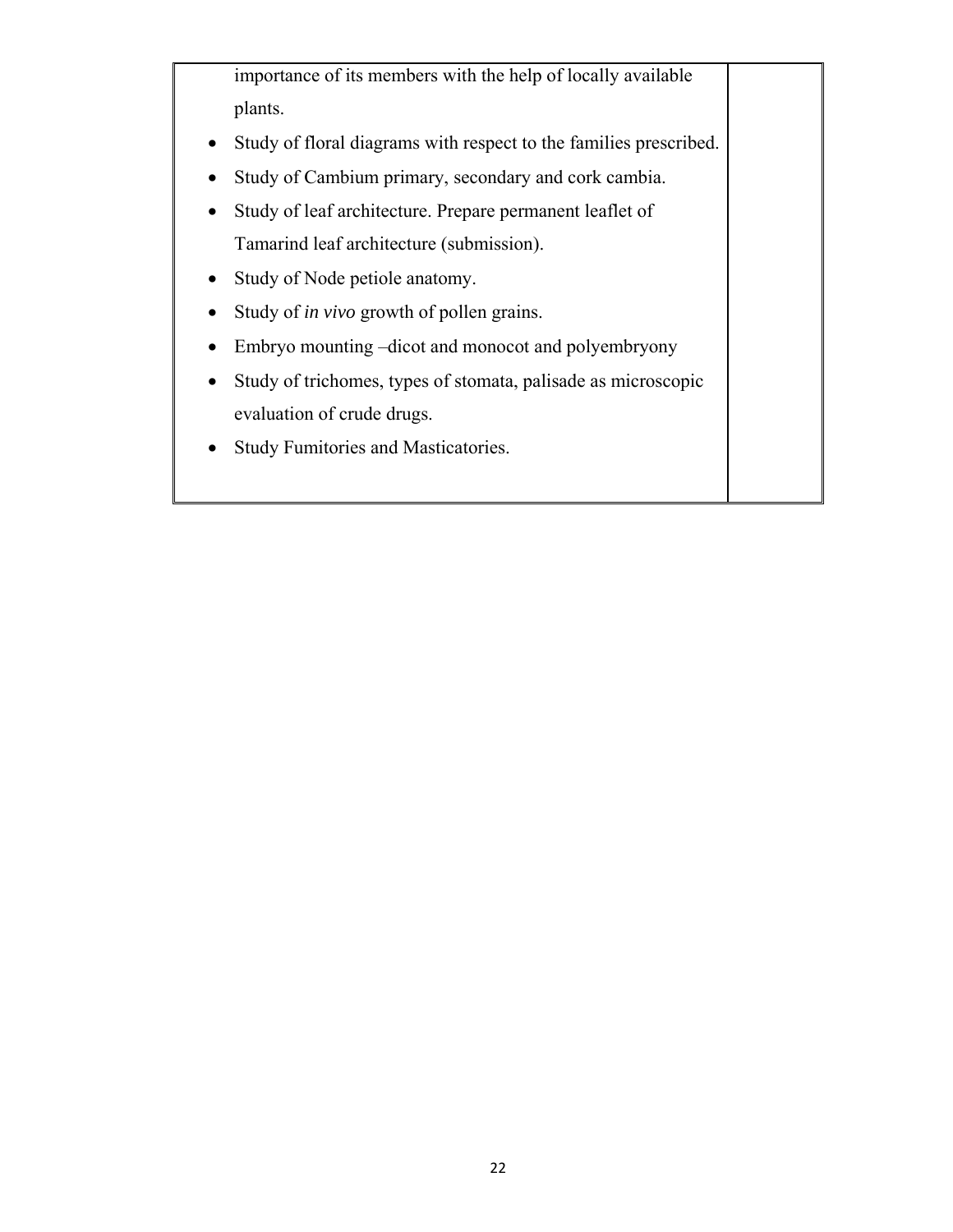# **Specialisation: Environmental Botany**

| <b>Course Code</b> | <b>Topic</b>                                                                  | <b>Credits:</b> |
|--------------------|-------------------------------------------------------------------------------|-----------------|
|                    |                                                                               | 4               |
| PSBOEB303          | <b>Ecology and Environmental Botany</b>                                       |                 |
|                    | Unit I: Basic Ecological Concept                                              |                 |
|                    | Habitat ecology, systems ecology, synecology, autecology; Ecosystem           |                 |
|                    | concept; Structure and functions of biotic and abiotic components; Energy     | 1               |
|                    | in ecosystems and environment; Energy exchange and productivity-food          |                 |
|                    | chains and food webs-ecological pyramids                                      |                 |
| UnitII: Ecosystem  |                                                                               |                 |
|                    | Type of habitats marine $\&$ fresh water, estuaries, biota of marine, fresh   |                 |
|                    | water and estuarine ecosystem, ecology of marine and coastal and              | $\mathbf{1}$    |
|                    | estuarine ecosystems.                                                         |                 |
|                    | Ecosystems studies with special reference to primary productivity and         |                 |
|                    | phyto-planktonic studies. Aquatic weeds its uses, maintenance and control     |                 |
|                    | Unit III: Bio-geochemical Cycle                                               |                 |
|                    | Nitrogen Cycle: Role of nitrogen in plant metabolism and in biosphere.        |                 |
|                    | Normal nitrogen cycle and as tampered by man – agricultural nitrogen          |                 |
|                    | fixation, industrial emissions, transportations etc. Impact in terms of       |                 |
|                    | eutrophication of environment and health.                                     |                 |
|                    | Sulphur Cycle: forms of sulphur in biosphere and geosphere in fossil fuels    |                 |
|                    | and its release with industrialization sulphur cycling in soil bacterial      |                 |
|                    | metabolism. Impact of plants on life.                                         |                 |
|                    | Carbon Cycle: Forms and places of occurrence of carbon. Photosynthetic        | $\mathbf{1}$    |
|                    | sequestration of carbon. Carbon in biomass in forest ecosystems. Cycling      |                 |
|                    | of carbon in biosphere and in oceans. Global warming problem and its          |                 |
|                    | possible implications.                                                        |                 |
|                    | Oxygen Cycle: Origin of molecular oxygen on earth, its increase in            |                 |
|                    | atmosphere through geological eras. Inventory, role in plants, in biosphere   |                 |
|                    | and in oceans. Causes of disturbance of the cycle, effects. Role of plants in |                 |
|                    | oxygen balance, oxygen emission by plants and forests. The problem of         |                 |
|                    | ozone layer around the earth.                                                 |                 |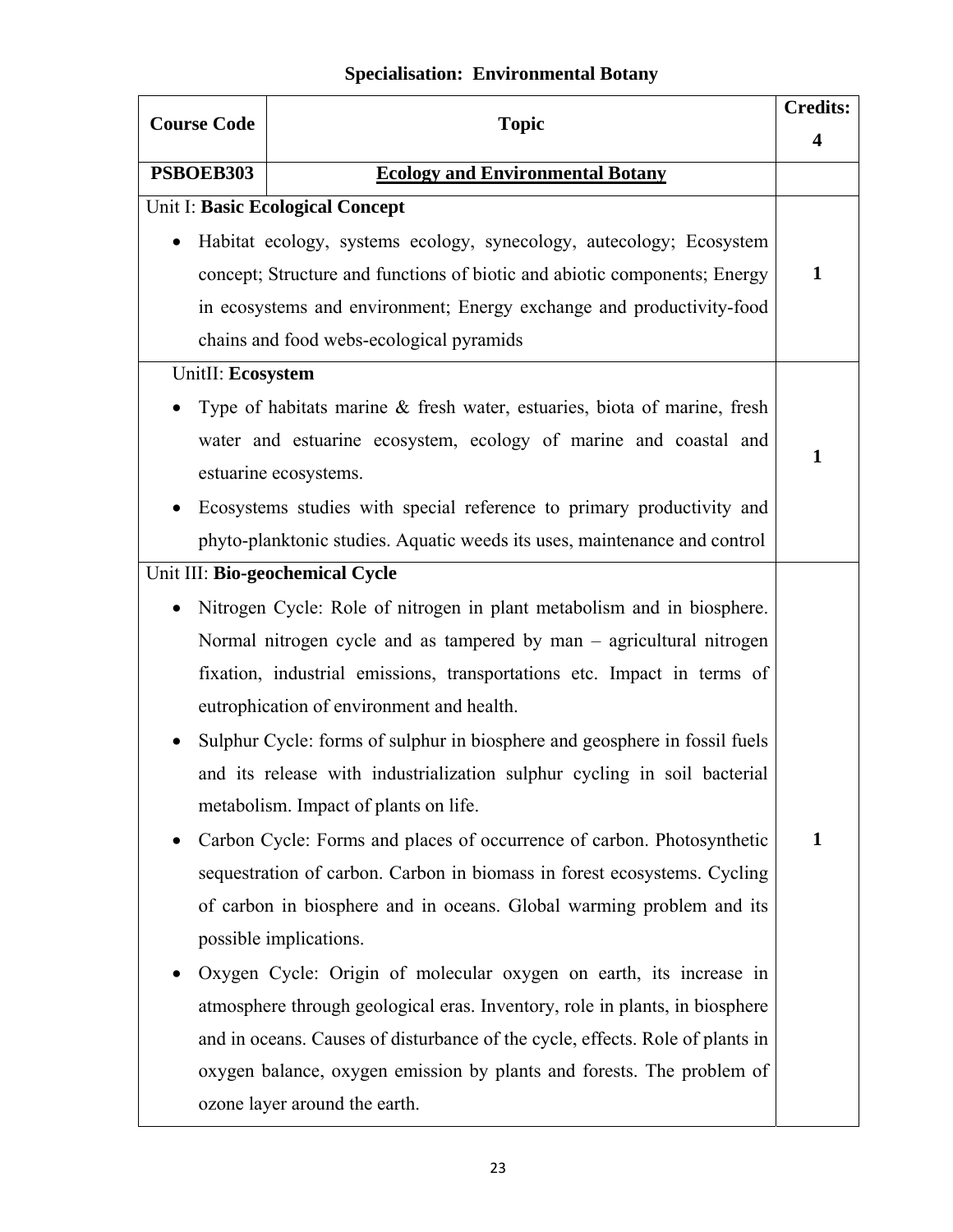# Unit IV: **natural Resources**

- 1. Forest resources: use and over-exploitation,
- 2. Deforestation, timber extraction, mining, dams and their effects on forests and tribal people.

**1** 

- 3. Water resources: use and utilization of surfaces and ground water, floods drought, dams-benefits and problems.
- Land resources: Land as a resource, Land degradation, man induced landslides, soil erosion and desertification

| <b>Course Code</b>             | <b>Topic</b>                                                                              | <b>Credits:</b>         |
|--------------------------------|-------------------------------------------------------------------------------------------|-------------------------|
| PSBOEB304                      |                                                                                           | $\overline{\mathbf{4}}$ |
|                                | <b>Recent Trends &amp; Applied Environmental Botany</b><br>Unit I: Conservation Ecology-I |                         |
| $\bullet$                      | Soil conservation - definition, causes for erosion; types - wind and water                |                         |
|                                | erosion; conservation and management of eroded soils/areas, wind breaks,                  |                         |
|                                |                                                                                           |                         |
|                                | shelter belts; sand dunes; reclamation of saline and alkaline soils, water                |                         |
|                                | logged and other waste lands.                                                             | $\mathbf{1}$            |
|                                | Role of national and international organisations in conservation and some                 |                         |
|                                | relevant terms IUCN, UNDP, WWF, World Bank, European Union,                               |                         |
|                                | MoEF, DST, DBT, CSIR, UGC, CPCB, PCBs, Municipal corporation                              |                         |
|                                | Agenda 21, NGOss, capacity building, GEMS, GEO, WRR, GIS, IBGP,                           |                         |
|                                | TRIPS, etc, legislation aiming at conservation.                                           |                         |
|                                | <b>UnitII: Conservation Ecology II</b>                                                    |                         |
|                                | Environmental impact assessment for physical, chemical, biological and                    |                         |
|                                | socio-economic factors; Legislative implications of EIA, environmental                    |                         |
|                                | impacts assessment and environmental auditing;                                            | $\mathbf{1}$            |
|                                | Economics assessment of watershed development vis-a-vis ecological and                    |                         |
|                                | environmental protection.                                                                 |                         |
|                                | Role or contribution of Botanist in EIA and EMP                                           |                         |
| Unit III: Biodiversity Studies |                                                                                           |                         |
| $\bullet$                      | Biodiversity: Concepts and levels, NATIONAL & GLOBAL STATUS,                              |                         |
|                                | role of biodiversity in ecosystem function and stability, Speciation and                  | $\mathbf{1}$            |
|                                | extinction, IUCN categories of threats, distribution and global pattern,                  |                         |
|                                | biodiversity hotspots, inventory.                                                         |                         |
|                                |                                                                                           |                         |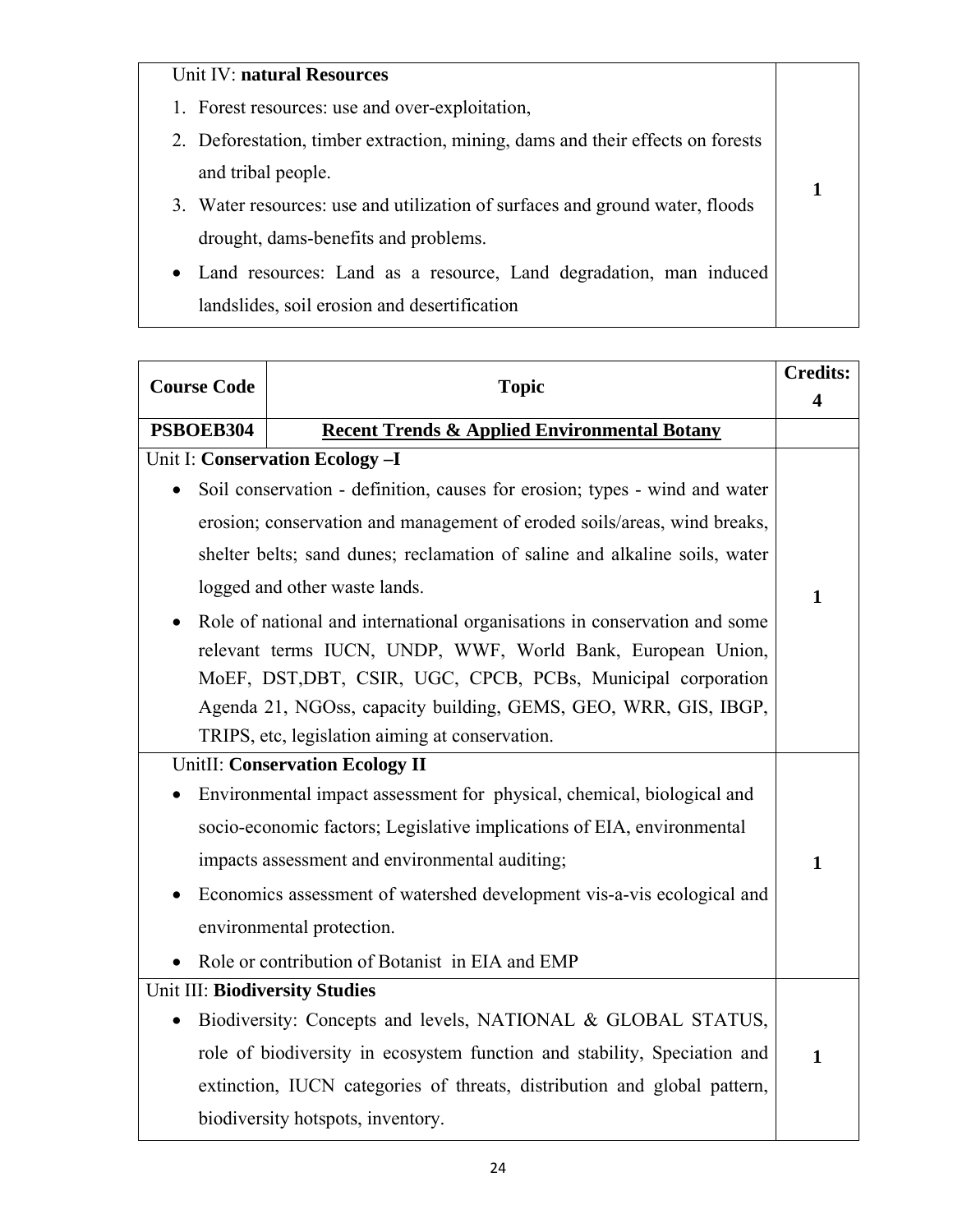| Biodiversity management approaches.<br>$\bullet$                                      |   |
|---------------------------------------------------------------------------------------|---|
| Measures of maintaining biodiversity, need for preservation of<br>$\bullet$           |   |
| biodiversity with special reference to tropical forest biodiversity                   |   |
| centres of origin of crops, species concept; Significance of biodiversity;            |   |
| Plant genetic resources, exploration and collection; Crop domestication,              |   |
| plant introductions; Migration and utilization; IUCN clauses and concept              |   |
| of threatened and endangered species;                                                 |   |
| Different approaches for Biodiversity conservation-In-situ conservation:<br>$\bullet$ |   |
| sanctuaries, biosphere reserves, national parks, nature<br>reserves,                  |   |
| preservation plots.                                                                   |   |
|                                                                                       |   |
| Unit IV: Renewable and Non-renewable Sources of Energy                                |   |
| Concept and demand of energy, Growing energy needs, Renewable and                     |   |
| non-renewable sources, use of alternate energy sources, Wind energy,                  | 1 |
| Solar energy, Water as source of energy, Biofuels production, use and                 |   |
| sustainability, use and over exploitation of energy sources and associated            |   |
| problems.                                                                             |   |

# **PRACTICAL**

| PSBOEBP303                                                                | <b>Ecology and environmental Botany</b>                                    | 2              |  |
|---------------------------------------------------------------------------|----------------------------------------------------------------------------|----------------|--|
| $\bullet$                                                                 | Measurement of primary productivity by i) chlorophyll method, ii) harvest  |                |  |
|                                                                           | method and iii) light and dark bottle method.                              |                |  |
| $\bullet$                                                                 | Determination of pH, electrical conductivity and water holding capacity of |                |  |
|                                                                           | different types of soil.                                                   |                |  |
|                                                                           | Determination of total organic matter of the soil.                         |                |  |
| Determination of total nitrogen value of soil by Kjeldahl's method.       |                                                                            |                |  |
| Determination of SAR value of soil (Sodium Absorption Ratio).             |                                                                            |                |  |
|                                                                           |                                                                            |                |  |
| PSBOEBP304                                                                | <b>Recent Trends &amp; Applied Environmental</b>                           | $\overline{2}$ |  |
|                                                                           | <b>Botany</b>                                                              |                |  |
| Prepare a document of endemic and exotic species of plants for a selected |                                                                            |                |  |
| protected area network (PAN).                                             |                                                                            |                |  |
| Preparation of life form spectrum of a plant community (Field Exercise).  |                                                                            |                |  |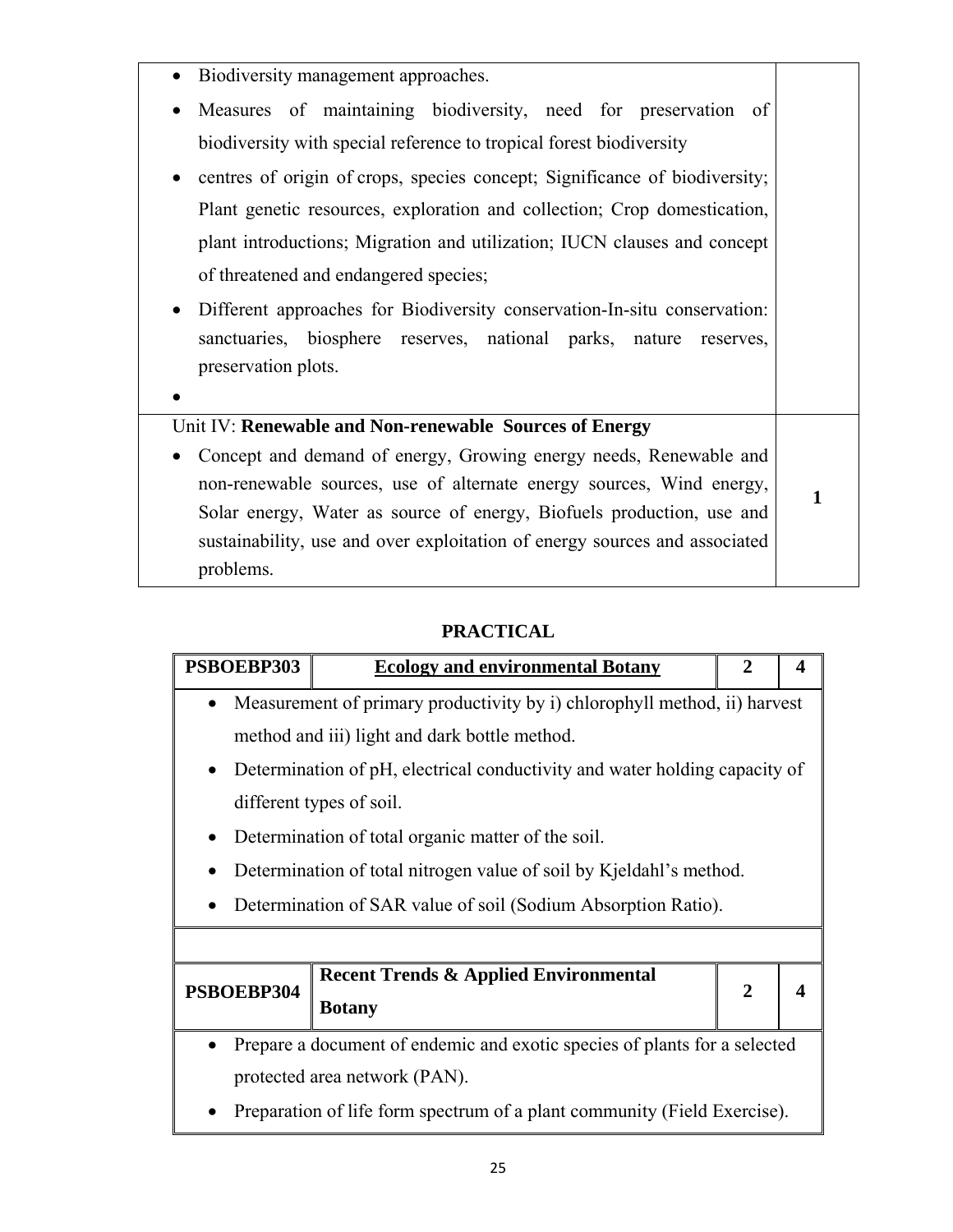- Interpretation of satellite imagery, using recent images of familiar areas.
- Preparation of maps of Biosphere Reservances of India.
- Preparation of location maps of National Parks and Sanctuaries in Maharashtra.
- Identification of some important plants along with their locations, for their importance viz. Conservation status (are, endangered, threatened, protected, ethnic significance etc).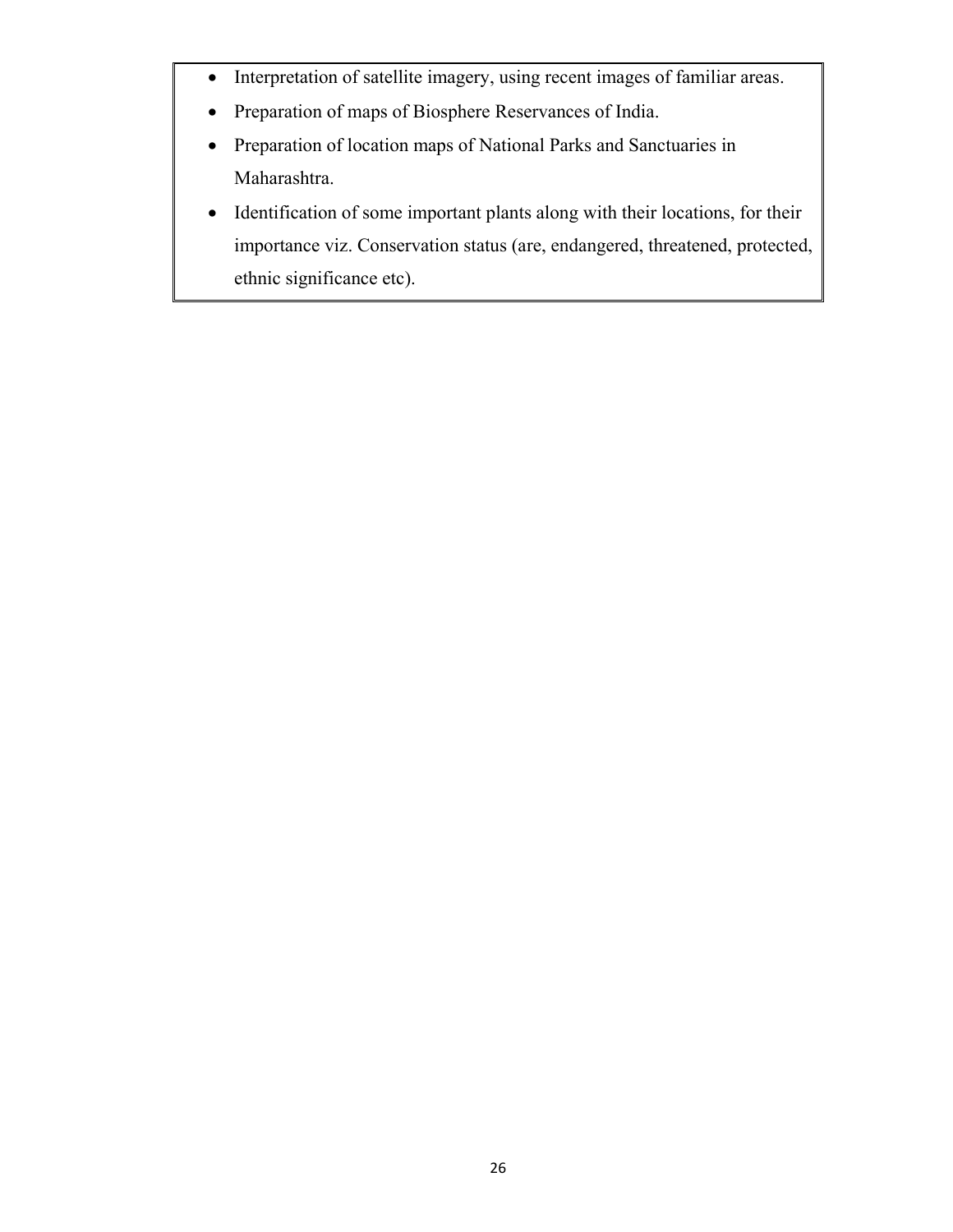### **M.Sc Botany Semester IV**

**Outline of the Course:** PS401 and 402 are common papers for all specialisations

**PSBO401:** Techniques and Instrumentation

**PSBO 402:** Cell and Molecular Biology

#### **PSBO403 and PSBO404 are Optional Papers in any one of the following specialisations.**

- 1. Mycology and Plant Pathology
- 2. Plant Physiology and Biochemistry
- 3. Angiosperms and Phytochemistry
- 4. Molecular Biology, Cytogenetics and Biotechnology
- 5. Environmental Botany

### **Semester IV**

| <b>Theory</b>                              |                  | <b>PSBO401 :</b> | <b>4Credits</b>   |
|--------------------------------------------|------------------|------------------|-------------------|
|                                            | $PSBO402$ :      | <b>4Credits</b>  |                   |
|                                            | <b>PSBO403</b> : | <b>4Credits</b>  |                   |
|                                            | $PSBO404$ :      | <b>4Credits</b>  |                   |
| <b>Practicals (based on all 4 courses)</b> |                  | PSBOP401 :       | <b>16 Credits</b> |
|                                            |                  | <b>PSBOP402</b>  |                   |
|                                            |                  | <b>PSBOP403</b>  |                   |
|                                            |                  | PSBOP404         |                   |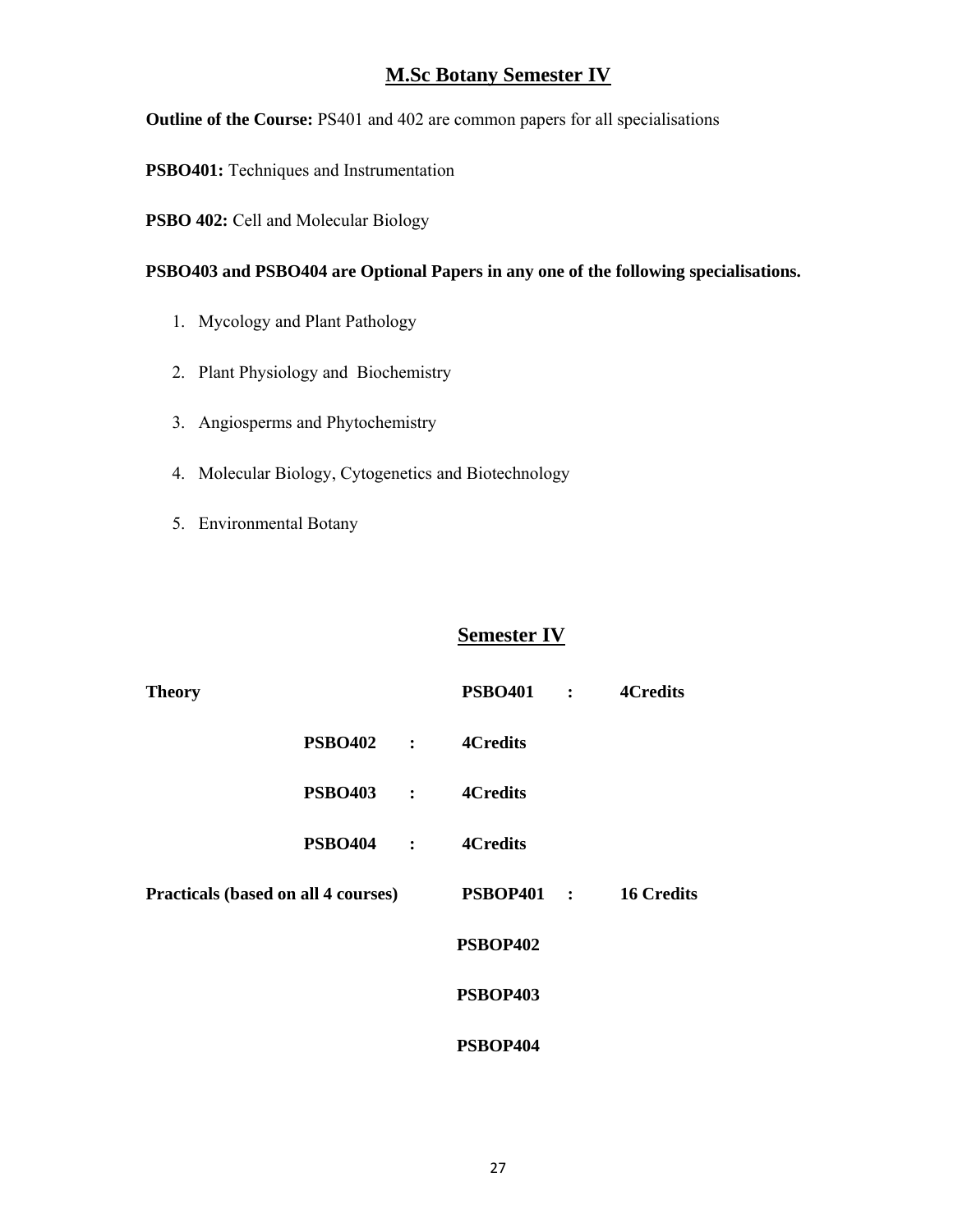### **Detailed Syllabus SEMESTER IV General Papers**

| Course            | Title                                                                 | <b>Credits</b> |
|-------------------|-----------------------------------------------------------------------|----------------|
| Code              |                                                                       |                |
| <b>PSBO401</b>    | <b>Techniques and Instrumentation</b>                                 | 4              |
| Unitl: Microscopy |                                                                       |                |
|                   | Principles, working and application of light, phase contrast and      |                |
|                   | fluorescence                                                          |                |
|                   | Electron microscopy - Biological sample preparation, scanning and     | 1              |
|                   | transmission electron microscopy, application of electron microscopy  |                |
|                   | Unit II: Centrifugation                                               |                |
| 1. Rotor types    |                                                                       | 1              |
|                   | 2. Density gradient centrifugation                                    |                |
| 5.                | Types of centrifugation and their application                         |                |
|                   | Unit III: Chromatography                                              |                |
|                   | Principles and application of chromatography                          | 1              |
|                   | Principle and application of gel filtration                           |                |
|                   | Unit IV: Tracer techniques                                            |                |
|                   | 1. Principle and application of tracer techniques in biology          |                |
| 2.                | Radioactive isotopes and autoradiography                              | 1              |
| $\overline{2}$ .  | Geiger Muller and Liquid Scintillation CounterColorimeter, UV-visible |                |
|                   | spectrophotometer.                                                    |                |

| <b>Course</b><br>Code                                                                                      | <b>Topic</b>                                                                                 | <b>Credits:</b> |
|------------------------------------------------------------------------------------------------------------|----------------------------------------------------------------------------------------------|-----------------|
| <b>PSBO402</b>                                                                                             | <b>Molecular Biology</b>                                                                     |                 |
| Unit I: Gene Regulation- I<br>Regulations of gene expression in bacteria – <i>trp</i> operon.<br>$\bullet$ |                                                                                              |                 |
|                                                                                                            | UnitII: Gene Regulation- II<br>4. Regulation of gene expression in bacteriophage $\lambda$ . |                 |
|                                                                                                            | Unit III: Gene Regulation- III                                                               |                 |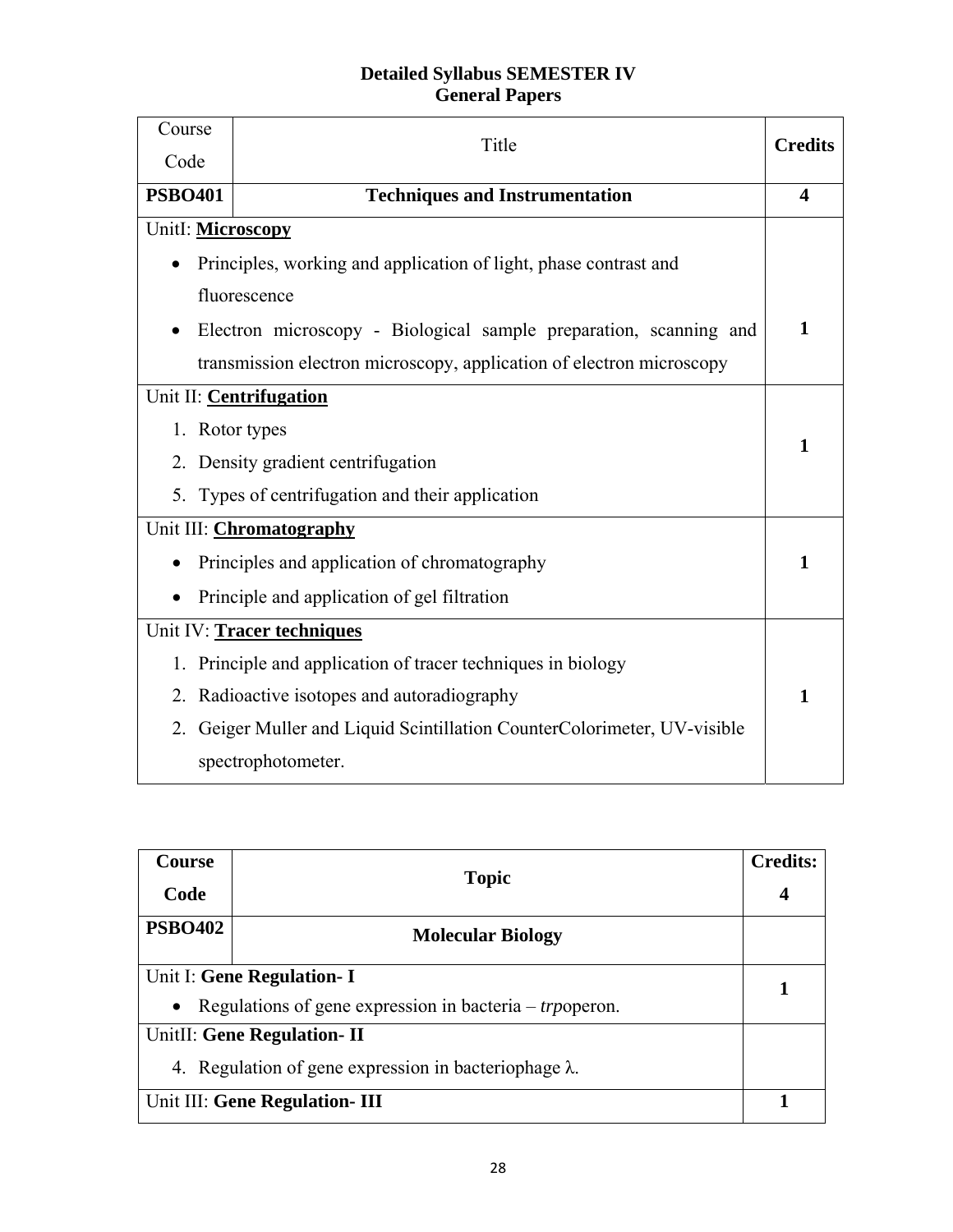| • Control of gene expression in eukaryotes, Transcriptional control,            |  |
|---------------------------------------------------------------------------------|--|
| RNA processing control, mRNA translocation control, mRNA                        |  |
| degradation control, protein degradation control                                |  |
| Unit IV: Gene Regulation                                                        |  |
| Genetic regulation of development in <i>Drosophila</i><br>$\bullet$             |  |
| Developmental stages in <i>Drosophila</i> – embryonic development,<br>$\bullet$ |  |
| imaginal discs, homeotic genesProtein structure, nature of genetic              |  |
| code, translation of genetic message.                                           |  |

# **Practical**

| <b>PSBOP401</b>                                             | <b>Project</b>                                                                     | $\overline{2}$ | 4                       |
|-------------------------------------------------------------|------------------------------------------------------------------------------------|----------------|-------------------------|
|                                                             | 'Project Work' - based on specialization, prepare a report and presentation of the |                |                         |
| same.                                                       |                                                                                    |                |                         |
| 1. Projects should be:                                      |                                                                                    |                |                         |
|                                                             | Well planned and executed meticulously.                                            |                |                         |
|                                                             | Related to an environmental problem in a nearby / familiar area                    |                |                         |
|                                                             | An attempt at multi-disciplinary approach                                          |                |                         |
|                                                             | Consist of references to literature of relevance                                   |                |                         |
| $\bullet$                                                   | In the nature of 'problem solving'                                                 |                |                         |
|                                                             | 2. Hypothesis should be clearly spelt out,                                         |                |                         |
| 3.                                                          | Objectives should be unambiguous                                                   |                |                         |
|                                                             | 4. Material and methods should be precise                                          |                |                         |
|                                                             | 5. Collected data must be treated statistically and presented in a graphical       |                |                         |
| manner                                                      |                                                                                    |                |                         |
|                                                             | 6. Results should highlight the achievements of the project executed and           |                |                         |
|                                                             | identify the scope for further work in the subject.                                |                |                         |
|                                                             |                                                                                    |                |                         |
| <b>PSBO402</b>                                              | <b>Molecular Biology</b>                                                           | $\overline{2}$ | $\overline{\mathbf{4}}$ |
|                                                             | 1. Isolation of plasmid DNA                                                        |                |                         |
| 2.                                                          | Quantification of plasmid DNA                                                      |                |                         |
| 3. Agarose gel electrophoresis separation of plasmid DNA    |                                                                                    |                |                         |
| 4. Restriction enzyme digestion and separation of fragments |                                                                                    |                |                         |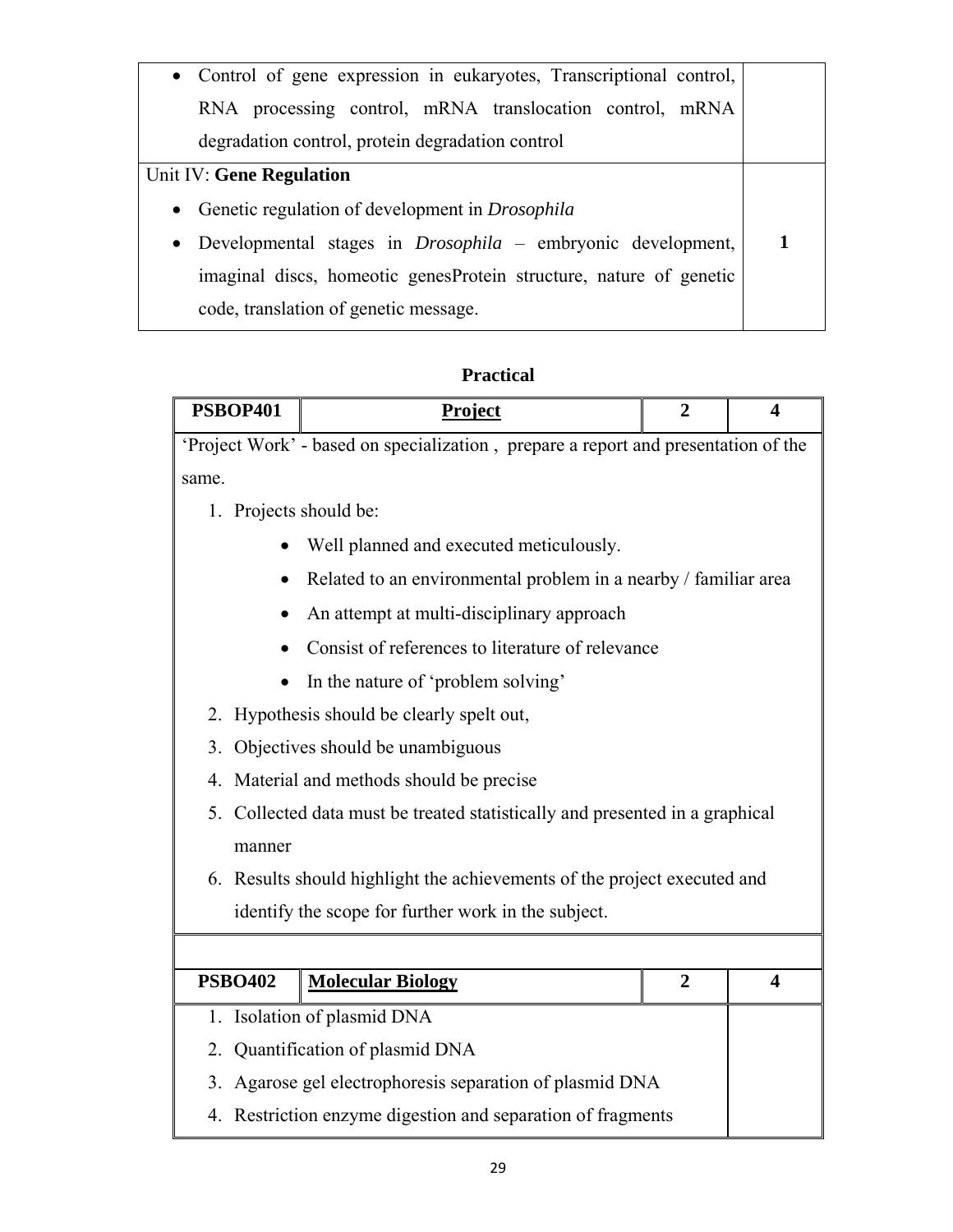- 5. Southern blot transfer technique
- 6. Transformation of *E. coli* cell by plasmid DNA
- 7. β-galactosidase expression and assay.

# **Special Papers**

## **Specialisation: Molecular Biology, Cytogenetics and Biotechnology(MCB)**

| <b>Course Code</b>       | <b>Topic</b>                                                               |   |
|--------------------------|----------------------------------------------------------------------------|---|
|                          |                                                                            |   |
| PSBOMCB403               | <b>Plant Biotechnology</b>                                                 |   |
|                          | Unit I: Environmental Biotechnology                                        |   |
| 1.                       | Environemntal pollution – types, methods of measurement of pollution,      |   |
|                          | pollution indicators and biosensors                                        | 1 |
| 2. Solid waste treatment |                                                                            |   |
|                          | Hazardous waste management – degradation by xenobiotics and pesticides     |   |
| UnitII: IPR              |                                                                            |   |
|                          | Biotechnology and the law – objective, evolution, basic structure of gene  |   |
|                          | techniques, applications, commercial potential of biotech inventions,      |   |
|                          | rational for IPR protection                                                | 1 |
|                          | Protection of traditional knowledge – objective, concept of traditional    |   |
| knowledge,               | holders, issue concerning, bio-prospecting<br>bio-<br>and                  |   |
|                          | piracy. Biotransformation using cell cultures for e.g. Vanillin production |   |
|                          | from <i>Capsicum</i> cell cultures.                                        |   |
| Unit III: Nanotechnology |                                                                            |   |
|                          | Introduction, synthesis of nanomaterials, biological methods, use of       |   |
|                          | microbial system & plant extracts, use of proteins & templates like DNA    | 1 |
|                          | Application of nanomaterials in food, cosmetics, agriculture, environment  |   |
|                          | management and medicine.                                                   |   |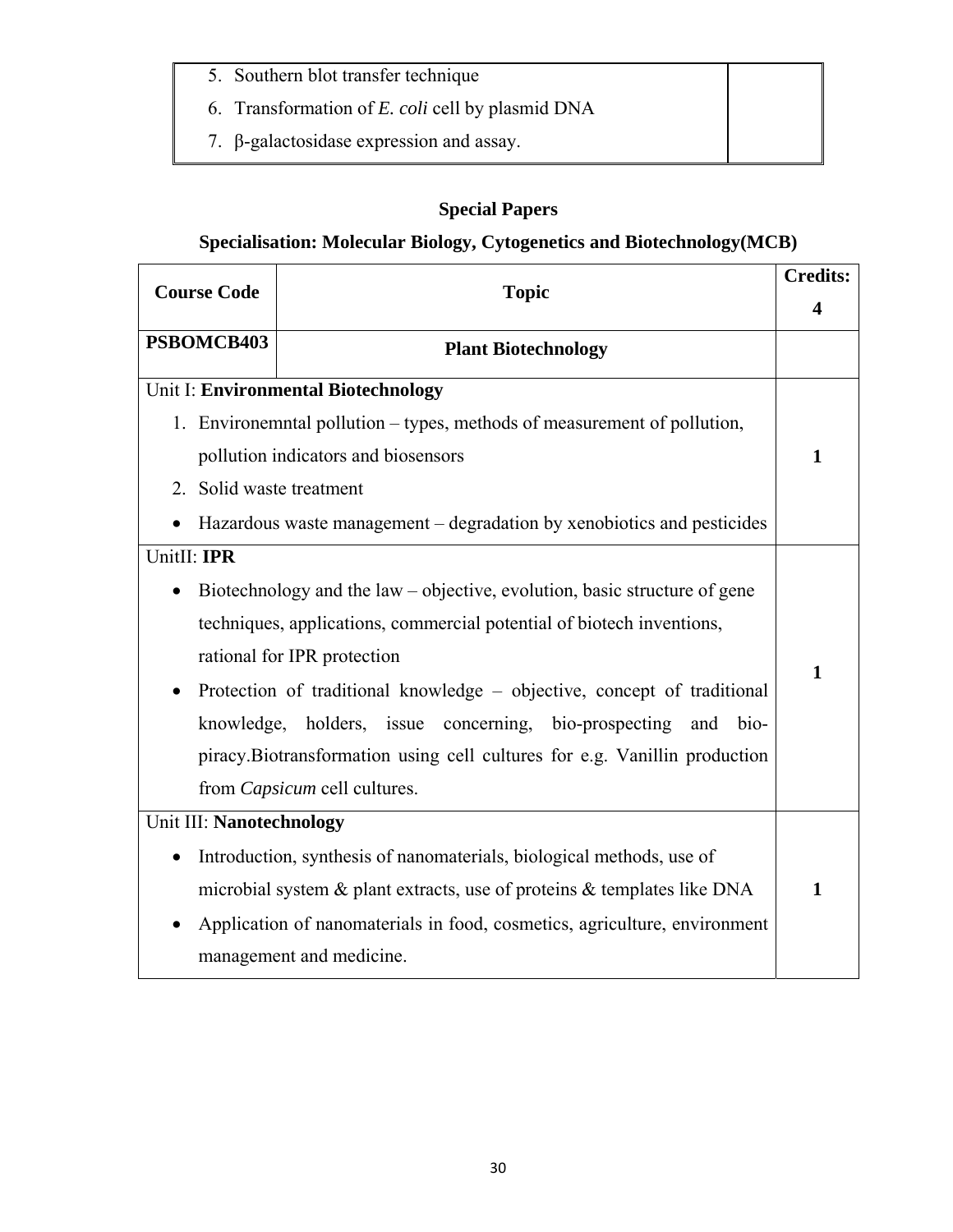## Unit IV: **Food Biotechnology**

- Factors affecting spoilage
- Quality control of foodThe quest for commercial production from plant cell scaling up of cell cultures, important factors for bioreactor design, pneumatically agitated bioreactors, comparison of bioreactors, operating mode, batch, fed-batch, semicontinuous, two stage operation, continuous cultivation, example: Shikonin production by *Lithospemumerythrorhizon* cell cultures.

**1** 

| <b>Course Code</b>            | <b>Credits:</b><br><b>Topic</b>                                              |                  |
|-------------------------------|------------------------------------------------------------------------------|------------------|
|                               |                                                                              | $\boldsymbol{4}$ |
| PSBOMCB404                    | <b>Cytogenetics and Molecular Biology</b>                                    |                  |
| <b>Unit I: Plant Breeding</b> |                                                                              |                  |
|                               | 1. Aims and objectives, plant introductions and acclimatization              |                  |
| 2.                            | Selection – mass, pure line and clonal                                       |                  |
| $\bullet$                     | Hybridization techniques, hybridization in self pollinated and cross         |                  |
|                               | pollinated plantsCell membrane and permeability: Molecular models of         | 1                |
|                               | cell membrane, cell permeability. Differentiation of cell membrane,          |                  |
|                               | intercellular communications and gap junctions. Cell coat and cell           |                  |
|                               | recognition, cell surface.                                                   |                  |
|                               | Ultrasructure of mitochondrion and chloroplast.                              |                  |
| <b>UnitII: Plant Breeding</b> |                                                                              |                  |
|                               | <b>Distant hybridization:</b> In nature. In plant breeding – Barriers to the |                  |
|                               | production of distant hybrids; Unreduced gametes in distant hybridization;   | 1                |
|                               | Sterility in distant hybrids; Consequences of segregation in distant         |                  |
|                               | hybrids; Applications and Achievements of distant hybridization in crop      |                  |
|                               | improvement; Limitations of distant hybrids.                                 |                  |
| Unit III: Genetic Engineering |                                                                              |                  |
| $\bullet$                     | Transgenic plants – Artificial (Direct DNA uptake by protoplast,             | $\mathbf{1}$     |
|                               | electrotransportation, liposome mediated and particle gun transformation)    |                  |
|                               | and natural method of gene transfer (Agrobacterium and virus)                |                  |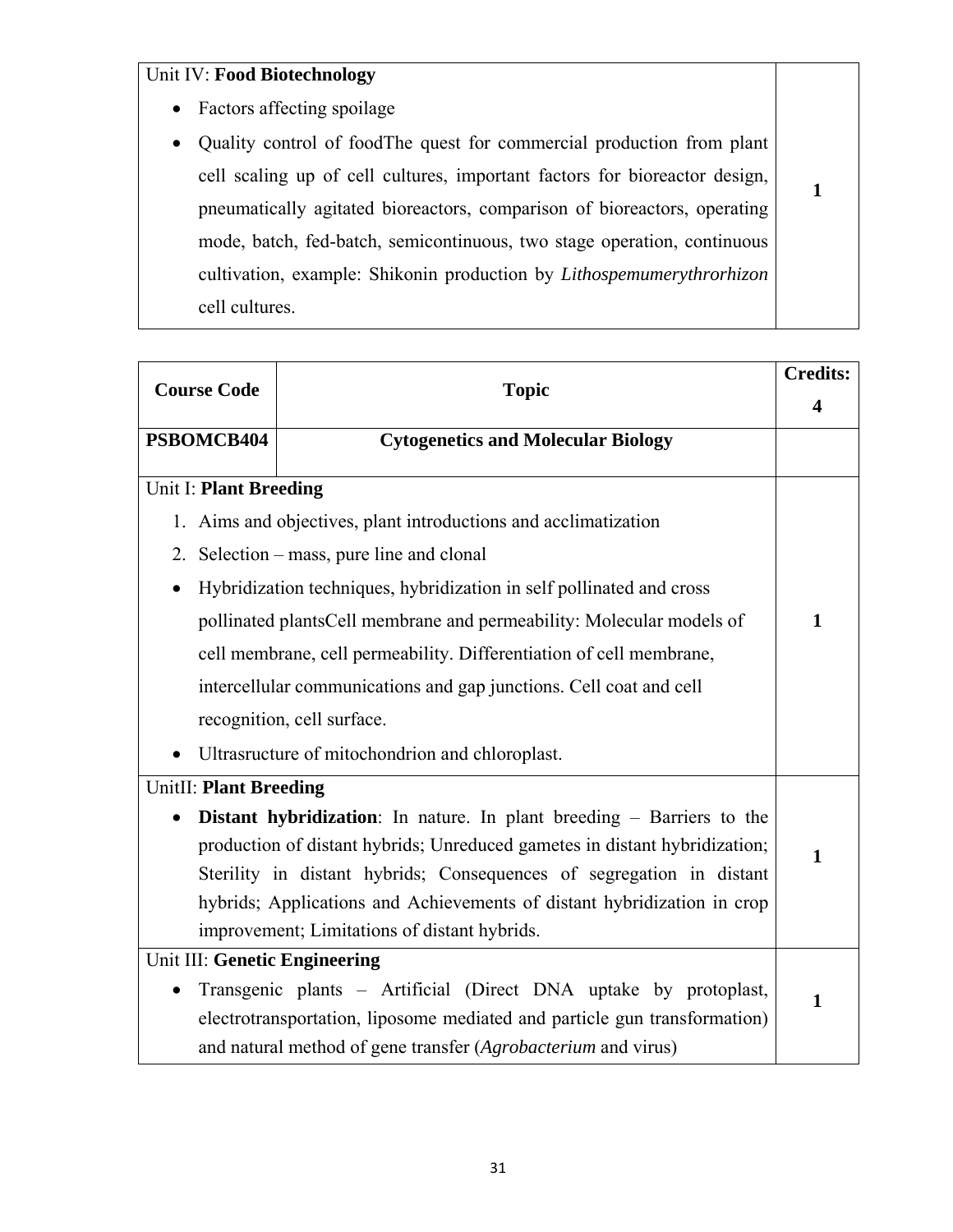## Unit IV: **Molecular Markers**

• DNA-based molecular marker aided breeding: RAPD, RFLP, AFLP, STS, ISSR, Microsatellites

**1** 

### **PRACTICAL**

| PSBOMCBP403             | <b>Plant Biotechnology</b>                                             | $\overline{2}$ | 4                       |
|-------------------------|------------------------------------------------------------------------|----------------|-------------------------|
|                         | 1. Determine the biological oxygen demand of given water sample.       |                |                         |
|                         | 2. Determine the chemical oxygen demand of a given water sample.       |                |                         |
|                         | 3. Patent search and filing of a patent form.                          |                |                         |
| 4.                      | Carrying out a patent search for the given invention.                  |                |                         |
| 5.                      | Synthesis and analysis of Nanoparticles – UV Visible spectra analysis. |                |                         |
|                         | 6. Preparing compost from vegetable waste and estimating the pH, water |                |                         |
|                         | holding and organic matter.                                            |                |                         |
|                         | 7. Industry visit to see the instruments used for characterization of  |                |                         |
| nanoparticles.          |                                                                        |                |                         |
|                         |                                                                        |                |                         |
| PSBOMCBP404             | <b>Molecular Biology &amp; Cytogenetics</b>                            | $\overline{2}$ | $\overline{\mathbf{4}}$ |
|                         |                                                                        |                |                         |
|                         | Effect of PDB on cytological changes in the cells (Onion root          |                |                         |
|                         | tips), preparation of permanent slides.                                |                |                         |
|                         | Study of meiosis in using suitable flower buds                         |                |                         |
| Study of mitotic index. |                                                                        |                |                         |
|                         | Culturing of Drosophila and study of genetic traits.                   |                |                         |
| Blood group testing.    |                                                                        |                |                         |
|                         | Identification of genetic diseases by chemical tests.                  |                |                         |
|                         | Karyotypes of genetic disorders.                                       |                |                         |

# **Specialization: Plant Physiology and Biochemistry (PPB)**

| <b>Course Code</b> | <b>Topic</b>                                                                                                  | <b>Credits:</b><br>4 |
|--------------------|---------------------------------------------------------------------------------------------------------------|----------------------|
| PSBOPPB403         | <b>Biochemistry</b>                                                                                           |                      |
| $\bullet$          | Unit I: Biochemical Regulation<br>Coarse metabolic controls, fine metabolic controls, regulation by variation |                      |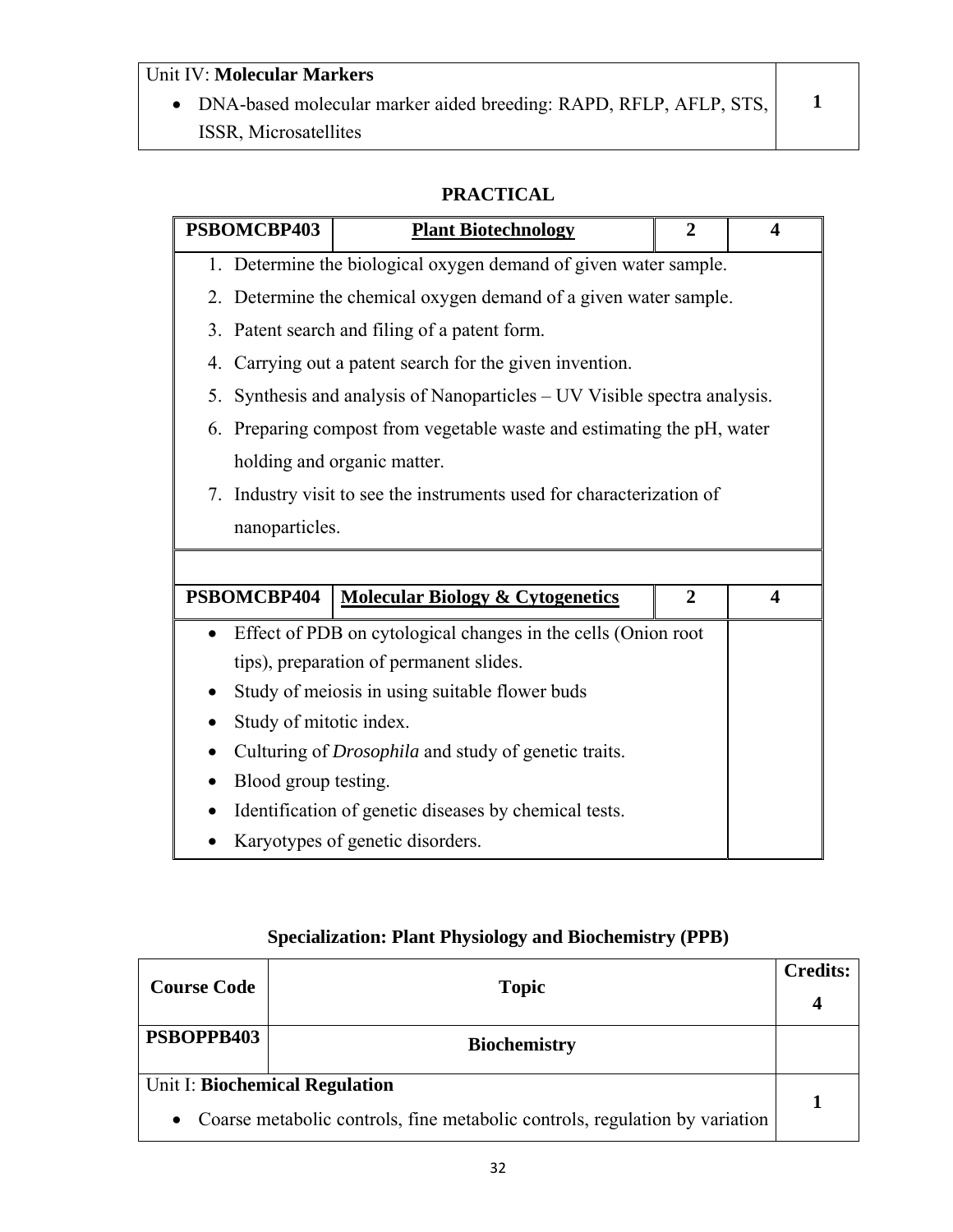| in substrate and pH, pacemaker enzymes, allosteric regulation, covalent                |              |
|----------------------------------------------------------------------------------------|--------------|
| modification, subunit association and dissociation. Role of ATP,                       |              |
| calmodulins, calcium.                                                                  |              |
| <b>UnitII: Secondary Metabolism</b>                                                    |              |
| Shikimic acid pathway, Malonic acid pathway, Mevalonic acid pathway,                   |              |
| 3PGA/pyruvate pathway-Biosynthesis and role of<br>Phenols,                             | 1            |
| Phenylpropanes, Coumarinns, lignins, flavonoids, alkaloids, tannins,                   |              |
| sterols and terpenes.                                                                  |              |
| Unit III: Cytosolic carbon metabolism                                                  |              |
| Central role of hexose phosphate, sucrose synthesis and breakdown, starch<br>$\bullet$ | $\mathbf{1}$ |
| synthesis and breakdown, regulation of glycolysis, gluconeogenesis.                    |              |
| Unit IV: Mitochondrial Metabolism                                                      |              |
| Catabolic role of the TCA cycle: oxidation/reduction of carbohydrate,<br>$\bullet$     |              |
|                                                                                        | 1            |
| lipid, protein and amino acids, anabolic role of the TCA                               |              |
| cycle<br>intermediates, anapleuotic $CO2$ fixation, provision of acetyl CoA for        |              |

| <b>Course Code</b><br><b>Topic</b> |                                                                      | <b>Credits:</b> |
|------------------------------------|----------------------------------------------------------------------|-----------------|
|                                    |                                                                      |                 |
| PSBOPPB404                         | <b>Plant Physiology</b>                                              |                 |
| Unit I: PGRs                       |                                                                      | 1               |
|                                    | Modulation of plant genomes by natural and synthetic PGRs.           |                 |
|                                    | UnitII: Phytoremediation                                             |                 |
|                                    | Role of various enzymes in phytoremediation, super accumulators,     | 1               |
| Phytoextraction.                   |                                                                      |                 |
|                                    | Unit III: Phytochrome & Photomorphogenesis                           |                 |
| $\bullet$                          | Photochemical and biochemical properties of phytochrome, phytochrome |                 |
|                                    | induced whole plant response, cellular and molecular mode of action. | 1               |
|                                    | Molecular basis of flower organization: MADS box genes and their     |                 |
| expression.                        |                                                                      |                 |
| Unit IV: Senescence                |                                                                      |                 |
| $\bullet$                          | Pigment Metabolism, protein metabolism and oxidative metabolism      | 1               |
|                                    | during senescence. Programmed cell death (PCD) an overview.          |                 |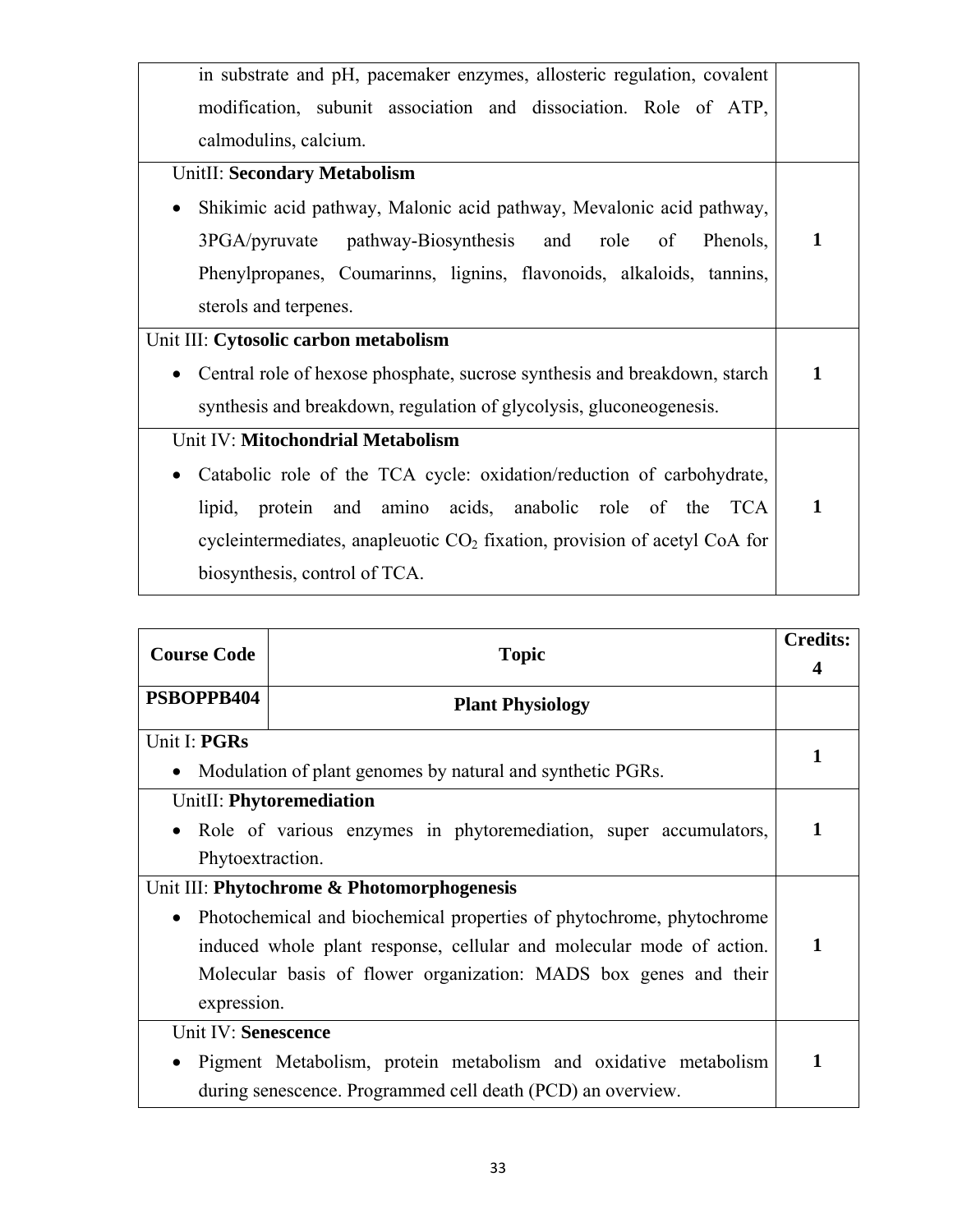| PSBOPPBP403                   | <b>Plant Physiology &amp; Biochemistry -I</b>                                    | $\mathbf{2}$ | 4                     |
|-------------------------------|----------------------------------------------------------------------------------|--------------|-----------------------|
|                               | 1. Effect of substrate variation having allosteric concentration on the activity |              |                       |
| of enzyme.                    |                                                                                  |              |                       |
|                               | 2. Effect of inhibitors on the activity of enzymes.                              |              |                       |
| 3.                            | Study of enzymes SDH and MDH.                                                    |              |                       |
|                               | 4. Study the activity of enzyme invertase.                                       |              |                       |
|                               | 5. Progressive amylase activity in germinating seeds.                            |              |                       |
|                               | 6. Pharmacological tests for secondary metabolites.                              |              |                       |
|                               |                                                                                  |              |                       |
| PSBOPPBP404                   | <b>Plant Physiology &amp; Biochemistry -II</b>                                   | $\mathbf{2}$ | $\boldsymbol{\Delta}$ |
|                               | 1. Study of effect of various concentration of Indole butyric acid               |              |                       |
|                               | on rooting of stem cuttings of suitable tree species.                            |              |                       |
| 2. Estimation of polyphenols. |                                                                                  |              |                       |
| $\mathcal{E}$                 | Problems based on ABC model for flower organization                              |              |                       |
|                               | 4. Study of absorption spectrum of pigments at different stages of               |              |                       |
| senescence.                   |                                                                                  |              |                       |

# **PRACTICAL**

# **Specialization: Specialization: Mycology and Plant Pathology (MPP)**

| <b>Course Code</b> | <b>Topic</b>                                                                 |   |
|--------------------|------------------------------------------------------------------------------|---|
|                    |                                                                              |   |
| PSBOMPP403         | <b>General Mycology</b>                                                      |   |
|                    | Unit I: History of Mycology and Plant Pathology in India & Soil Mycology     |   |
| $\bullet$          | History of Mycology and Plant Pathology in India and contribution of         |   |
|                    | Mycologists and Plant Pathologists: i) S. D. Garrett ii) K. C. Mehta iii) B. |   |
|                    | B. Mundkur iv) C. V. Subramanium v) T. S. Sadashivan vi) M. J.               |   |
|                    | Thirumalachar vii) John Webster                                              | 1 |
|                    | 2) Soil Mycology: Distribution of Mycoflora with relation to the soil        |   |
|                    | factors - i) Texture ii) Moisture iii) Temperature iv) Aeration v) pH vi)    |   |
|                    | Organic matter History of Mycology and Plant Pathology in India and          |   |
|                    | contribution of Mycologists and Plant Pathologists: i) C J. Alexopoulos ii)  |   |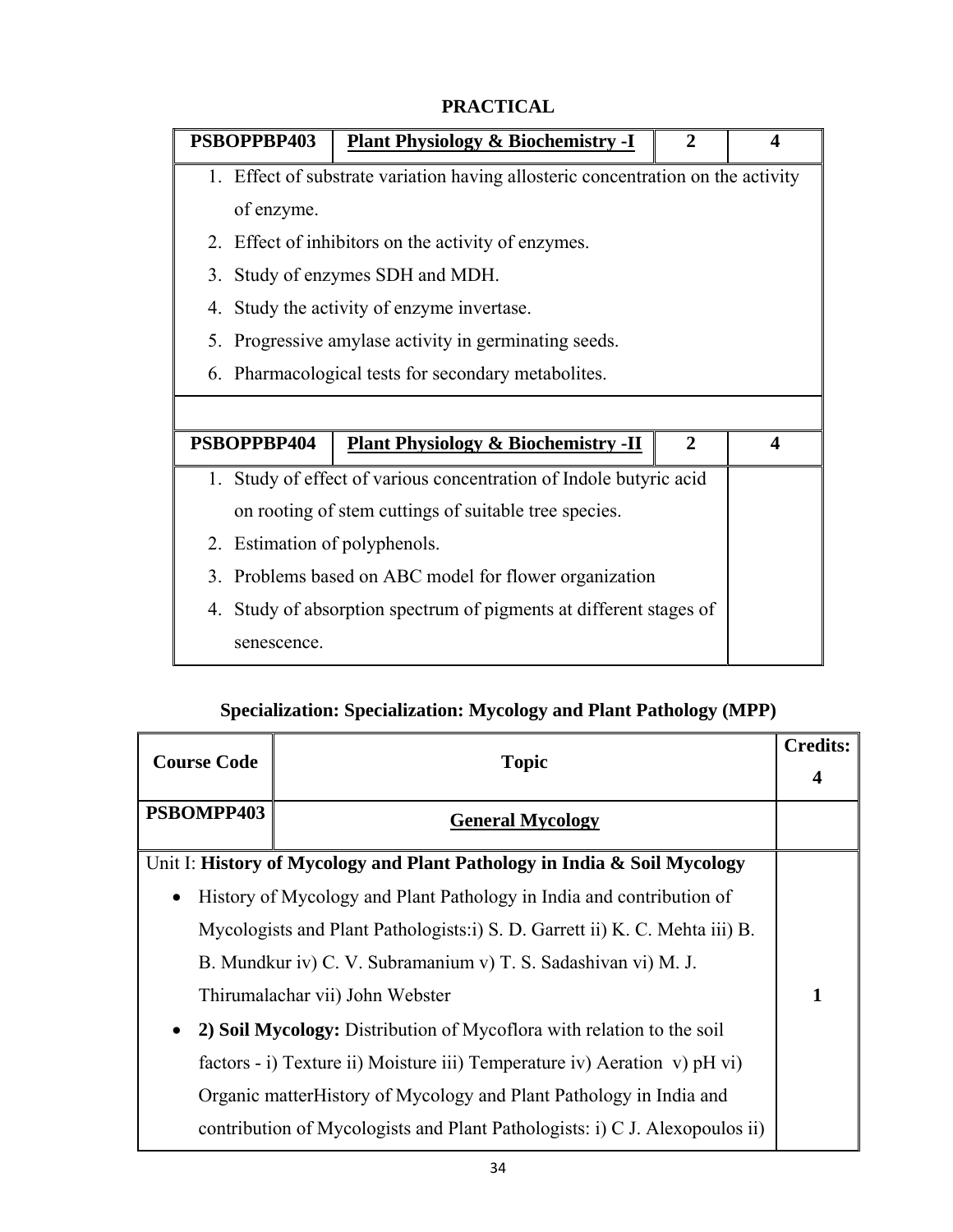| E. A. Bessey iii) K. S. Bilgrami iv) E. A. Butler v) K. S. Thind vi) M. N.       |   |
|----------------------------------------------------------------------------------|---|
| Kamat vii) R. N. Tandon                                                          |   |
| Soil Mycology: i) Various techniques to determine the fungal population          |   |
| in soil. ii) Various interactions amongst the soil fungi and other               |   |
| organisms.                                                                       |   |
| UnitII: Fungal Taxonomy & Life history and Systematic position of fungi          |   |
| Fungal Taxonomy: A comparative account of various systems of                     |   |
| classification of fungi proposed by i) Smith ii) Martin                          |   |
| Life history and Systematic position of the following fungi:                     |   |
| Phycomycetes: Saprolegnia<br>$\circ$                                             |   |
| Basidiomycetes: Cyathus<br>O                                                     | 1 |
| Deuteromycetes: <i>Helminthosporium</i> A comparative account of<br>O            |   |
| various systems of classification of fungi proposed by Bessey and                |   |
| Ainsworth.                                                                       |   |
| Life history and Systematic position of the following fungi:                     |   |
| Myxomycetes: Physarumpolycephalum<br>$\circ$                                     |   |
| Ascomycetes: Clavicepspurpurea<br>$\circ$                                        |   |
| Unit III: Fungal Physiology                                                      |   |
| • Nutrition in fungi with reference to: i) Nitrogen ii) Phosphorus iii) Thiamine |   |
| iv) Folic acid v) Pantothenic acid vi) Iron                                      | 1 |
| Fungal Metabolites: Aflatoxins and Aromatic terpenes                             |   |
| Unit IV: Fungal Cytology, Genetics and Ecology                                   |   |
| <b>1. Fungal Genetics:</b> Study of fungal genetics with reference to –          |   |
| i) Neurospora ii) Saccharomyces                                                  |   |
| iii) Pucciniagraminisiv) Ustilago                                                |   |
| 2.<br><b>Fungal Ecology:</b>                                                     | 1 |
| A) Physical Environmental factors influencing fungal growth:                     |   |
| i) Light ii) Hydrostatic pressure iii) Radiations                                |   |
| <b>B</b> ) Fungal Diversity: i) Fresh water fungi ii) Marine fungi iii)          |   |
| Coprophilous fungi iv) Aero-fungi                                                |   |
|                                                                                  |   |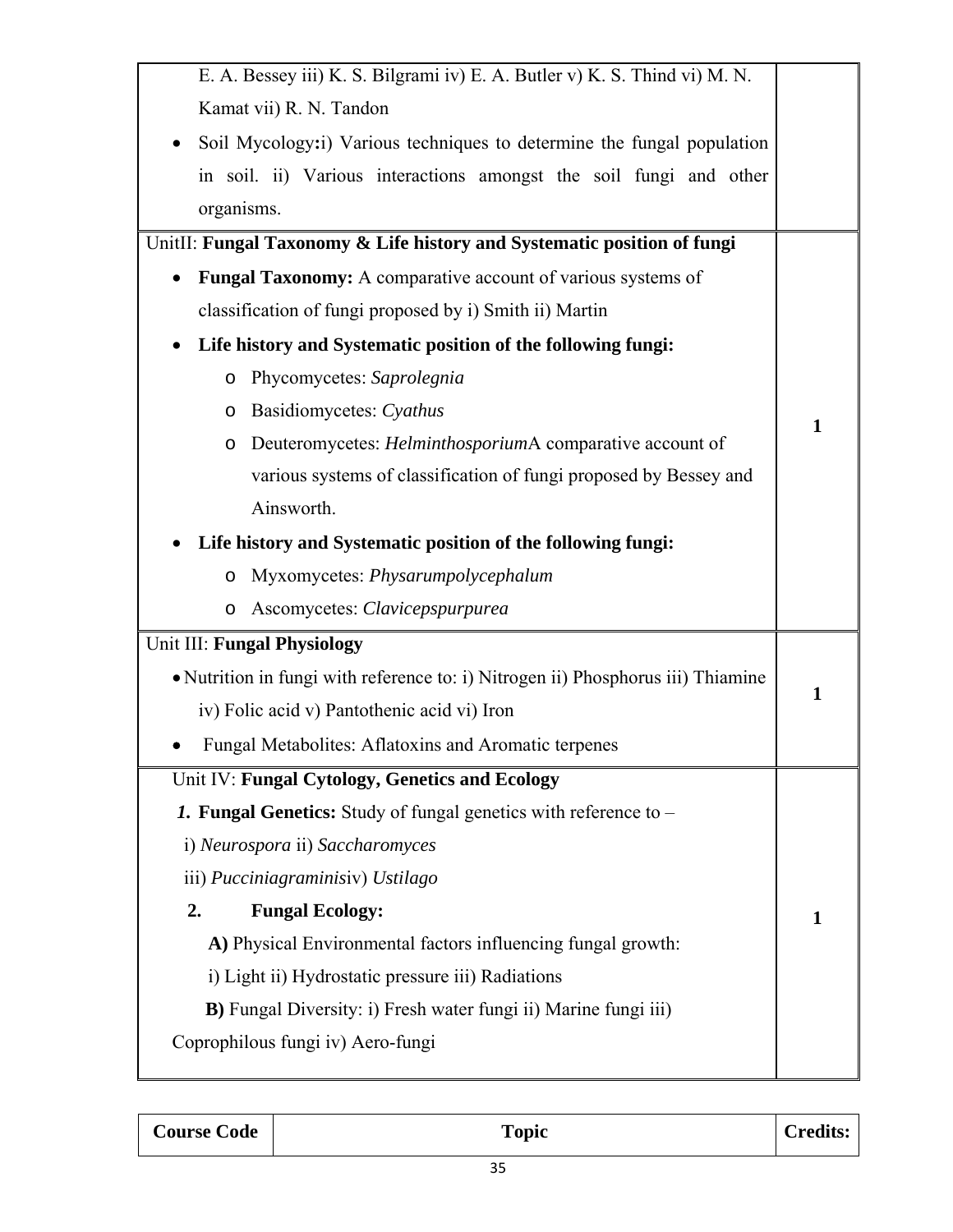|            |                                                                                          | $\boldsymbol{4}$ |
|------------|------------------------------------------------------------------------------------------|------------------|
| PSBOMPP404 | <b>Applied Mycology and Plant Pathology</b>                                              |                  |
|            | Unit I: Pathogenesis and Crop Pathogeny                                                  |                  |
|            | 3. Symptomology: Various symptoms of plant diseases caused by fungi.                     | 1                |
|            | Crop Pathology: Study of the following diseases; i) Club root of cabbage                 |                  |
|            | ii) Coffee Rust iii) Brown spot of rice iv) Papaya mosaic                                |                  |
|            | UnitII: Seed Mycoflora & Seed Pathology                                                  |                  |
|            | Seed Mycoflora: Detection of Seed borne pathogens by- i) Washing test                    |                  |
|            | ii) Incubation method: a) Blotter method b) Agar plate method                            | 1                |
|            | Seed Pathology: Management of Seed borne diseases - i) Chemicals ii)                     |                  |
|            | Antibiotics iii) Biological control agents iv) Host - Resistance in disease              |                  |
| management |                                                                                          |                  |
|            | Unit III: Cultural Studies and Fungal Toxins                                             |                  |
|            | • Cultural Studies in Fungi: Preservation techniques of fungal cultures $-i$ )           |                  |
|            | Sub-culturing ii) Storage under mineral oil iii) Storage in distilled water              |                  |
|            | iv) Storage by drying v) Storage by freezing                                             | 1                |
|            | <b>Fungal Toxins:</b> Mycotoxins and their types i) Alternaria Toxins<br>$\overline{11}$ |                  |
|            | Citrinin iii) Ochratoxins iv) Patolin v) Penicillic Acid<br>vii)                         |                  |
|            | Sterigmatocystin viii) Zearalenone                                                       |                  |
|            | Unit IV: Industrial Mycology                                                             |                  |
|            | Fungal bio-conversions of Lignocellulose materials i) Lignocellulose ii)                 | 1                |
|            | Potential bio-products and their applications                                            |                  |

# **PRACTICAL**

| PSBOMPPP403   | <b>General Mycology</b>                                                      | 2 | 4 |  |  |
|---------------|------------------------------------------------------------------------------|---|---|--|--|
|               | 1. Study of the following fungal types with reference to theirsystematic     |   |   |  |  |
|               | position, thallus and reproductive structures:                               |   |   |  |  |
|               | i) Achlyaii) Allomycesiii) Cyathus iii) Uromyces                             |   |   |  |  |
| iv)Curvularia |                                                                              |   |   |  |  |
|               | 2. To study effect of different nitrogen sources on fungal growth in term of |   |   |  |  |
| biomass       |                                                                              |   |   |  |  |
|               | 3. Light as physical factor influencing fungal growth $\&$ sporulation       |   |   |  |  |
| 4.            | Isolation of fresh water fungi by baiting technique.                         |   |   |  |  |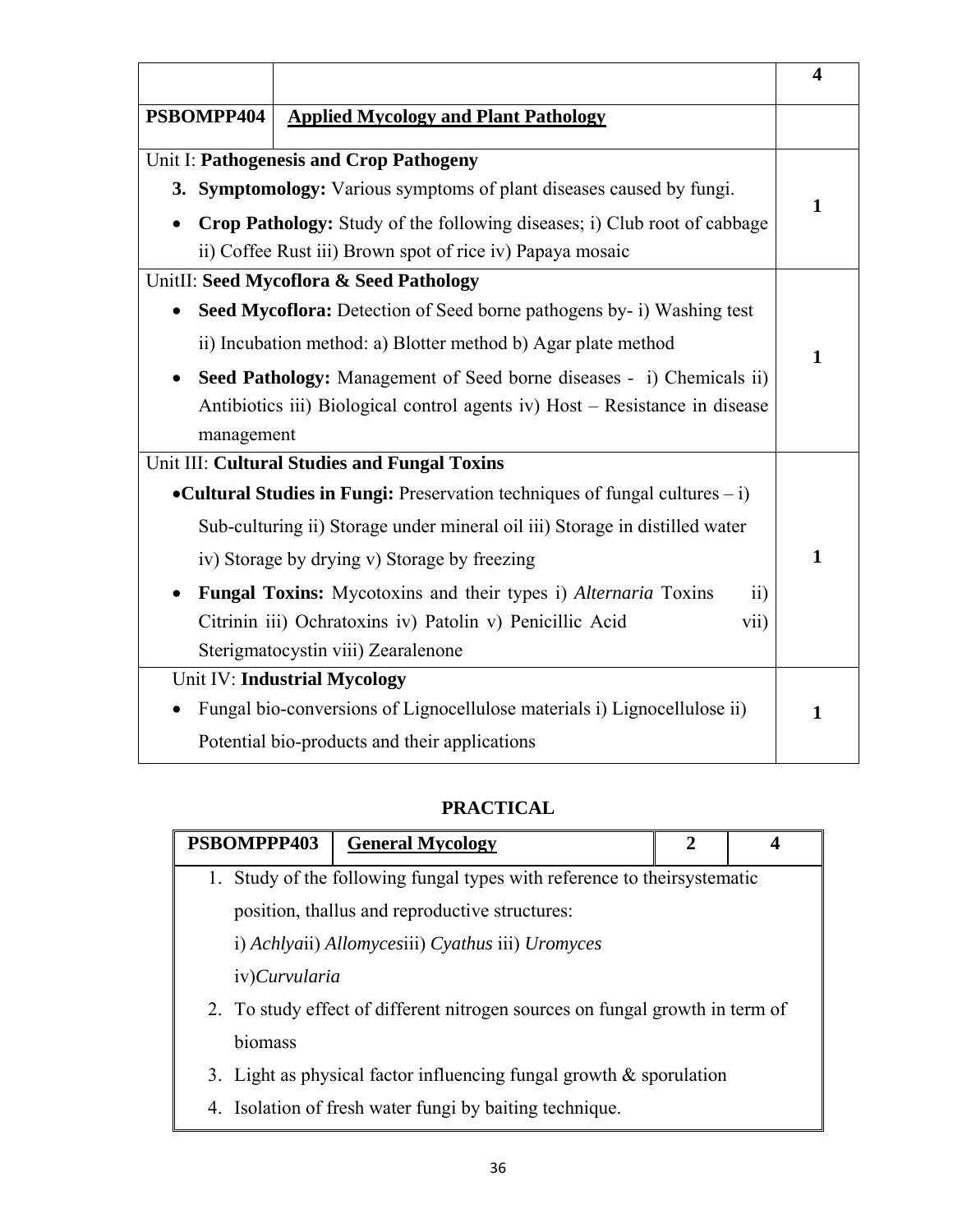| 5. Study of effect of relative humidity on fungal growth (CaSO <sub>4</sub> .5H <sub>2</sub> O -98%, |                                                             |                |  |  |
|------------------------------------------------------------------------------------------------------|-------------------------------------------------------------|----------------|--|--|
|                                                                                                      | KCl-85% & CaNO <sub>3</sub> .4H <sub>2</sub> O -52%)        |                |  |  |
|                                                                                                      |                                                             |                |  |  |
| PSBOMPPP404                                                                                          | <b>Applied Mycology and Plant</b>                           | $\overline{2}$ |  |  |
|                                                                                                      | <b>Pathology</b>                                            |                |  |  |
|                                                                                                      | 1. Study of different symptoms of plant diseases:           |                |  |  |
|                                                                                                      | i) Wilting ii) Leaf spot iii) Canker iv) Leaf mosaic        |                |  |  |
| 2. Study of Seed Surface Mycoflora by Dry Seed Agar Plate                                            |                                                             |                |  |  |
| technique                                                                                            |                                                             |                |  |  |
|                                                                                                      | 3. Qualitative estimation of Mycotoxins by Paper            |                |  |  |
|                                                                                                      | Chromatographic method                                      |                |  |  |
| 4.                                                                                                   | Sub-culturing of fungal culture from pour plate culture     |                |  |  |
| 5. Study of wood rotting fungi:                                                                      |                                                             |                |  |  |
|                                                                                                      | i) Pleurotus ii) Schyzophyllum iii) Auriculariav) Hexagonia |                |  |  |

# **Specialization: Angiosperm and Phytochemistry (ANP)**

| <b>Course Code</b>                           | <b>Topic</b>                                                                                                                                                                                                                         | Credi<br>ts: $4$ |
|----------------------------------------------|--------------------------------------------------------------------------------------------------------------------------------------------------------------------------------------------------------------------------------------|------------------|
| PSBOANP403                                   | Angiosperms & Phjytochemistry -I                                                                                                                                                                                                     |                  |
| Unit I: Evolution<br>1.<br>development<br>1. | The effects of evolutionary theory on systematic, monographic, and floristic<br>Phylogeny, phylogenetic and phynetic ontogeny<br>ii. Monophyly and Polyphyly<br>Character weighing The effects of evolutionary theory on systematic, |                  |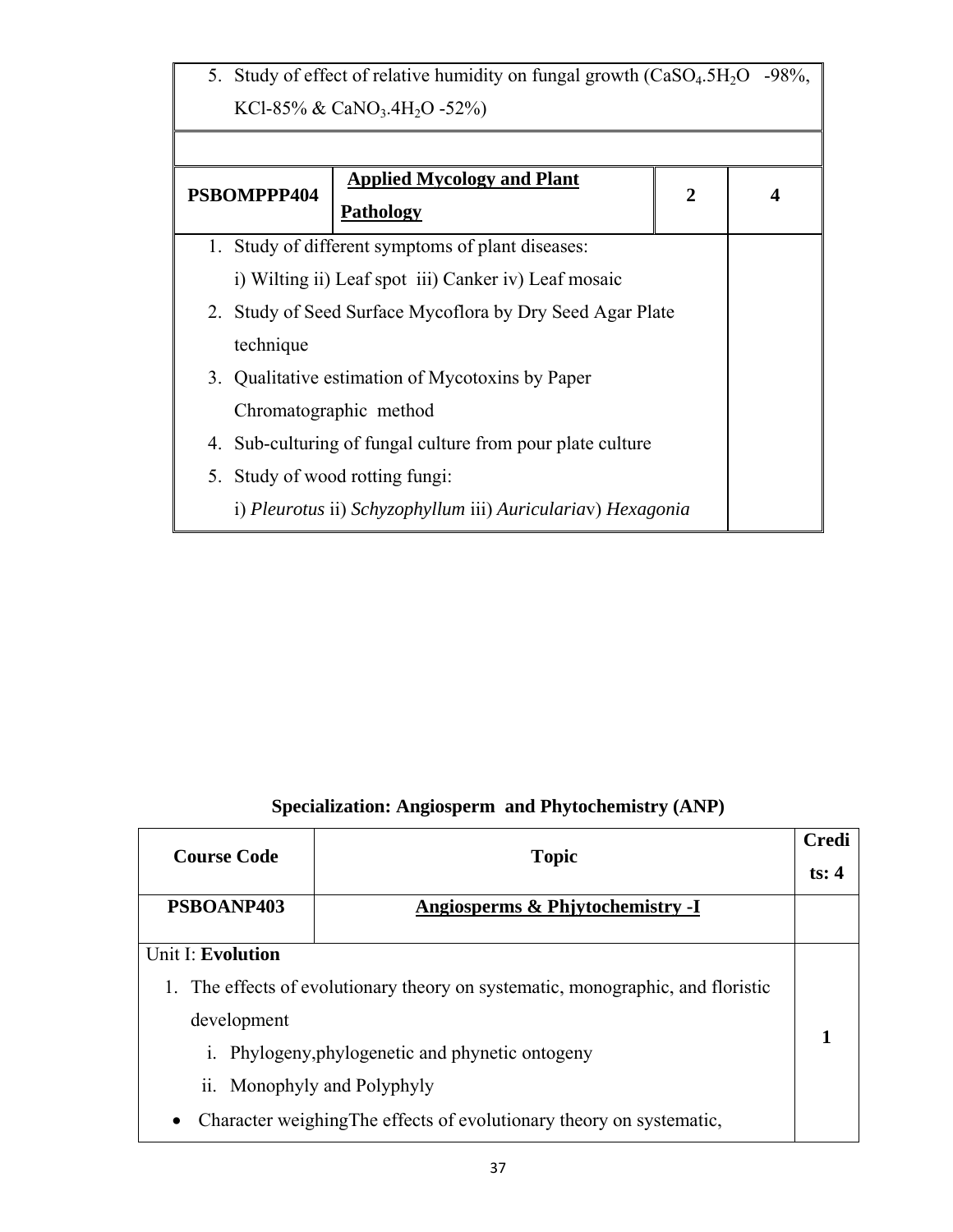| monographic, and floristic development                                      |   |
|-----------------------------------------------------------------------------|---|
| Primitive versus advanced<br>$\circ$                                        |   |
| Homology and Analogy<br>$\circ$                                             |   |
| Parallelism and Convergence.<br>$\circ$                                     |   |
| UnitII: Progressive taxonomy                                                |   |
| a. Internet                                                                 |   |
| Taxonomic databases<br>a.                                                   |   |
| b. Present status and future scope of Taxonomy in India                     |   |
| Vegetationsurvey<br>$\mathbf{i}$ .                                          |   |
| ii.<br>Floristics                                                           |   |
| iii.<br>Revisionary and monographic studies                                 |   |
| Ethnobiological studies<br>iv.                                              |   |
| Development and establishment of new herbaria<br>V.                         | 1 |
| Global Positioning System in vegetation studies Use of cladistic in         |   |
| classification                                                              |   |
| Phylogenetic classification systems-Takhtajan, Cronquist, APGI, II, III     |   |
| Understanding phylogeny, constructing phylogeny, Monophyly, Paraphyly       |   |
| and polyphyly                                                               |   |
| Patterns of variation and phylogenetic trees, Building Trees-Rooting        |   |
| technique, Distance methods, Maximum likely hood methods, Boot-             |   |
| strapping using trees. Phyllocode                                           |   |
| Unit III: Tools                                                             |   |
| Library<br>1.                                                               |   |
| Literture: definition, origin, History and Evolution of Literature of<br>a. |   |
| Taxonomy in India.                                                          |   |
| b. Classification of Taxonomic                                              |   |
| Literature: Checklist, Catalogue, Floras, Monographs, Revisions, Encyclo    | 1 |
| pedias, Indices, Dictionaries, Journal.                                     |   |
| Museum(Herbarium)<br>2.                                                     |   |
| Definition, Steps involved in development of a herbarium, Maintenance of    |   |
| Herbarium, General account of Herbaria in India. Role of B.S.I in Herbaria, |   |
| Private herbaria, Herbarium of KEW, Utility and importance of Herbaria in   |   |
| Taxonomy.                                                                   |   |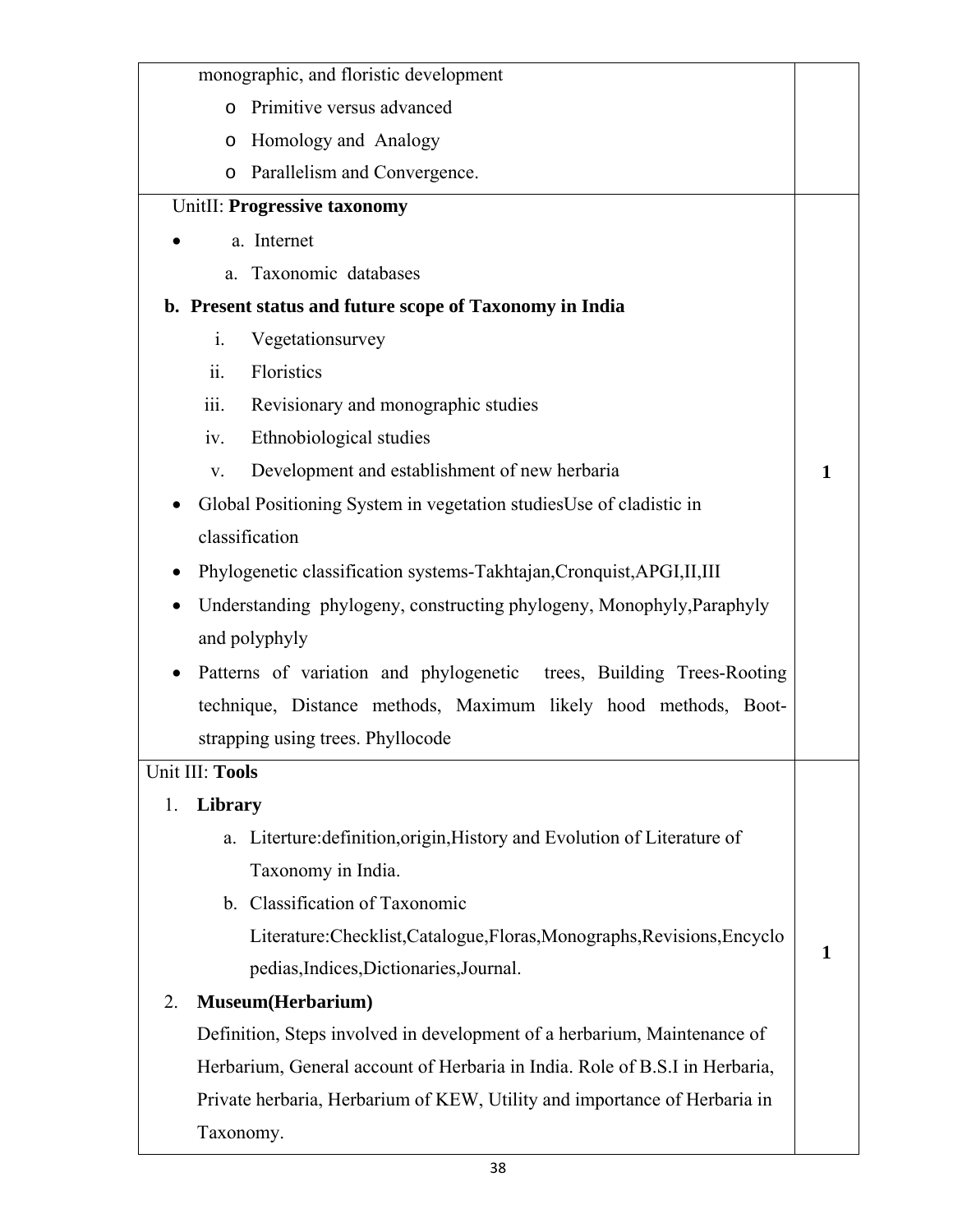#### 3. **Garden**

|  |  |  | a. Origin, History and Development of gardens in India |  |  |
|--|--|--|--------------------------------------------------------|--|--|
|--|--|--|--------------------------------------------------------|--|--|

b. Types of Gardens

- c. Role of gardens in taxonomic studies
- d. Preservation of germ -plasm techniques and its importance in taxonomy.

### 4. **Naming of plants**

- a. Plant nomenclature-definition, ICBN
- Principles, Articles, recommendations, Rules and exercises on plant nomenclature and Typification.

### Unit IV: **Applies Taxonomy**

### • **Types of keys**

### **A. Remote Sensing**

- i. History, Principles and types of Remote sensing
- ii. Advantages and limitations of remote sensing
- iii. Applications of Remote Sensing in Vegetation Classification and Forest resource Management.

**1** 

iv. Remote sensing of soil and water

#### **B. Plant quarantine**

- i. Purpose
- ii. Historical account
- iii. Plant protection organisation
- iv. Exclusive quarantine
- v. Regular quarantine
- vi. Domestic quarantine
- vii. Certification of plant materials

#### • **Green -belt planning**

- o Concept and recommendations
- o Utility of GBP
- o List of plants, ornamental, Flowering, shady
- o Imporance of Green Belt in the current environmental conditions in India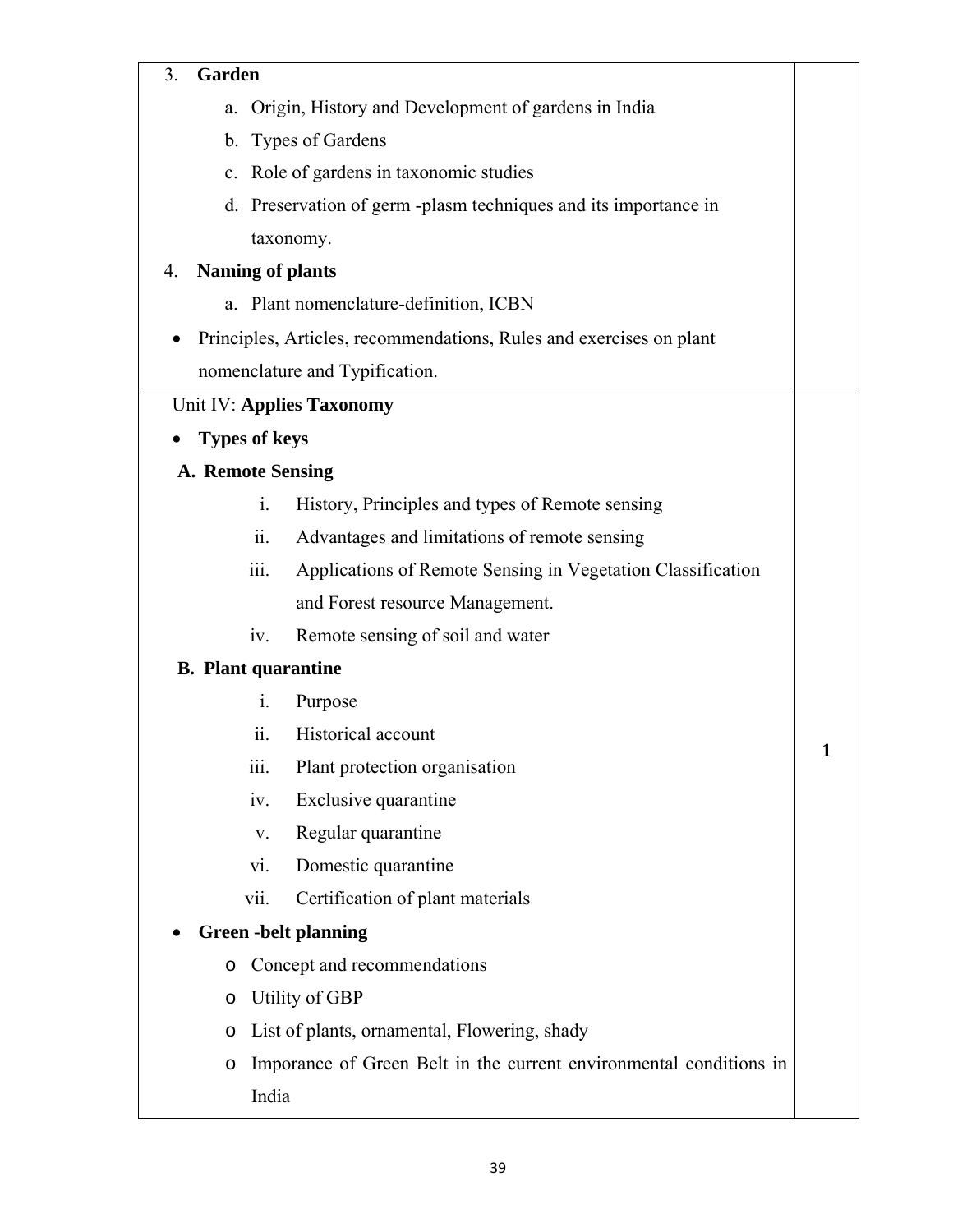| <b>Course Code</b><br><b>Topic</b> |                         | <b>Credits:</b>                                                               |                         |
|------------------------------------|-------------------------|-------------------------------------------------------------------------------|-------------------------|
|                                    |                         |                                                                               | $\overline{\mathbf{4}}$ |
|                                    | PSBOPPB404              | <b>Angiosperms &amp; Phytochemistry -II</b>                                   |                         |
|                                    | <b>Unit I: Families</b> |                                                                               |                         |
|                                    |                         | Approaches to Angiosperm Taxonomy                                             |                         |
|                                    |                         | Study the following families with reference to its systematic position,       |                         |
|                                    |                         | distribution, salient features, floral formula, floral diagram, morphological |                         |
|                                    |                         | peculiarities .Enlist economic important plants and their uses.               |                         |
|                                    |                         | Oleaceae, Plumbaginaceae, sapotaceae, Bignonaceae, Caryophyllaceae            | $\mathbf{1}$            |
|                                    |                         | ,Loranthaceae,Urticaceae, Araceae and Orchidaceae                             |                         |
|                                    |                         | A detailed study of the present status, affinities, phylogeny and             |                         |
|                                    |                         | interrelationships of the above families.                                     |                         |
|                                    |                         |                                                                               |                         |
|                                    | UnitII: Anatomy         |                                                                               |                         |
| $\mathbf{i}$ .                     |                         | Ontogeny of stomatal development.                                             |                         |
|                                    |                         | Study of abscission zone in Plants.                                           |                         |
| 111.                               |                         | Floral anatomy in hypogynous, perigynous and epigynous flowers and its        | $\mathbf{1}$            |
|                                    | significance.           |                                                                               |                         |
|                                    |                         |                                                                               |                         |
|                                    |                         | Unit III: Embryology and Palynology                                           |                         |
|                                    |                         | 1. Embryology and Palynology                                                  |                         |
|                                    |                         | a. Role of embryology in plant breeding.                                      |                         |
|                                    |                         | b. Pollen-Pistil interaction and its importance.                              | 1                       |
|                                    |                         | c. Evolution of pollen aperture types in angiosperms.                         |                         |
|                                    |                         |                                                                               |                         |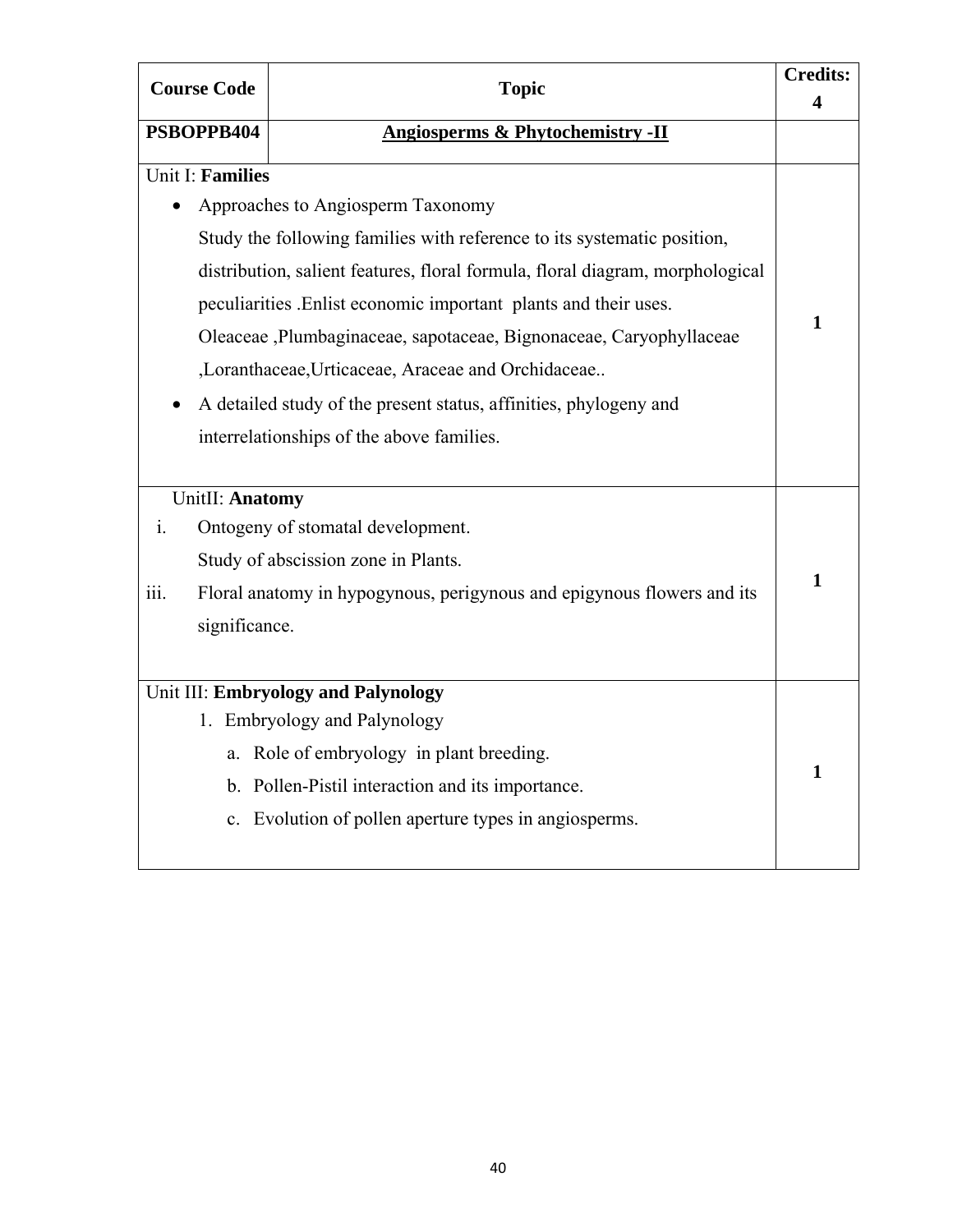#### Unit IV: **Crude Drugs**

| Unit IV: Crude Drugs                                                                     |              |
|------------------------------------------------------------------------------------------|--------------|
| 2. Medicinal Botany                                                                      |              |
| History, origin, charecterestics, uses, present status and varities of<br>$\mathbf{i}$ . |              |
| Ginger and Eucalyptus.                                                                   |              |
| Psychoactive drugs: Narcotics, Hypnotics and Hallucinogens                               |              |
| <b>Methods in evaluation of crude drugs:</b><br>٠                                        |              |
| a) Biological                                                                            |              |
| Hepatoprotective<br>1.                                                                   | $\mathbf{1}$ |
| ii.<br>Anti-fertility                                                                    |              |
| Anti-inflamatory<br>$\overline{111}$ .                                                   |              |
| Anti-ulcer<br>1V.                                                                        |              |
| Neuro-pharmacological<br>V.                                                              |              |
| b) Evaluation of powdered drugs                                                          |              |
| Detection and adulterants and quality testing of crude drugs.<br>C)                      |              |
|                                                                                          |              |

# **PRACTICAL**

| PSBOMCBP403 |                         |                  |                           | <b>Angiosperms &amp; Phjytochemistry -I</b>                              | $\overline{2}$ | $\overline{\mathbf{4}}$ |
|-------------|-------------------------|------------------|---------------------------|--------------------------------------------------------------------------|----------------|-------------------------|
| $\bullet$   |                         |                  |                           | Study of anomalous secondary growth: Pattern of anomalous secondary      |                |                         |
|             |                         |                  |                           | growth in Nyctaginaceae and Amaranthaceae.                               |                |                         |
|             |                         |                  | 2. Study of wood anatomy: | a) Wood elements in members of                                           |                |                         |
|             | Nympheaceae and Araceae |                  |                           |                                                                          |                |                         |
|             |                         |                  |                           | b) Distribution of wood parenchyma                                       |                |                         |
|             |                         |                  |                           | c) Type of wood fibres                                                   |                |                         |
|             |                         |                  |                           | 3. Study of sclereids : Sclereids in Nymphea leaf, Sapota fruit and Bean |                |                         |
| testa.      |                         |                  |                           |                                                                          |                |                         |
|             |                         |                  |                           | 4. Study of cytological characters of Taxonomic value:                   |                |                         |
|             |                         |                  |                           | Study of karyotypes of Allium cepa and Aloe vera with respect to:        |                |                         |
|             |                         | $\ddot{1}$       | Chromosomal number        |                                                                          |                |                         |
|             |                         | $\overline{11}$  |                           | Length of individual chromosomes                                         |                |                         |
|             |                         | $\overline{iii}$ | Arm ratio                 |                                                                          |                |                         |
|             |                         | iv)              |                           | Type of karyotype (symmetric/asymmetric)                                 |                |                         |
| 5.          |                         |                  |                           | Study of Palynological characters of Taxonomic value:                    |                |                         |
|             |                         | $\ddot{1}$       |                           | Eurypalynous type in Acanthaceae                                         |                |                         |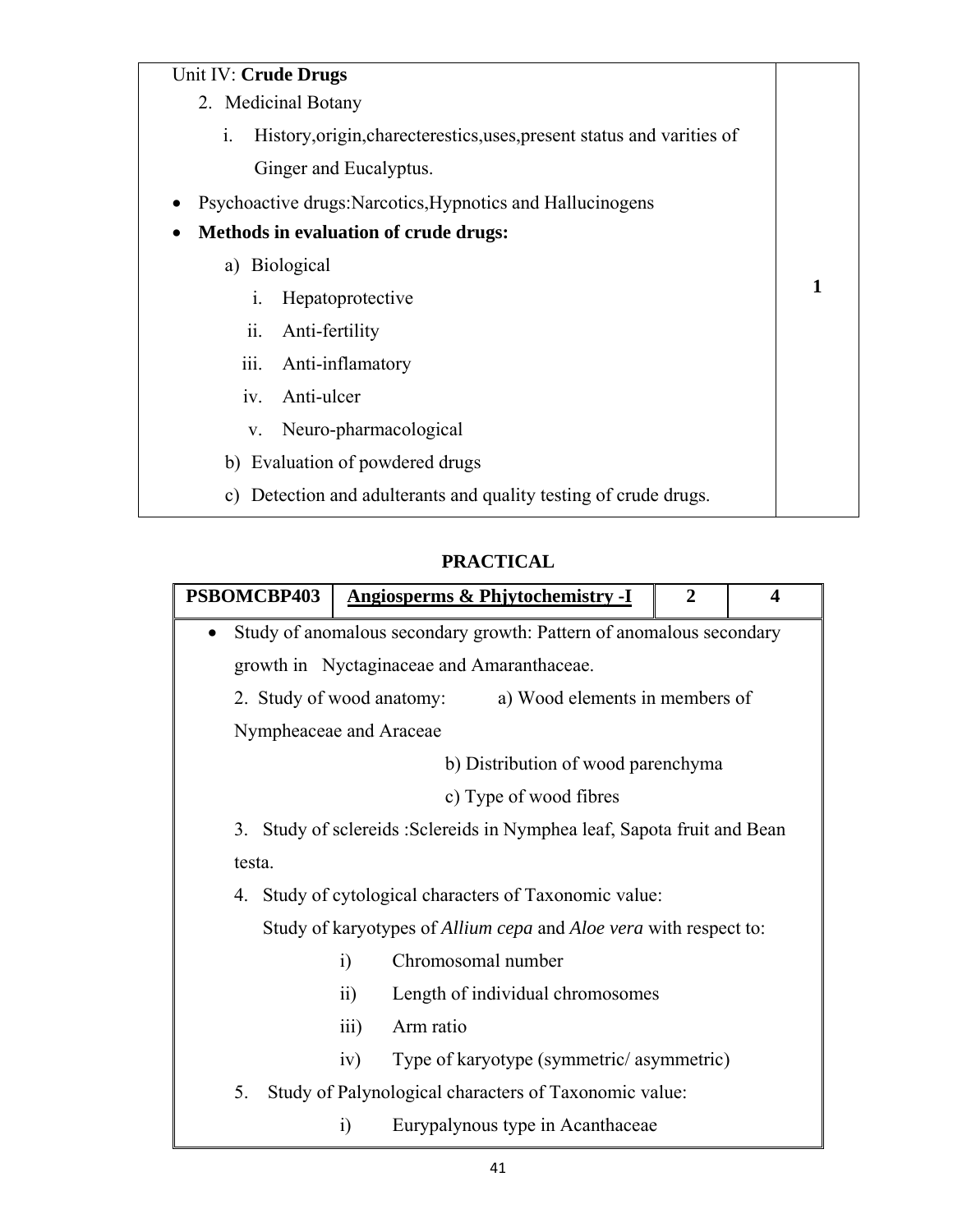| $\overline{11}$<br>Stenopalynous type in Casuarinaceae                       |                         |
|------------------------------------------------------------------------------|-------------------------|
| Study of Biochemical characters in Taxonomic value:<br>6.                    |                         |
| Extraction and qualitative testing of Solanaceous<br>$\ddot{1}$              |                         |
| alkaloids.                                                                   |                         |
| Study of modifications in the phenotype using and<br>$\overline{11}$ )       |                         |
| suitable material.                                                           |                         |
| Preparation of artificial key using minimum five plants<br>$\overline{111}$  |                         |
| belonging to a<br>family                                                     |                         |
| Exercises on Nomenclature based on literature.<br>V)                         |                         |
|                                                                              |                         |
|                                                                              |                         |
| PSBOANPP404<br><b>Angiosperms &amp; Phytochemistry -II</b><br>$\overline{2}$ | $\overline{\mathbf{4}}$ |
| 1. Study of Angiosperm families mentioned for theory with                    |                         |
| reference to morphological peculiarities and economic                        |                         |
| importance of its members with the help of locally available                 |                         |
| plants.                                                                      |                         |
| 2. Study of floral diagrams with respect to the families prescribed.         |                         |
| 3. Study of Abscission zone with the help of permanent slide.                |                         |
| Study of floral anatomy as per the syllabus.<br>4.                           |                         |
| Study of pollen aperture types and pollinia types of<br>5.                   |                         |
| Ascleipiadaceae and orchidaceae.                                             |                         |
| 6. Study of pericarp structure of Lady finger/pleumania/Alstonea.            |                         |
| Study of pericarp structure of Indehiscent fruit-Lotus, Physalis<br>7.       |                         |
| and Maize.                                                                   |                         |
| 8. Study of seed coat structure in cotton, Ludvigia, Bauhinea,               |                         |
| Caster, Pumpkin, Canna.                                                      |                         |
| 9. Types of ovules and Emryo sacs.                                           |                         |
| 10. Organoleptic, microscopic and physico-chemical evaluation of             |                         |
| drugs                                                                        |                         |
| Ginger rhizome, Vasaka leaf, Fennel fruit, survey of                         |                         |
| formulations containing above drugs.                                         |                         |
| 11. Detection of adulterants in the following samples on the basis           |                         |
|                                                                              |                         |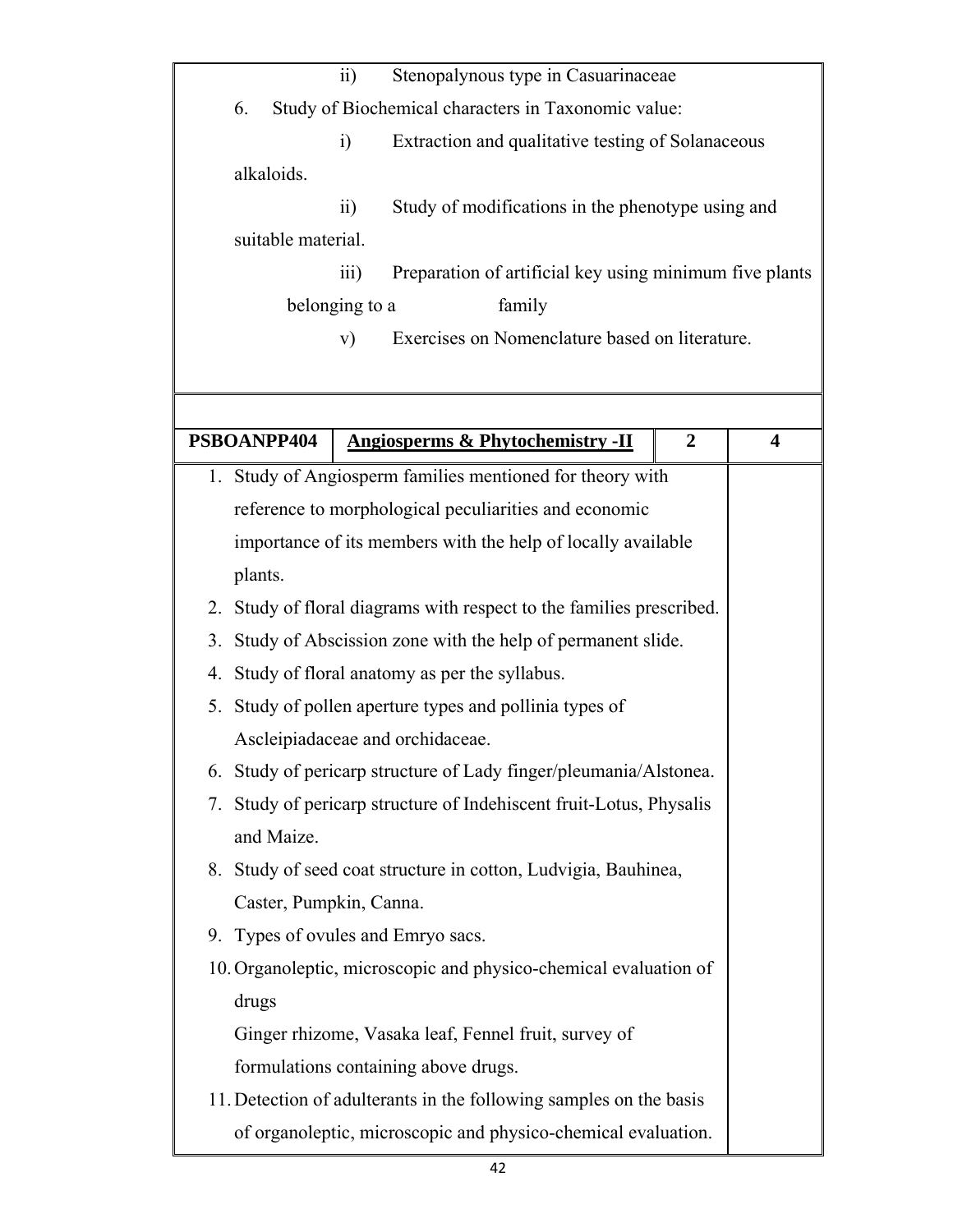i. Tobacco leaves (adulterant diospyrose leaf) ii. Clove buds (adulterant cinnamomum buds) iii. Pepper fruits (adulterant lantana fruits/papaya seeds) 12.Visit to a Plant Quarantine centre and make a report of it.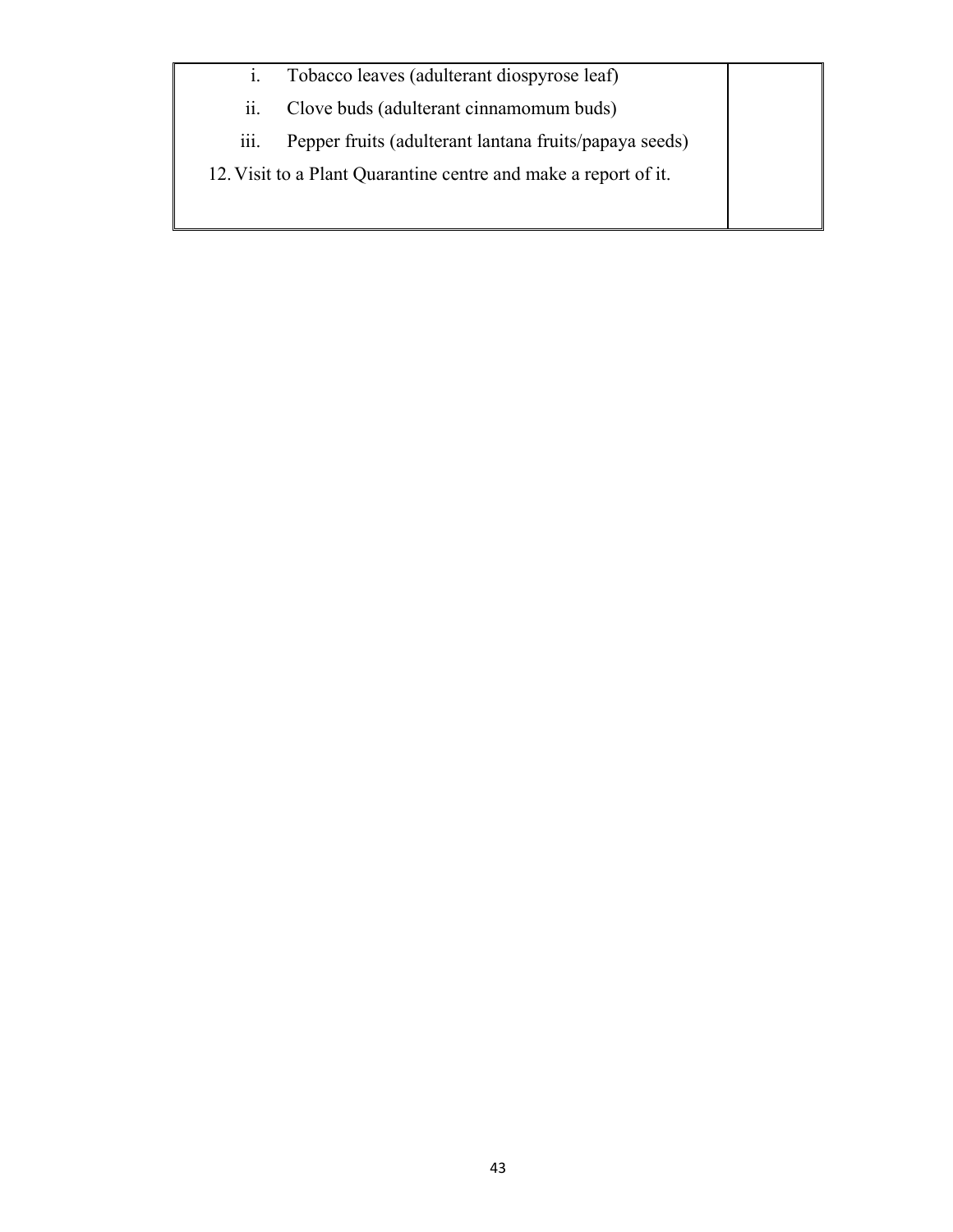# **Specialisation: Environmental Botany**

| <b>Course Code</b>       | <b>Topic</b>                                                                 |              |
|--------------------------|------------------------------------------------------------------------------|--------------|
| PSBOEB403                |                                                                              | 4            |
|                          | <b>Ecology and Environment Bpotany</b>                                       |              |
| <b>Unit I: Pollution</b> |                                                                              |              |
|                          | 1. Air Pollution: Classification, sources of air pollutants, mode of their   |              |
|                          | deposition, Effect of air pollution on plants and ecosystem. Process of      |              |
|                          | acidification and its impacts on aquatic and terrestrial ecosystem.          |              |
|                          | 2. Acid rain, physiological and biochemical effects of SO2, HF, PAN and O3   |              |
|                          | on vegetation, toxicity symptoms on vegetation, defence mechanism            |              |
|                          | against air pollutants in plants, sensitive and tolerant plant species to    |              |
| air pollutants           |                                                                              |              |
| 3.                       | Air pollution tolerant plants, ATPI Index (air pollution tolerant index)     |              |
| 4.                       | Water Pollution – Types of water pollution, sources of major pollutants,     |              |
|                          | BOD, COD, eutrophication                                                     |              |
|                          | 5. Eutrophication - natural & manmade eutrophication, causes and effects     | $\mathbf{1}$ |
|                          | and control measures, indicators of water pollution                          |              |
|                          | 6. Types of pollutants, various industrial effluents such as pulp and paper  |              |
|                          | mills, oil exploration and refinery, petrochemicals, iron and steel          |              |
|                          | industries, domestic wastes, organic debris, agricultural wastes, pesticides |              |
|                          | 7. Oil pollution and marine ecology, sources of oil pollution, factors       |              |
|                          | effecting fate of oil after spillage movement, spreading, evaporation,       |              |
|                          | emulsification, dispersion, remote<br>sensing in<br>water<br>quality         |              |
|                          | monitoring. Habitat ecology, systems ecology, synecology, autecology;        |              |
|                          | Ecosystem concept; Structure and functions of biotic and abiotic             |              |
|                          | components; Energy in ecosystems and environment; Energy exchange            |              |
|                          | and productivity-food chains and food webs-ecological pyramids               |              |
|                          | <b>UnitII: Climatic Change</b>                                               |              |
|                          | 1. Global Climate Change: Concept, Green house gases, their major sources,   |              |
|                          | Ozone layer, Ozone hole. Consequences of climate change $(CO2$ level,        | $\mathbf{1}$ |
|                          | global warming, UV radiation).                                               |              |
|                          | Kyoto protocol: major recommendations, Concept of carbon footprint,          |              |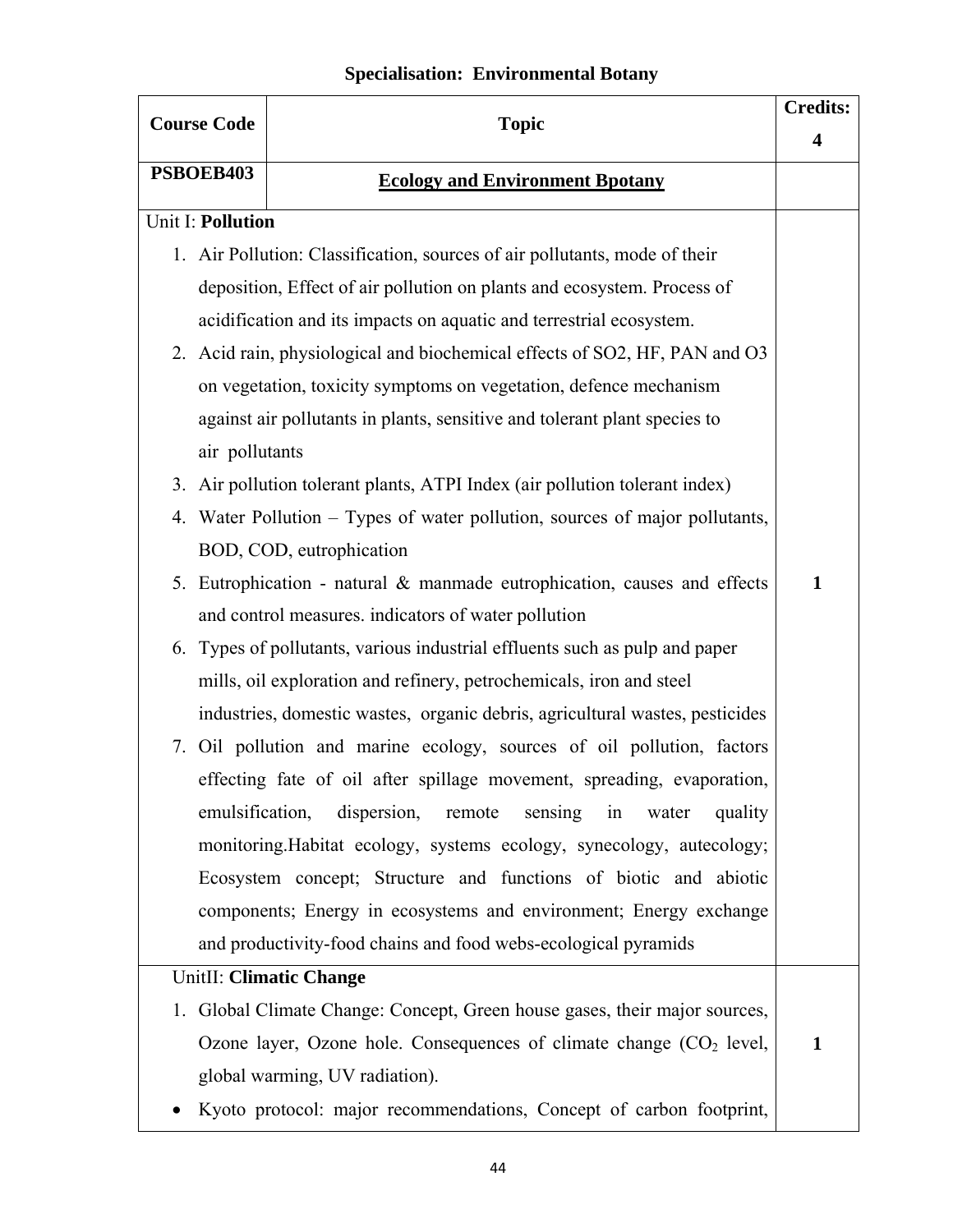| 1 |
|---|
|   |
|   |
|   |
|   |
|   |
| 1 |
|   |
|   |
|   |
|   |
|   |

| <b>Course Code</b><br><b>Topic</b> |                                                                              | <b>Credits:</b> |
|------------------------------------|------------------------------------------------------------------------------|-----------------|
|                                    |                                                                              |                 |
| PSBOEB404                          | <b>Recent Trends &amp; Applied Environmental Botany</b>                      |                 |
|                                    | Unit I: Restoration of Ecosystems I                                          |                 |
|                                    | Plant and their role in improvement of urban environment, criteria for       |                 |
|                                    | selection of plant species for plantation in different types of land uses in |                 |
|                                    | urban areas, Urban forests. Study of urban health through surveys of urban   | 1               |
|                                    | trees. A holistic approach to study- industrial areas, population and their  |                 |
|                                    | habitats, water and other supplies and waste disposal, Transportation,       |                 |
|                                    | infrastructure, education, health, sport and entertainment. Amenities and    |                 |
|                                    | cultural issues- and relationship of all these with plants                   |                 |
|                                    | UnitII: Restoration of Ecosystems II                                         |                 |
|                                    | Restoration of mangrove ecosystem- selection and treatment of coastal        |                 |
|                                    | area with reference to tidal situation and physical properties, choice of    | 1               |
|                                    | species, collection of seeds and seedling material, storage and plantation.  |                 |
|                                    | Problems of seed dormancy, tidal forces predation nutrient supply etc. and   |                 |
|                                    | methods to overcome the same.                                                |                 |
| Unit III: Restoration of Land      |                                                                              |                 |
|                                    | Soil conservation - definition, causes for erosion; types - wind and water   | 1               |
|                                    | erosion; conservation and management of eroded soils/areas, wind breaks,     |                 |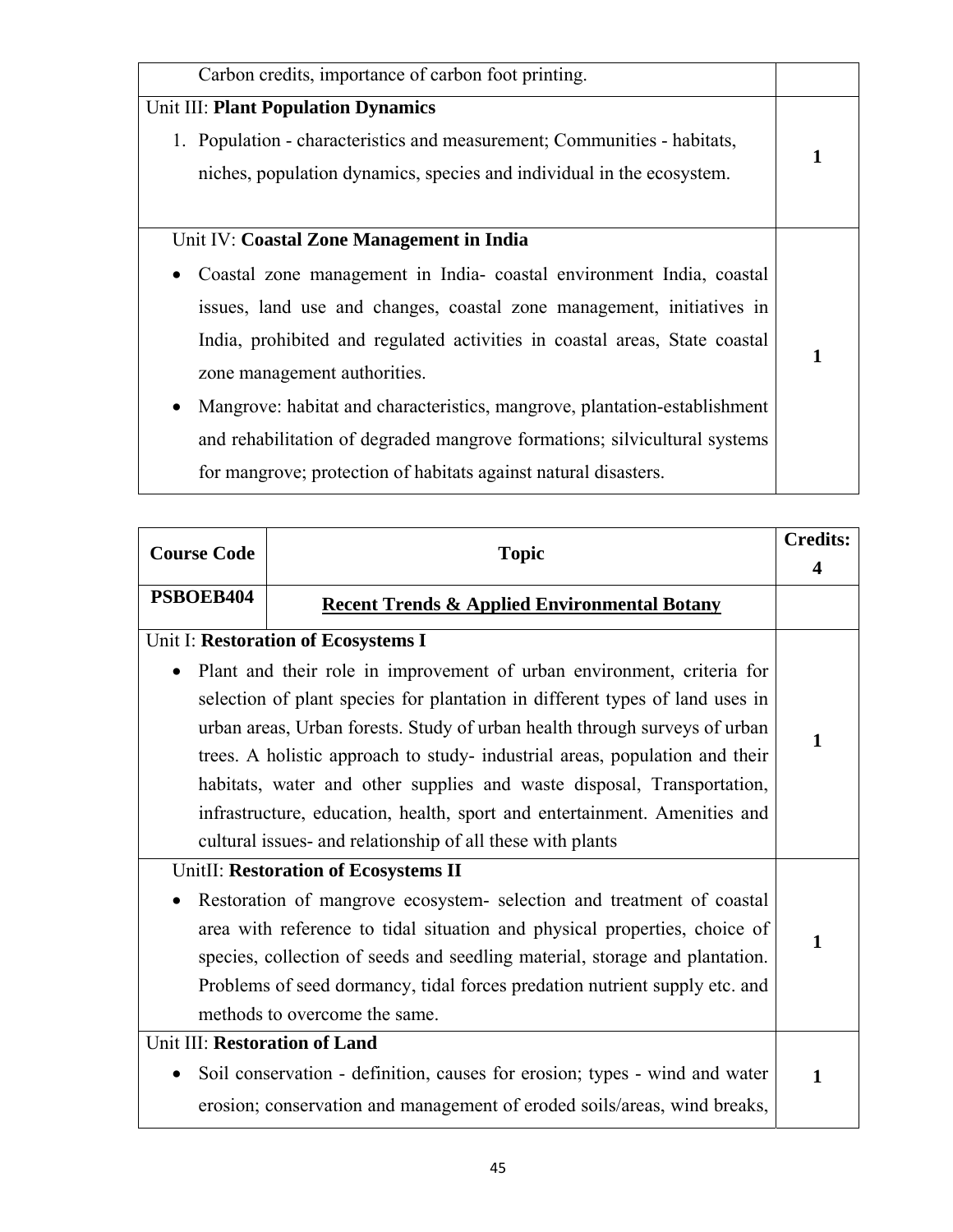shelter belts; sand dunes; reclamation of saline and alkaline soils, water logged and other waste lands, Restoration of waste lands and lakes.. Unit IV: **Water Shed management** • Concepts of watershed; role of mini-forests and forest trees in overall resource management, forest hydrology, watershed development in respect of torrent control, river channel stabilization, avalanche and landslide controls, rehabilitation of degraded areas; hilly and mountain areas; watershed management and environmental functions of forests; water-harvesting and conservation; ground water recharge and watershed management; role of integrating forest trees, horticultural crops, field crops, grass and fodders **1** 

#### **PRACTICAL**

|                                                                         | PSBOEBP403                                                                       | <b>Ecology and Environmental Botany</b>                          | $\mathbf{2}$   | $\boldsymbol{4}$      |  |  |  |
|-------------------------------------------------------------------------|----------------------------------------------------------------------------------|------------------------------------------------------------------|----------------|-----------------------|--|--|--|
| 1. Determination of particulate matter from the industrial area by High |                                                                                  |                                                                  |                |                       |  |  |  |
| Volume Sampler/Settling Method.                                         |                                                                                  |                                                                  |                |                       |  |  |  |
|                                                                         | 2. Determination of physical parameters ofi) well water, ii) industrial effluent |                                                                  |                |                       |  |  |  |
|                                                                         | iii) river wate and iv) sea water.                                               |                                                                  |                |                       |  |  |  |
|                                                                         | 3. Determination of Dissolved oxygen from sea water by Winkler's method.         |                                                                  |                |                       |  |  |  |
| 4. Determination of Chemical Oxygen demand value for industrial waste   |                                                                                  |                                                                  |                |                       |  |  |  |
|                                                                         | effluent.                                                                        |                                                                  |                |                       |  |  |  |
|                                                                         | 5. To study qualitative and quantitative characters of plant community by        |                                                                  |                |                       |  |  |  |
| quadrat method.                                                         |                                                                                  |                                                                  |                |                       |  |  |  |
|                                                                         | 6. Determination of tolerance index of a plant species, towards polluted water,  |                                                                  |                |                       |  |  |  |
|                                                                         | containing toxic material.                                                       |                                                                  |                |                       |  |  |  |
|                                                                         |                                                                                  |                                                                  |                |                       |  |  |  |
|                                                                         | PSBOEBP404                                                                       | <b>Recent Trends &amp; Applied Environmental</b>                 |                |                       |  |  |  |
|                                                                         |                                                                                  | <b>Botany</b>                                                    | $\overline{2}$ | $\boldsymbol{\Delta}$ |  |  |  |
|                                                                         |                                                                                  | 1. Study of ecological Instruments (Maximum minimum thermometer, |                |                       |  |  |  |
| Whirling hygrometer, Anemometer, Rain gauze, Wet and dry bulb           |                                                                                  |                                                                  |                |                       |  |  |  |
|                                                                         | thermometer)                                                                     |                                                                  |                |                       |  |  |  |
|                                                                         | 2. Determination of diversity indices in plant communities.                      |                                                                  |                |                       |  |  |  |
|                                                                         | 3. Determination of energy content of primary production in an ecosystem by      |                                                                  |                |                       |  |  |  |
|                                                                         | bomb calorimetry.                                                                |                                                                  |                |                       |  |  |  |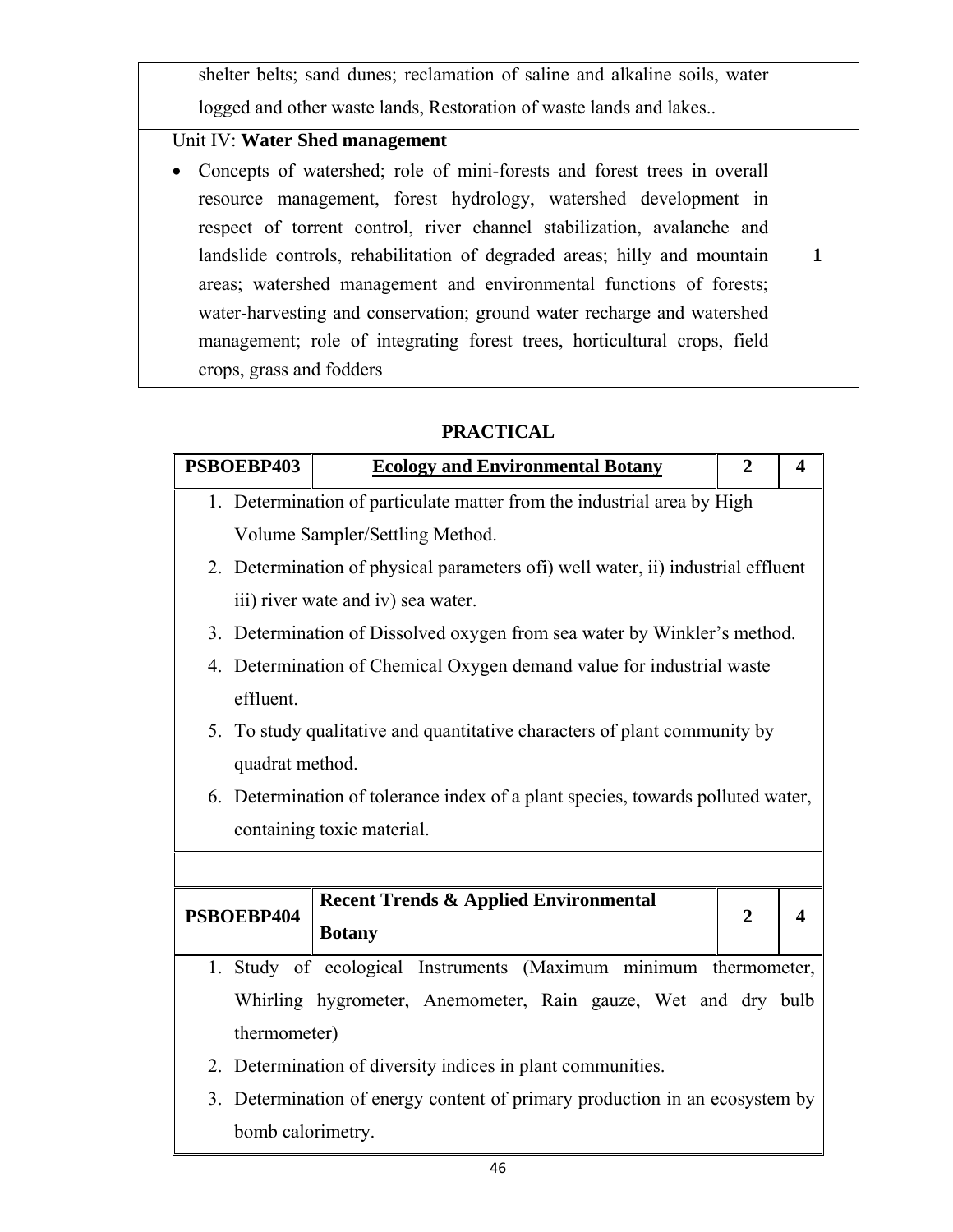- 4. Study of mangroves in any one given area (Godrej mangrove park, Mumbra creek, Vasai creek)
- 5. Preparation of an inventory of water in an ecosystem.
- 6. Sodium and potassium content from soil of different location using flame photometer.

#### **SEMESTER IV**

# **References**

#### **Environmental Botany**

- 1. E. P. Odum (1996) Fundamentals of Ecology, Nataraj Publisher, Dehra Dun.
- 2. K.M.M. Dakshini (1999) Principle and Practices in Plant Ecology, CRC, Boston.
- 3. M.C. Dash (1994) Fundamentals of Ecology, Tata McGraw Hill, New Delhi.
- 4. M.C. Molles Jr. (1999) Ecology- Concepts and Application, McGraw Hill, New Delhi.
- 5. V. Ingegnoli (2002) Landscape Ecology: a widening foundation, Springer, Bonn.
- 6. E.J. Kormondi (1999) Concepts of Ecology, Prentice Hall of India, New Delhi.
- 7. Chapman, J.L. and Reiss M.J. (2005) Ecology Principles and Applications, Cambridge University Press, London.
- 8. E.P. Odum and G. W. Barrett (2005) Fundamentals of Ecology, Thomson Asia Pvt. Ltd., Singapore.
- 9. S.V.S. Rana (2005) Essentials of Ecology and Environmental Sciences, Prentice Hall of India, New Delhi.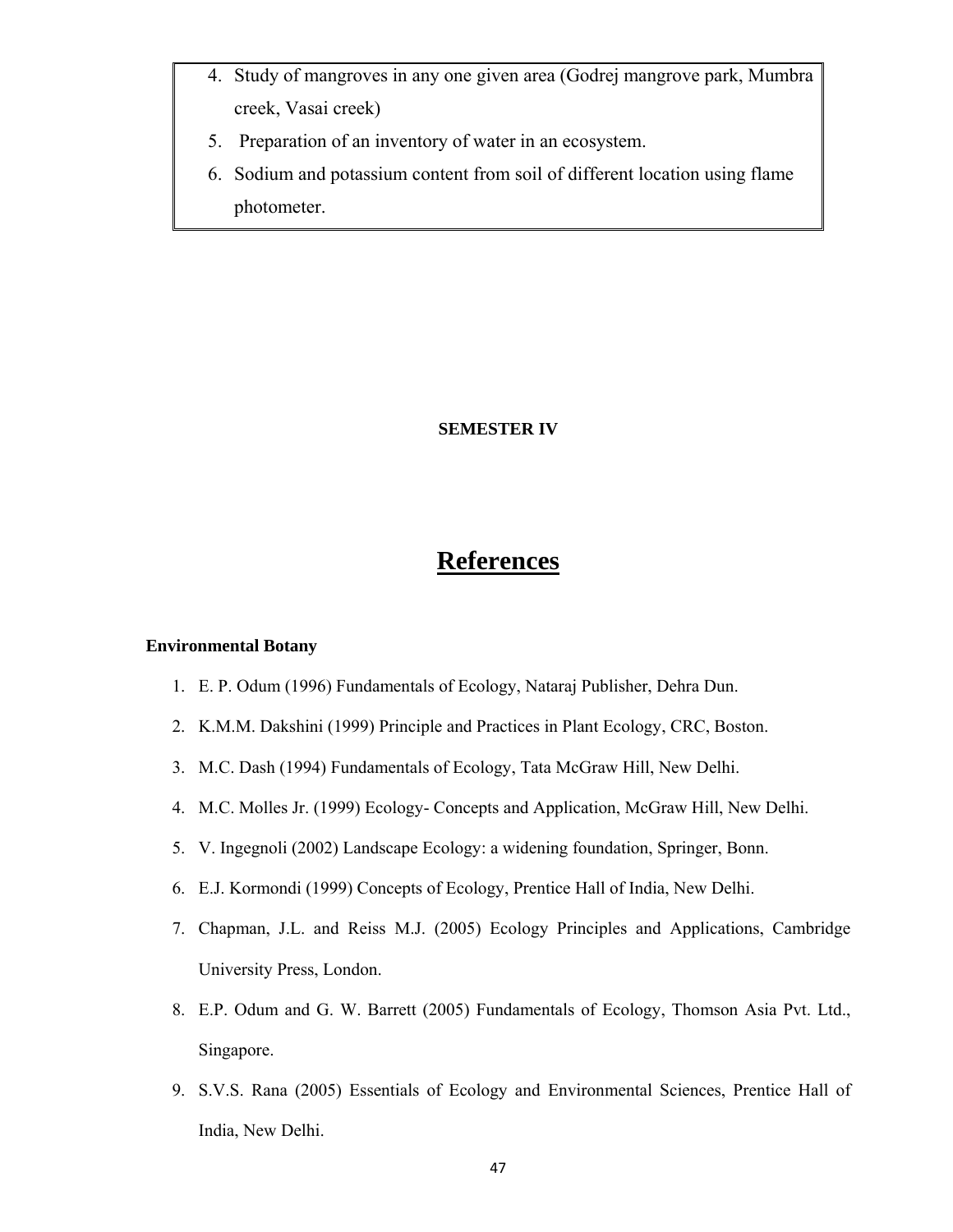- 10. Environment and Ecology-EAS105/EAS 205-R.Rajagopalan
- 11. Environmental Studies from Crisis To Cure-2nd Edition-R. Rajagopalan
- 12. Environmental Biotechnology-Alan Scragg, Oxford University Press.
- 13. Renewable Energy Environment and Development: M. Dayal; Konark Pub. Pvt. Ltd.
- 14. Alternative Energy: S. Vandana; APH Publishing Corporation
- 15. Nuclear Energy Principles, practice and prospects: S. K. Agarwal; APH Publishing
- 16. Corporation
- 17. S. Glassstone, D. Van Nastrand, Source book on atomic energy, 3rd Edition, Germany, 1967
- 18. E.D.Enger, B.E. Smith, Environmental Sciences- Astudy of Inter relationships, WCB Publication
- 19. Bio-Energy Resources: Chaturvedi; Concept Pub.
- 20. Geography and Energy Commercial energy systems and national policies: J. D.
- 21. Chapman
- 22. Smith, R.L (1996). Ecology and field biology, Harper Collins, New York
- 23. Misra R. (1968) Ecology work book. Oxford & IBH New Delhi
- 24. Kreb C.J. (1989). Ecological Methodology. Harper & Row, NewYork, USA
- 25. Gupta O.P. Aquatic weed, their maintenance and control. Today and tomorrow printer and publishers
- 26. Ambarst, R.S. and N.K. Ambarst  $14<sup>th</sup>$  addition (for Ecotoxicology, bioindicators, biomonitoring , phytoremediation)
- 27. Ramesh R and Ramnathan S. Implication of coastal regulation zone notification in urban areas. Captal Publication
- 28. Coastal and urban environ by Ramesh and Ramchandran
- 29. Chandra S.C. Environmental Science
- 30. Agrawal and Deo Plant Ecology
- 31. Mohan Arora Ecology
- 32. Purohit and Agrawal Environmental Science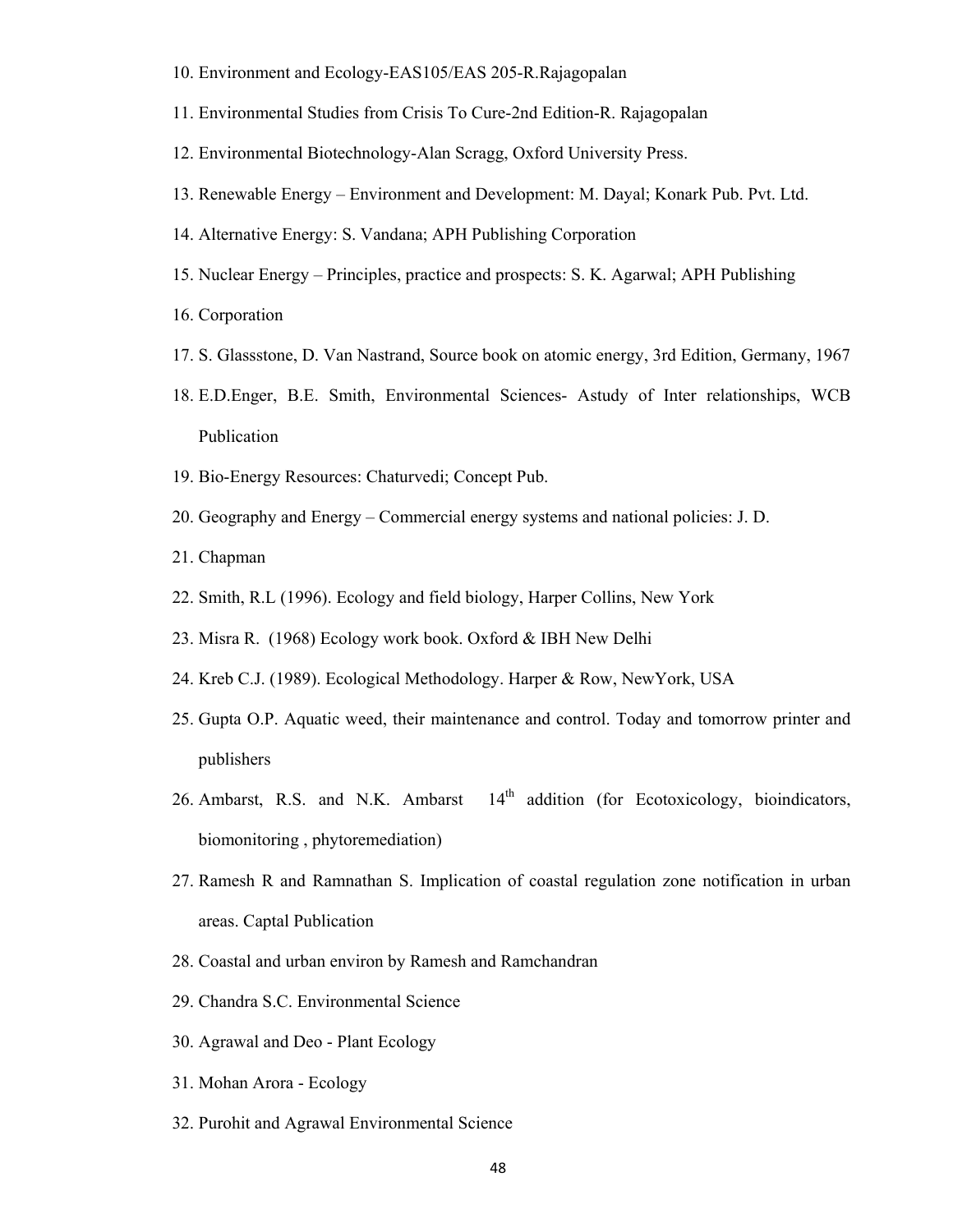- 33. V.P. Singh Tropical forest ecosystem Scientific Publisher
- 34. Aquatic ecology- by G. Ragothane and R.K. Trivedi
- 35. Arora M.P. ecology
- 36. M.C. Dash second edition
- 37. Environment and ecology Ane,s student edition S.N Pande& S.P. Mishra
- 38. Sustainable Development By Ghosh Roy Ane Books Pvt Ltd
- 39. Plant ecology by V. VermaAne bookEssential environmental studies

#### **Plant Anatomy**

- 1. Carlquist,S.1961 Comparative Plant Anatomy. Holt, Rinehart and Winston N.W.
- 2. Eames .A.J. and MACDANIELS,L.H,1947, An Introduction to Plant Anatomy,McGrow-Hill,N.Y andLondon.
- 3. Easu,K,1965 Plant Anatomy.WileyN.W
- 4. Fahn, A, 1997 Plant Anatomy 4<sup>th</sup> edition, Aditya BooksPvt Ltd, New-Delhi.
- 5. Metcalfe and Chalk,L1950,Anatomy of DicotyledonsVol.I and IIClarendon Press,Oxford

#### **Embryology and Palynology**

- 1. Davis,G.L.1966,Systematic Embryology of the Angiosperms,John Wiely and Sons,N.Y
- 2. Erdtman.G,1971, Pollen Morphology and Plant Taxonomy,Hafner.Publ.Co.N.Y
- 3. Faegri.K & Eversen.J, 1989 Text Book of Pollen Analysis ( $4<sup>th</sup>$ edtn), John Wiley & Sons, N.Y
- 4. KashinathBhattacharya etc; 2011, A text Book of Palynology(Basic and Applied)New Central Book Agency (P)Ltd,London.
- 5. Maheswari.P. An Introduction to the Embryology of Angiosperms,McGraw Hill Book Co.Inc,N.W.
- 6. Nair.P.K.K. 1970,Pollen Morphology of Angiosperms,Scholar Publ.House,Lucknow.
- 7. Shivanna K.R.,2003,Pollen Biology and Biotechnology-Special Indian Edition, Oxford and IBH Publ.CoPvt.Ltd,New Delhi.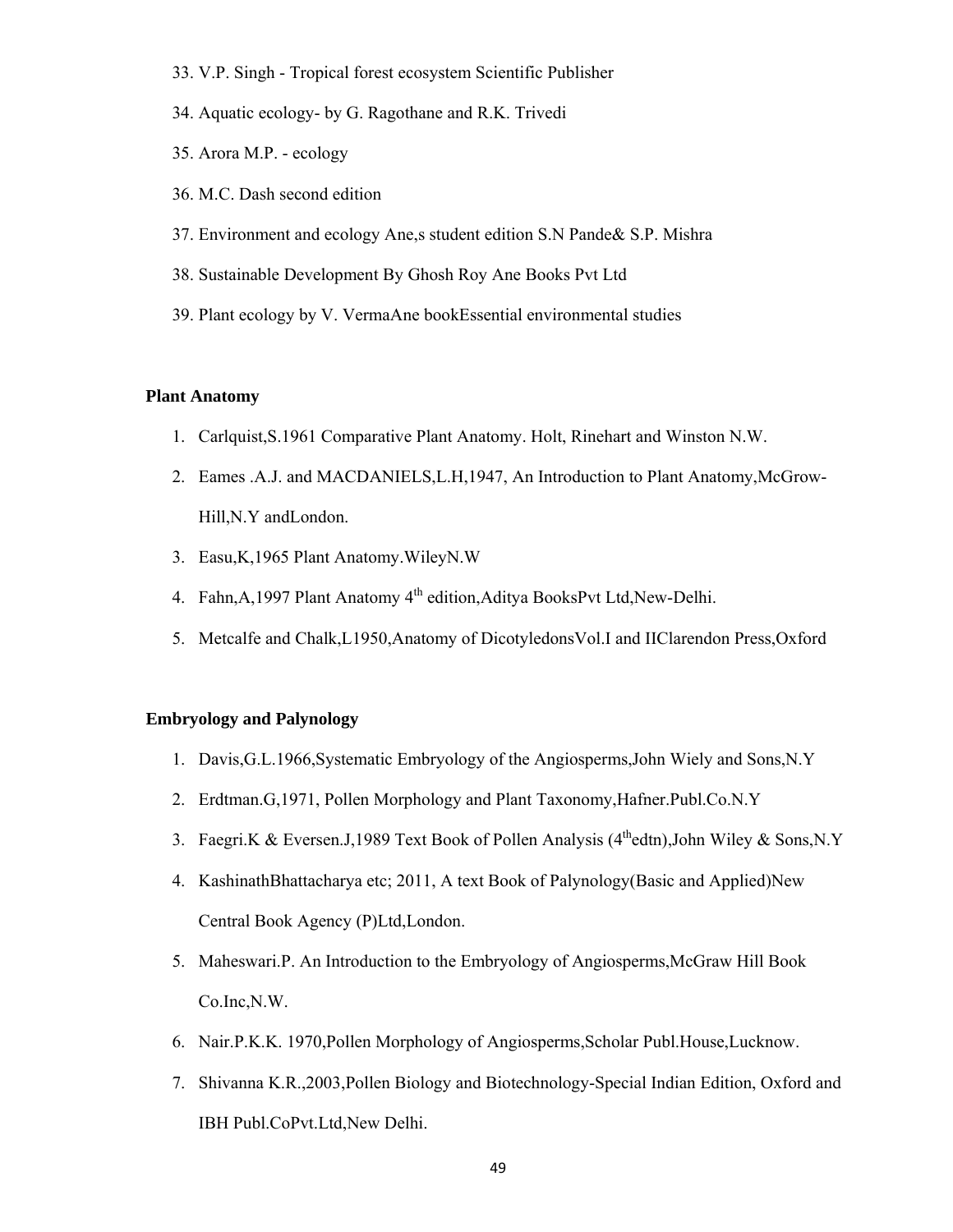- 8. Shivanna.K.R.&Johri.B.M,1985,The Angiosperm Pollen:Structure and Function,Wiley Eastern Ltd,New delhi.
- 9. Tilak.S.T,1982,Aerobiology,VaijayanthiPrakashan,Aurangabad,India.

#### **Green Belts**

- 1. Certified Six sigma Green Belt Hand Book first edition,DanielJ.Zrymiaketc,ASQ 2008
- 2. Urban Green Belts in the twenty-first centuary,MacroAmati,MacquarieUniversity,Sydney

#### **Plant Quarantine**

- 1. Minisry of Agriculture,Plant Quarantine Organisation ofIndia,http://plantquarantineindia.org
- 2. Berg.G.H,1991 Plant Quarantine theory and practice,
- 3. Downloads –http://www.plantnetwork.org/downloads/planthealth.pdf

#### **Plant Taxonomy**

- 1. A.K.Mondal,2005,Advanced Plant Taxonomy,New central Book Agency(P)ltd,London
- 2. A.N.Henry& M.Chandrabose,1980,An Aid to ICBN,Today Tomorrow printers and Publishers.
- 3. Cole,A.J.1969,NumericalTaxonomy,AcademicPress,London.
- 4. Cronquist,A.,1981,An Integrated system of classification of flowering plants,Columbia University press,N.Y
- 5. Davis,P.HandV.H. heywood1963,Principles Of Angiosperm Taxonomy,Oliver and Boyd,Edinburgh
- 6. Forman,L.&D.Bridson,1989,The Herbarium Hand Book,Royal Botanic Gardens,Kew
- 7. Greuter.W,etal,1988,International Code of Botanical Nomenclature,Konigstein.
- 8. Gurucharan Singh,1999,Plant Syastematics,Oxford&IBH,Publs
- 9. Heywood,V.H,1967,Plant Taxonomy,Edward Arnold Publishers,London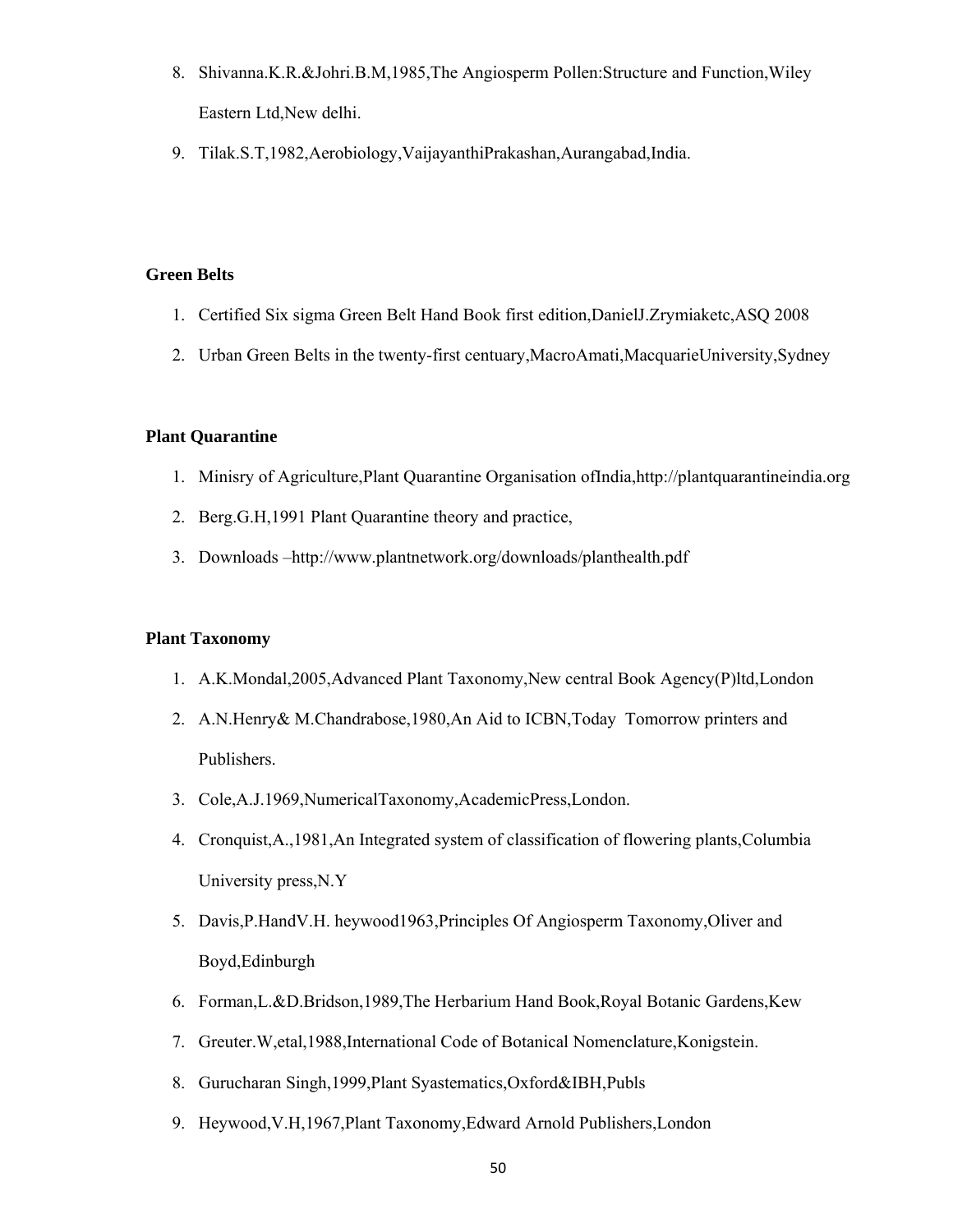- 10. Heslop-Harrison.J.1955,New Concepts in Flowering Plant Taxonomy,William Heinemann Ltd
- 11. J.N.Mitra,1958,Flowering Plants of EasterenIndia,World Press Ltd,Calcutta.
- 12. Jain.S.K. and R.R.Rao,1977,Hand Book of Field and Herbarium Methods,Today and Tomorrows,New-Delhi.
- 13. Jeffery.C.,1973,Biological Nomenclature,Edward Arnold Ltd,London.
- 14. Lawrence,George.H.M,1967,Taxonomy of Vascular Plants,Oxford & IBH
- 15. M.S.Randhawa,1986 ,Flowering Trees,National Book Trust of India,N.Delhi
- 16. Naik.V.N. 1999,Taxonomy of Angiosperms, Tata-MacGraw-Hill Pub.Co.Ltd.
- 17. Santapau.H.1955,Botanical Collectors Manual,Botanical Survey of India,Calcutta.
- 18. Sharma.O.P.1988,Plant Taxonomy
- 19. Samuel Jones,1987,Plant Systematics,Mc-Graw-Hill company
- 20. Sivarajan,V.V,1991,Introduction to the Principles of Plant Taxonomy,Oxford&IBH,N.Delhi
- 21. Sneath.R.H.A & R.R.Sokal,1973,Numerical Taxonomy,W.H.Freeman & Company,San Franssco.
- 22. St.John.H,1958,Nomenclature of Plants,Ronald,N.Y
- 23. Vasudevan Nair.R,1997,Plant Syatematics,Oxford & IBH
- 24. V.V.Sivrajan,1991,Introduction to Principles of plant Taxonomy,Oxford & IBH

#### **Remote Sensing**

- 1. F.F.Sabnis,Remote Sensing
- 2. J.R.Schott,Remote Sensing
- 3. M.S.Rajan,Remote Sensing and Geographic Information System for Natural Resource Management
- 4. A.K.Mondal,2005,Advanced Plant Taxonomy,New Central Book Agency(P) Ltd,London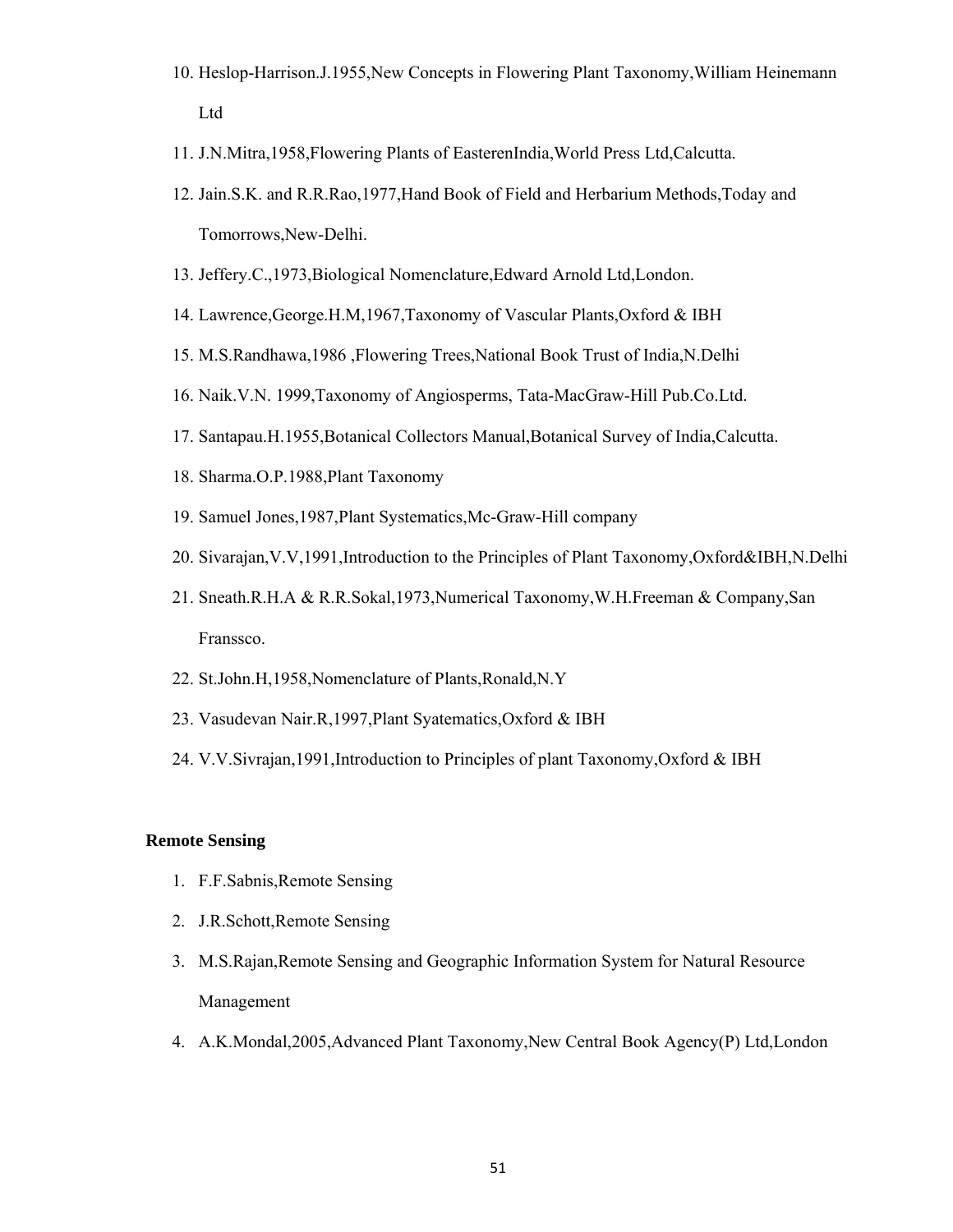#### **Medicinal Botany**

- 1. Economic Botany,Gilbert Hill
- 2. Wealth of India-Volumes
- 3. Pharmacognosu,Kokate

#### **Plant Physiology and Biochemisry:**

- 1. Biochemistry and molecular biology Buchanan, Gruissem and Jones; I K International Delhi 2007.
- 2. Biochemistry Illustrated Campbell and Smith Churchill-Livingstone (Intenational Ed, 2000)
- 3. Lehninger Principles of biochemistry Nelson & Cox, Mac MillanWoth  $3^{rd}$  Ed. 2003.
- 4. Plant Biochemistry & Molecular Biology Heldt Oxford University Press, 1997.
- 5. Photosynthesis –A comprehensive treatise Raghvendra A S, Cambridge University Press, 2000.
- 6. An introduction to plant biochemistry Goodwin & Mercer, Pargamon Press, 1985.
- 7. Advanced Plant Physiology Noggle& Fritz Prantice Hall of India.
- 8. Introductory Plant Physiology Malcom Wilkins, Pitman Publication Ltd, 1984.
- 9. Plant Physiology Pandey and Sinha, Vikas Publishing House, 1987.
- 10. Outlines of Biochemistry Conn &Stumpf, John Willey and Co., 1987.
- 11. Plant Physiology, Biochemistry and Molecular Biology Dennis and Turnip, longman Scientific and Technical, 1990.
- 12. Plant Physiology Taiz and Zeiger, Sinauer association Inc.
- 13. Practical biochemistry David Plummer, MacGraw Hill.
- 14. Biochemical Methods Sadasivam&anickam, New Age International, 2009.